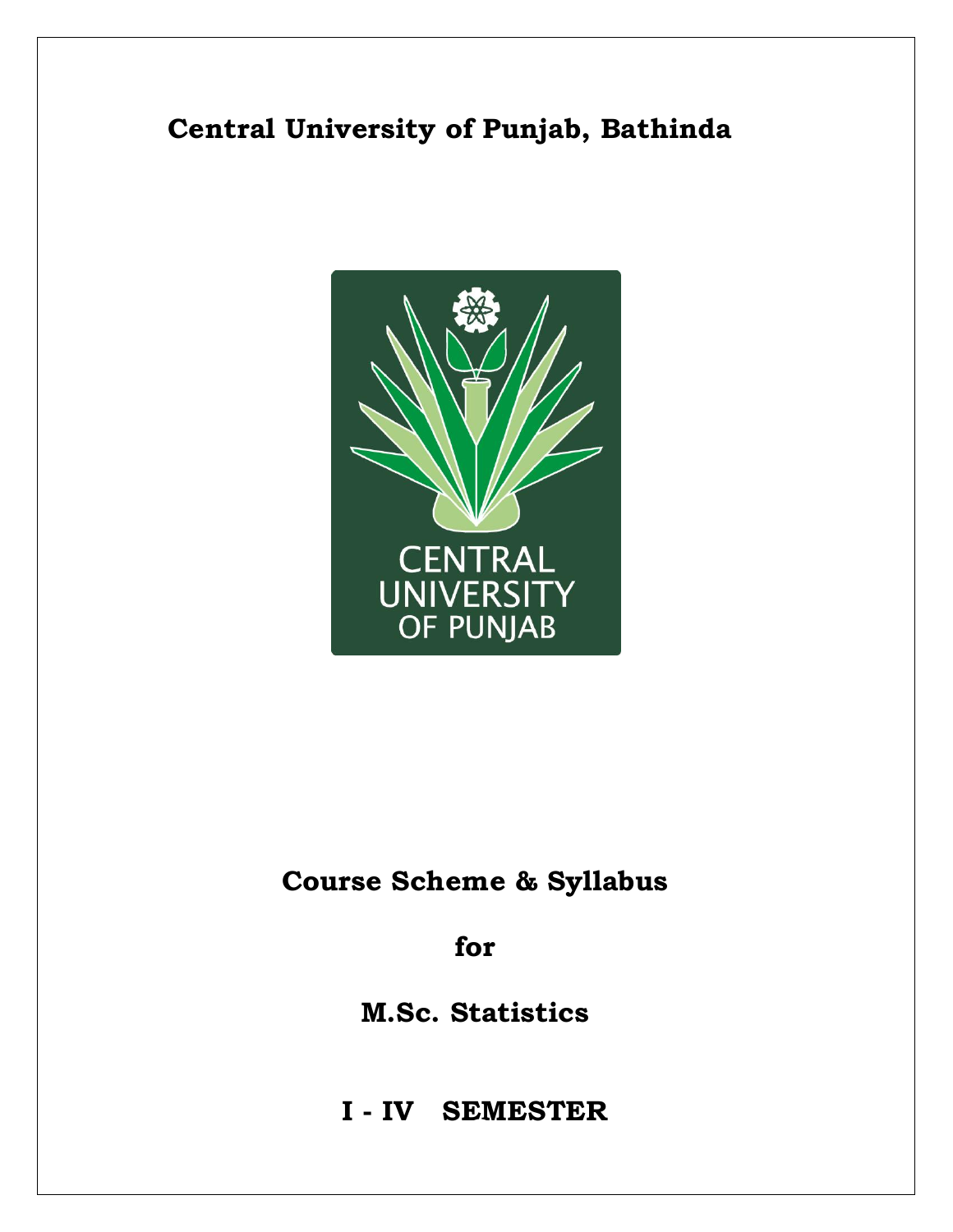### **Scheme of Programme M.Sc. Statistics**

| Sr. | Course         |                                                            |                |   |                |                |
|-----|----------------|------------------------------------------------------------|----------------|---|----------------|----------------|
| No. | Code           | <b>Course Title</b>                                        | L              | ፐ | P              | $\mathbf{Cr}$  |
| 1.  | STA.506        | Probability and Distribution Theory                        | 4              |   |                | 4              |
| 2.  | <b>MAT.506</b> | Real Analysis                                              | $\overline{4}$ |   |                | 4              |
| 3.  | STA.507        | <b>Statistical Methods</b><br>with Packages                | 3              |   |                | 3              |
| 4.  | <b>STA.508</b> | <b>Statistical Methods</b><br>with Packages<br>(Practical) |                |   | $\overline{2}$ |                |
| 5.  | <b>MAT.508</b> | Linear Algebra                                             | 4              |   |                | 4              |
| 6.  | <b>STA.509</b> | Demography and<br><b>Vital Statistics</b>                  | 4              |   |                | 4              |
| 7.  | <b>XYZ</b>     | Inter-Disciplinary Elective -1 (From Other<br>Departments) | $\overline{2}$ |   | $\blacksquare$ | $\overline{2}$ |
| 8.  | <b>MAT.503</b> | Basics of Latex                                            |                |   | $\mathbf{2}$   | 1              |
| 9.  | STA.510        | <b>Basic Statistics</b>                                    | $\overline{2}$ |   |                | 2              |
|     |                |                                                            | 22             |   | $\mathbf 2$    | 23             |

### **SEMESTER I**

*C<sup>A</sup>* **:** Continuous Assessment: Based on Objective Type Tests (10%) / Assignments (5%)/Term Paper (10%)

*M*<sup>1</sup> : Mid-Term Test-1: Based on Subjective Type Questions (25%)

*M*<sup>2</sup> : Mid-Term Test-2: Based on Subjective Type Questions (25%)

 $E_{\tau}$ : End-Term Exam (Final): Based on Objective Type Questions (25%)

 $T_{\scriptscriptstyle M}$ : Total Marks

C: Core; E: Elective; F: Foundation; VAC: Value Added Course, L: Lectures; T: Tutorial; P: Practical; Cr: Credits.  $I<sub>E</sub>$ : Interdisciplinary elective

TRANSACTION MODE: Lecture/Demonstration/Co Operative learning/ programming / Practical/ Group discussion/Team teaching/Tutorial/Problem solving/ Self-learning.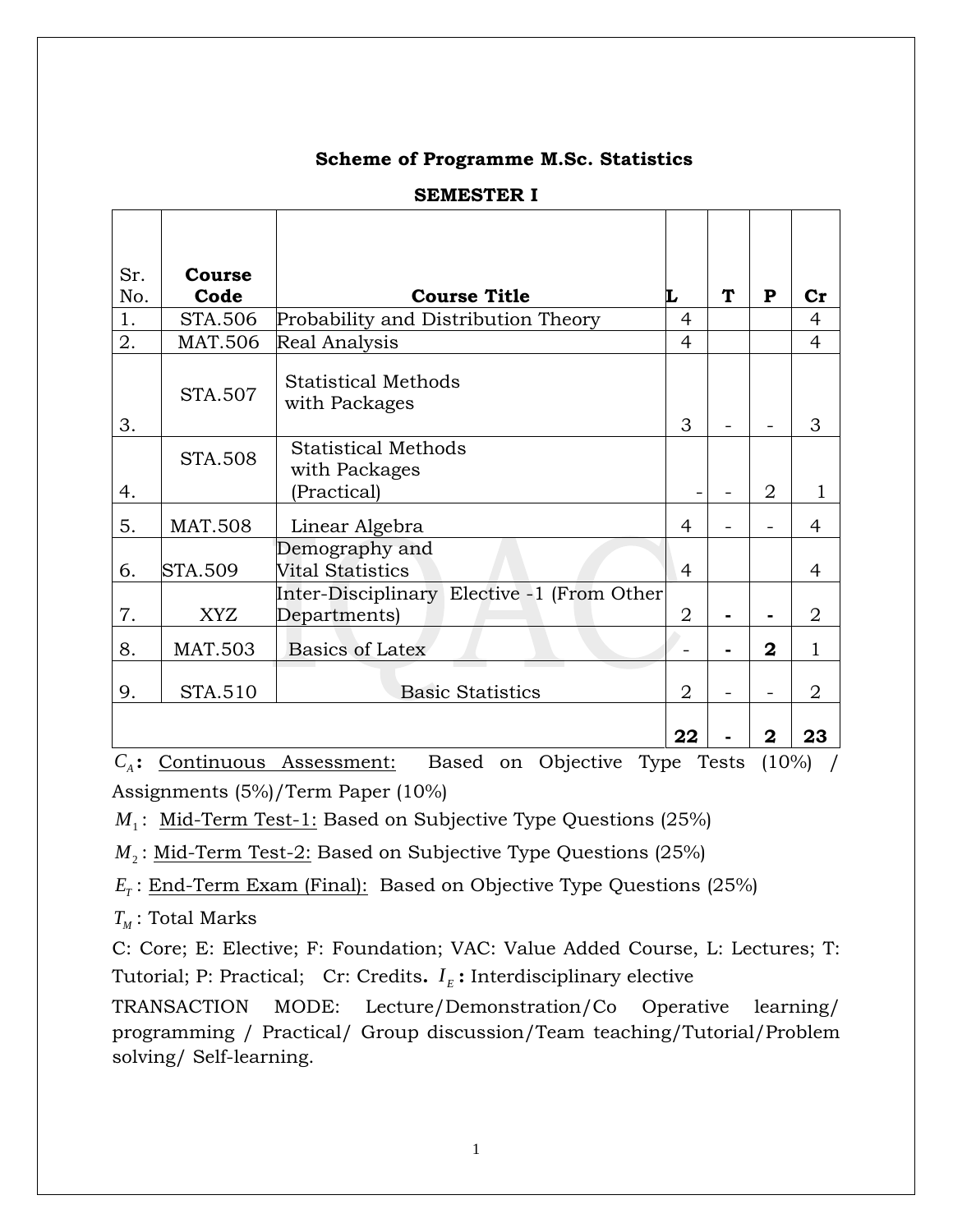| S.No<br>Course<br>Code |     | <b>Course Title</b>                                            |                |             | P              | $\mathbf{C}\mathbf{r}$ |
|------------------------|-----|----------------------------------------------------------------|----------------|-------------|----------------|------------------------|
|                        |     |                                                                |                |             |                |                        |
| 1.                     |     | MAT.521 Computer Fundamentals and C programming                | 3              | $\mathbf 0$ | 0              | 3                      |
| 2.                     |     | MAT.522 Computer Fundamentals and C programming<br>(Practical) |                |             |                |                        |
| 3.                     |     | STA.521 Statistical Inference-I                                | 3              |             |                | 3                      |
| 4.                     |     | STA.522 Statistical Inference-I (Practical)                    |                |             | $\overline{2}$ | 1                      |
| 5.                     |     | STA.523 Sampling Theory                                        | 3              |             |                | 3                      |
| 6.                     |     | STA.524 Sampling Theory (Practical)                            |                |             | $\overline{2}$ | 1                      |
| 7.                     |     | STA.525 Stochastic Processes                                   | 4              |             |                | $\overline{4}$         |
| 8.                     |     | MAT.526 Complex Analysis                                       | 4              |             |                | 4                      |
| 9.                     |     | STA.526 Linear Models and Regression                           | $\overline{2}$ |             |                | $\overline{2}$         |
| 10.                    | XYZ | Inter-disciplinary (From Other Departments)                    | $\overline{2}$ |             |                | $\overline{2}$         |
| 11.                    |     | STA.527 Basics of Inferential Statistics                       | $\mathbf{2}$   |             |                | 2                      |
|                        |     |                                                                | 21             |             | 6              | 24                     |

## **Scheme of Programme M.Sc. Statistics SEMESTER II**

*C<sub>A</sub>*: Continuous Assessment: Based on Objective Type Tests (10%) / Assignments (5%)/Term Paper (10%)

*M*<sup>1</sup> : Mid-Term Test-1: Based on Subjective Type Questions (25%)

*M*<sup>2</sup> : Mid-Term Test-2: Based on Subjective Type Questions (25%)

 $E_{\tau}$ : End-Term Exam (Final): Based on Objective Type Questions (25%)

*TM* : Total Marks; C: Core; E: Elective; F: Foundation; L: Lectures; T: Tutorial; P: Practical; Cr: Credits.  $I_{E}$ : Interdisciplinary elective

TRANSACTION MODE: Lecture/Demonstration/ Co Operative learning/ programming / Practical/ Group discussion/Team teaching /Experimentation/Tutorial/Problem solving/Self-learning.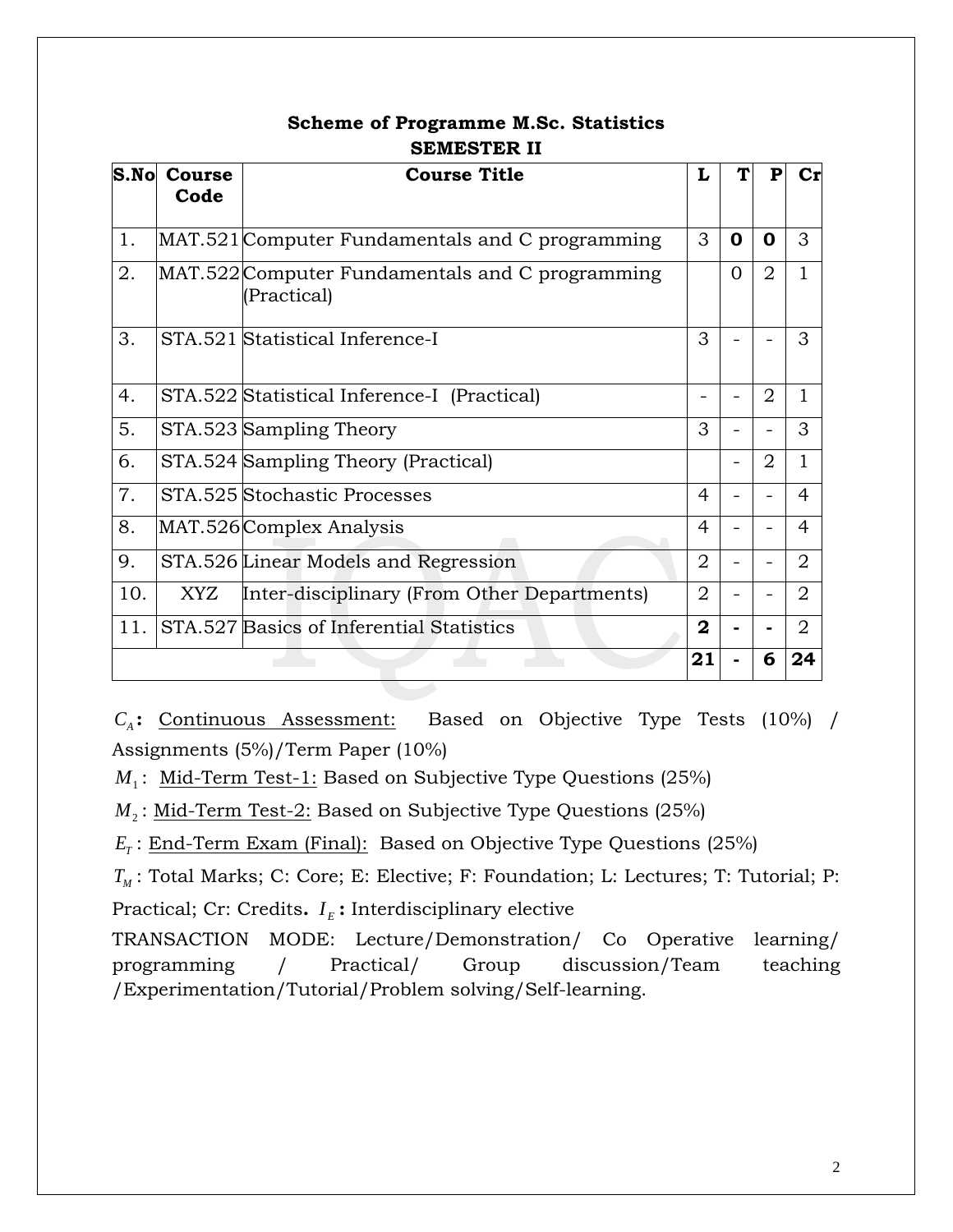| S.No | <b>Course</b>  | <b>Course Title</b>                                     | L                        | T | $\mathbf{P}$   | $cr$           |
|------|----------------|---------------------------------------------------------|--------------------------|---|----------------|----------------|
|      | Code           |                                                         |                          |   |                |                |
| 1.   | <b>MAT.560</b> | Research Methodology                                    | $\overline{4}$           |   |                | $\overline{4}$ |
| 2.   | STA.551        | Multivariate Analysis                                   | 3                        |   |                | 3              |
| 3.   | STA.552        | Multivariate Analysis<br>(Practical)                    | $\overline{\phantom{0}}$ |   | $\overline{2}$ | $\mathbf{1}$   |
| 4.   | <b>STA.553</b> | Design and Analysis of<br>Experiment                    | 3                        |   |                | 3              |
| 5.   | <b>STA.554</b> | Design and Analysis of<br><b>Experiment (Practical)</b> |                          |   | $\overline{2}$ | $\mathbf{1}$   |
| 6.   | <b>STA.555</b> | Quality Control and Time<br>Series                      | 3                        |   |                | 3              |
| 7.   | <b>STA.556</b> | Quality Control and Time<br>Series (Practical)          | $\overline{\phantom{0}}$ |   | $\overline{2}$ | $\mathbf{1}$   |
| 8.   | <b>STA.557</b> | <b>Operations Research</b>                              | 4                        |   |                | $\overline{4}$ |
| 9.   | STA.543        | Seminar                                                 | $\overline{\phantom{0}}$ |   |                | $\mathbf{1}$   |
| 10.  | <b>STA.558</b> | <b>Actuarial Statistics</b>                             | $\overline{4}$           |   |                | $\overline{4}$ |
|      | <b>STA.559</b> | <b>Reliability Theory</b>                               |                          |   |                |                |
|      | MAT.553        | <b>Numerical Analysis</b>                               | $3*$                     |   |                | 3              |
|      | MAT.554        | <b>Numerical Analysis</b><br>(Practical)*               |                          |   | $\overline{2}$ | 1              |
|      | <b>STA.560</b> | Non-parametric Inference                                | $\overline{4}$           |   |                | $\overline{4}$ |
|      | STA.561        | <b>Survival Analysis</b>                                |                          |   |                |                |
|      |                |                                                         | 19                       |   | 8              | 25             |

## **Scheme of Programme M.Sc. Statistics SEMESTER III**

 $C_A$ : Continuous Assessment: Based on Objective Type Tests (10%) / Assignments (5%)/Term Paper (10%)

*M*<sup>1</sup> : Mid-Term Test-1: Based on Subjective Type Questions (25%)

*M*<sup>2</sup> : Mid-Term Test-2: Based on Subjective Type Questions (25%)

 $E_{\tau}$ : <u>End-Term Exam (Final):</u> Based on Objective Type Questions (25%)

 $T_{\scriptscriptstyle M}$ : Total Marks

C: Core; E: Elective; F: Foundation; L: Lectures; T: Tutorial; P: Practical; Cr: Credits.  $I<sub>E</sub>$ : Interdisciplinary elective

TRANSACTION MODE: Lecture/Demonstration/ Co Operative learning/ programming / Practical /Seminar/Group discussion/Team teaching /Experimentation/ Tutorial/ Problem solving/E-team teaching/Self-learning.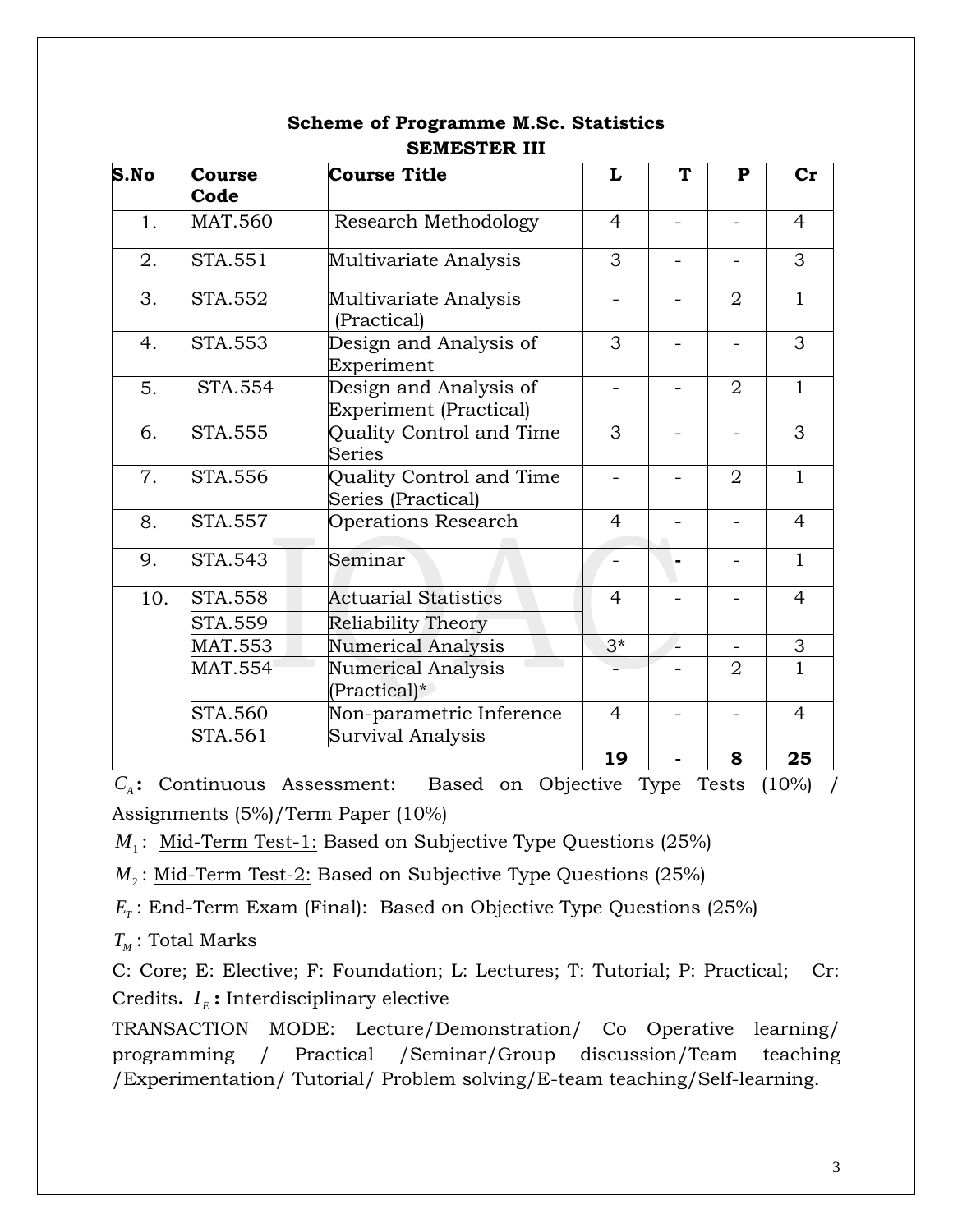### **Scheme of Programme M.Sc. Statistics**

|                | <b>Course</b>  |                                     |   | ፐ | $\mathbf{P}$   |                |
|----------------|----------------|-------------------------------------|---|---|----------------|----------------|
| S.No           | Code           | <b>Course Title</b>                 | L |   |                | Cr             |
|                |                |                                     |   |   |                |                |
| 1              | STA.571        | Statistical Inference-II            | 3 |   |                | 3              |
| $\overline{2}$ | STA.572        | Statistical Inference-II(Practical) |   |   | 2              | $\mathbf 1$    |
| 3              | STA.599        | Project Work                        |   |   | 12             | 6              |
| 4              | STA.544        | Seminar-II                          |   |   |                | 1              |
|                | STA.573        | Game Theory and Non-linear          |   |   |                |                |
|                |                | Programming                         |   |   |                |                |
|                | STA.574        | <b>Statistical Simulation</b>       |   |   |                |                |
|                | <b>MAT.574</b> | <b>Advanced Numerical Analysis</b>  |   |   |                |                |
| 5              | STA.575        | Econometrics                        |   |   |                |                |
|                | STA.576        | <b>Investment Risk Analysis</b>     |   |   |                |                |
|                | STA.577        | <b>Economic Statistics</b>          | 4 |   |                | 4              |
|                |                | Fundamentals of Analysis and Linear |   |   |                |                |
| 6              | <b>MAT.578</b> | Algebra                             |   |   | $\overline{4}$ | $\overline{2}$ |
| $\overline{7}$ |                |                                     |   |   |                |                |
|                | <b>STA.578</b> | <b>Fundamentals of Statistics</b>   |   |   | 4              | 2              |
| 8              | XYZ            | Value added course                  | 1 |   | ÷              | 1              |
|                |                |                                     |   |   |                |                |
|                |                |                                     | 8 |   | 22             | 20             |

### **SEMESTER IV**

*C<sub>A</sub>*: Continuous Assessment: Based on Objective Type Tests (10%) / Assignments (5%)/Term Paper (10%)

*M*<sup>1</sup> : Mid-Term Test-1: Based on Subjective Type Questions (25%)

*M*<sub>2</sub>: <u>Mid-Term Test-2:</u> Based on Subjective Type Questions (25%)

 $E_T$ : <u>End-Term Exam (Final):</u> Based on Objective Type Questions (25%)

 $T_M$ : Total Marks

C: Core; E: Elective; F: Foundation; L: Lectures; T: Tutorial; P: Practical; Cr: Credits.  $I_{\scriptscriptstyle E}$ : Interdisciplinary elective

TRANSACTION MODE: Lecture/Demonstration/Project Method/ Co Operative learning/ Seminar/Group discussion/Team teaching /Experimentation/Tutorial/Problem solving/E-team teaching/Self-learning/ Case study/ Field visit.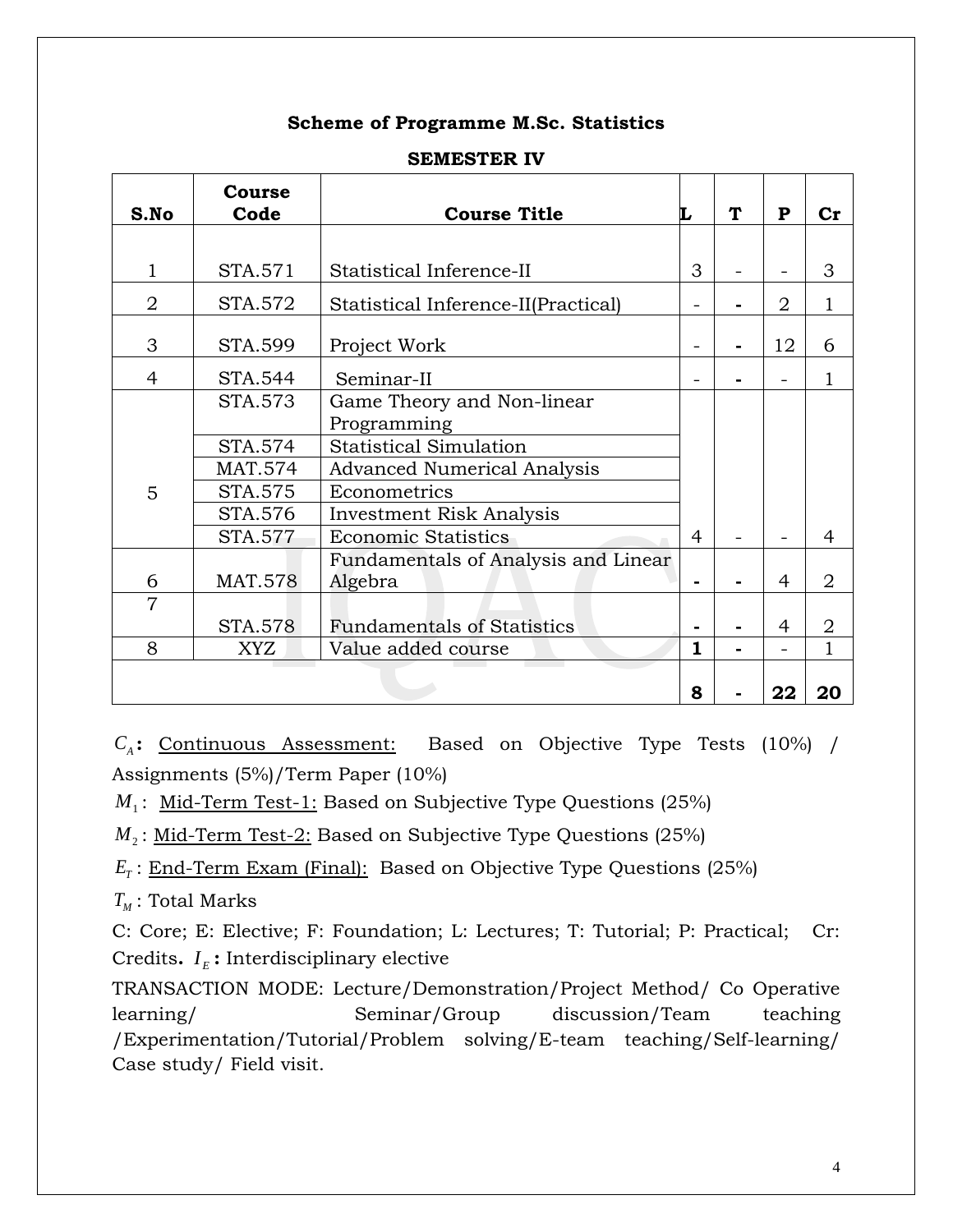# 5

## **Semester I**

## **Course Title: Probability and Distribution Theory L T P Cr Marks**

### **Course Code: STA.506** 4 0 0 4 100 4 100 **Total Hours: 60**

### **Objectives**

The course is designed to equip the students with knowledge of various probability distributions and to develop skills and understanding of various inequalities for further studies.

## **Unit I** 14 hours

Random experiments, sample spaces (finite and infinite), events, algebra of events, three basic approaches to probability, combinatorial problems. Axiomatic approach to probability. Product sample spaces, conditional probability, Bayes' formula.

Bernoulli trials, random variables (discrete and continuous). Distribution Function and its properties, mean and variance. Discrete Distributions: Bernoulli, binomial, Poisson, hyper-geometric, geometric, negative binomial, uniform. Continuous Distributions: Uniform, normal, exponential, gamma, Beta, Cauchy, Weibull, Pareto, Laplace and Lognormal.

## **Unit III** 15 hours

Bivariate random variable and their joint, marginal and conditional p.m.fs. and p.d.fs, correlation coefficient, conditional expectation. Bivariate normal distributions. Moment generating and probability generating functions. Functions of random variables and their distributions using Jacobian of transformation and other tools. Probability Integral transformation, order statistics and their distributions (continuous case only).

## **Unit IV 14 hours**

Markov's, Chebychev's, Holder's, Jensen's and Liapounov's inequalities. Convergence in probability and in distribution, Weak law of large numbers. Central limit problem; De-Moivre-Laplace and Lindberg-Levy forms of central limit theorem. Approximating distribution of a function of a statistic (Delta method).

## **Unit II** 16 hours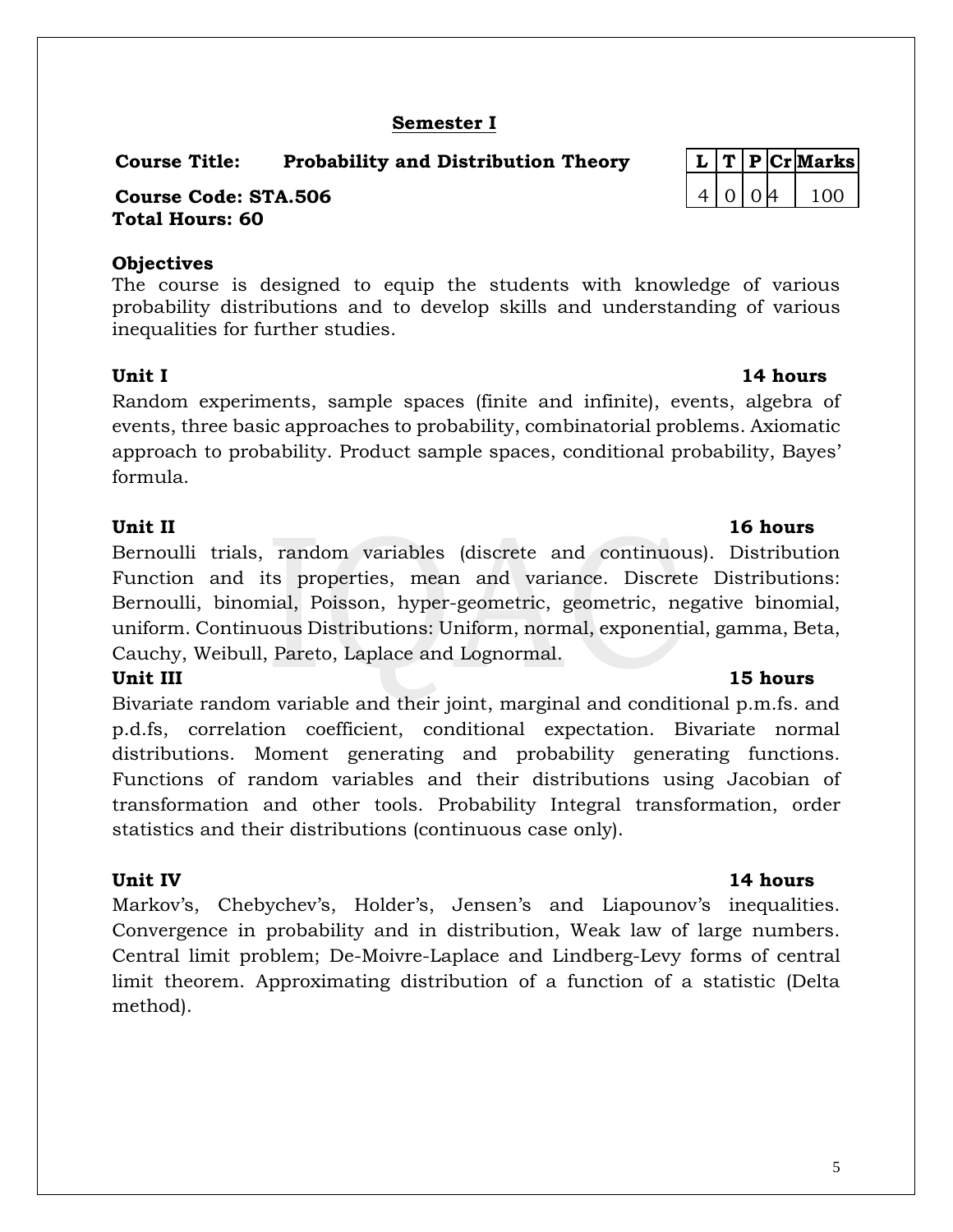### **Recommended Books**

- 1. V. K. Rohtagi and A. K. M. E. Saleh, *An Introduction to Probability Theory and Mathematical Statistics*, Wiley Eastern, 2010.
- 2. I. Miller and M. Miller, *Mathematical Statistics,* 6th Edition, Oxford & IBH Pub., 1999.
- 3. S. M. Ross, *Introduction to Probability Models*, 11th Edition, 2014.

- 1. E. J. Dudewicz and S. N. Mishra, *Modern Mathematical Statistics*, Wiley International Student Edition, 1988.
- 2. [P. Billingsley,](https://www.google.co.in/search?tbo=p&tbm=bks&q=inauthor:%22Patrick+Billingsley%22) *Probability and Measure*, 4th Edition, John Wiley & Sons, 2012.

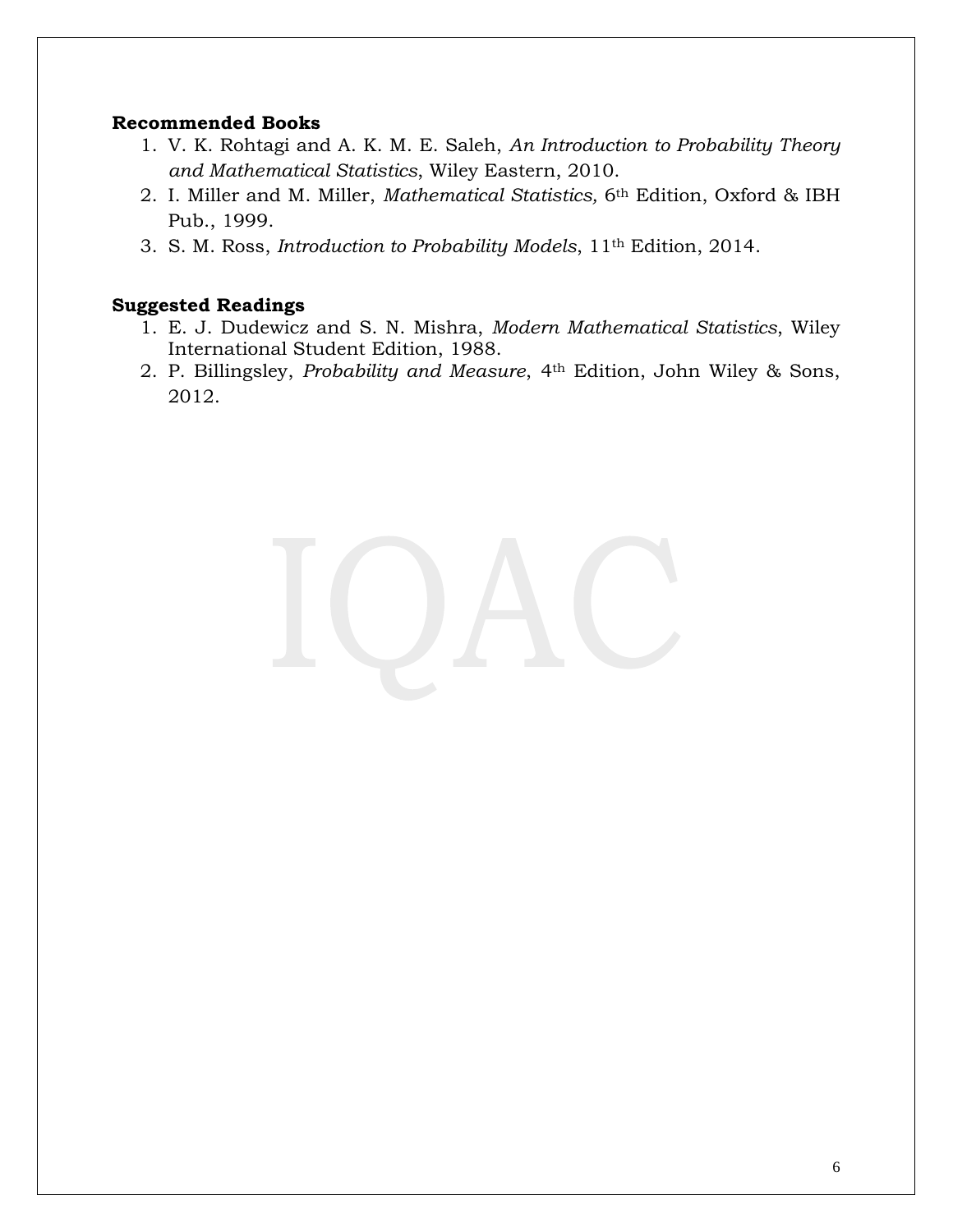**Course Title: Real Analysis**

**Course Code: MAT.506 Total Lectures: 60**

**Objective:** The aim of this course is to make the students learn fundamental concepts of metric spaces, Riemann-Stieltjes integral as a generalization of Riemann Integral, Sequence and series of functions and some basic theorems.

### **Unit-I 15 hours**

**Set Theory:** Finite, countable and uncountable sets, Real number system as a complete ordered field, Archimedean property, supremum, infimum

**Metric spaces:** Definition and examples, Open and closed sets, Compact sets, Elementary properties of compact sets, k- cells, Compactness of k-cells, Compact

subsets of Euclidean space  $\mathfrak{R}^k$ , Bolzano Weierstrass theorem, Heine Borel theorem, Perfect sets, Cantor set, Separated sets, Connected sets in a metric space, Connected subsets of real line.

### **Unit-II 15 hours**

**Sequences in Metric spaces:** Convergent sequences, Subsequences, Cauchy sequences, Complete metric space, Cantor's intersection theorem, Category of a set and Baire's category theorem. Examples of complete metric space, Banach contraction principle.

### **Unit-III 15 hours**

**Continuity:** Limits of functions (in Metric spaces), Continuous functions, Continuity and compactness, Continuity and connectedness, Discontinuities, Monotonic functions, Uniform continuity.

**Riemann Stieltje's Integral:** Definition and existence of Riemann Stieltje's integral, Properties of integral. Integration and Differentiation. Fundamental Theorem of Calculus, 1st and 2nd Mean Value Theorems of Riemann Stieltje's integral.

## **Unit-IV 15 hours**

**Sequences and series of functions:** Problem of interchange of limit processes for sequences of functions, Uniform convergence, Uniform convergence and continuity, Uniform convergence and integration, Uniform convergence and differentiation, equicontinuous families of functions, Stone Weierstrass Theorem.

# $4 | 0 | 0 | 4 | 100$

 $L | T | P | Cr |$  Marks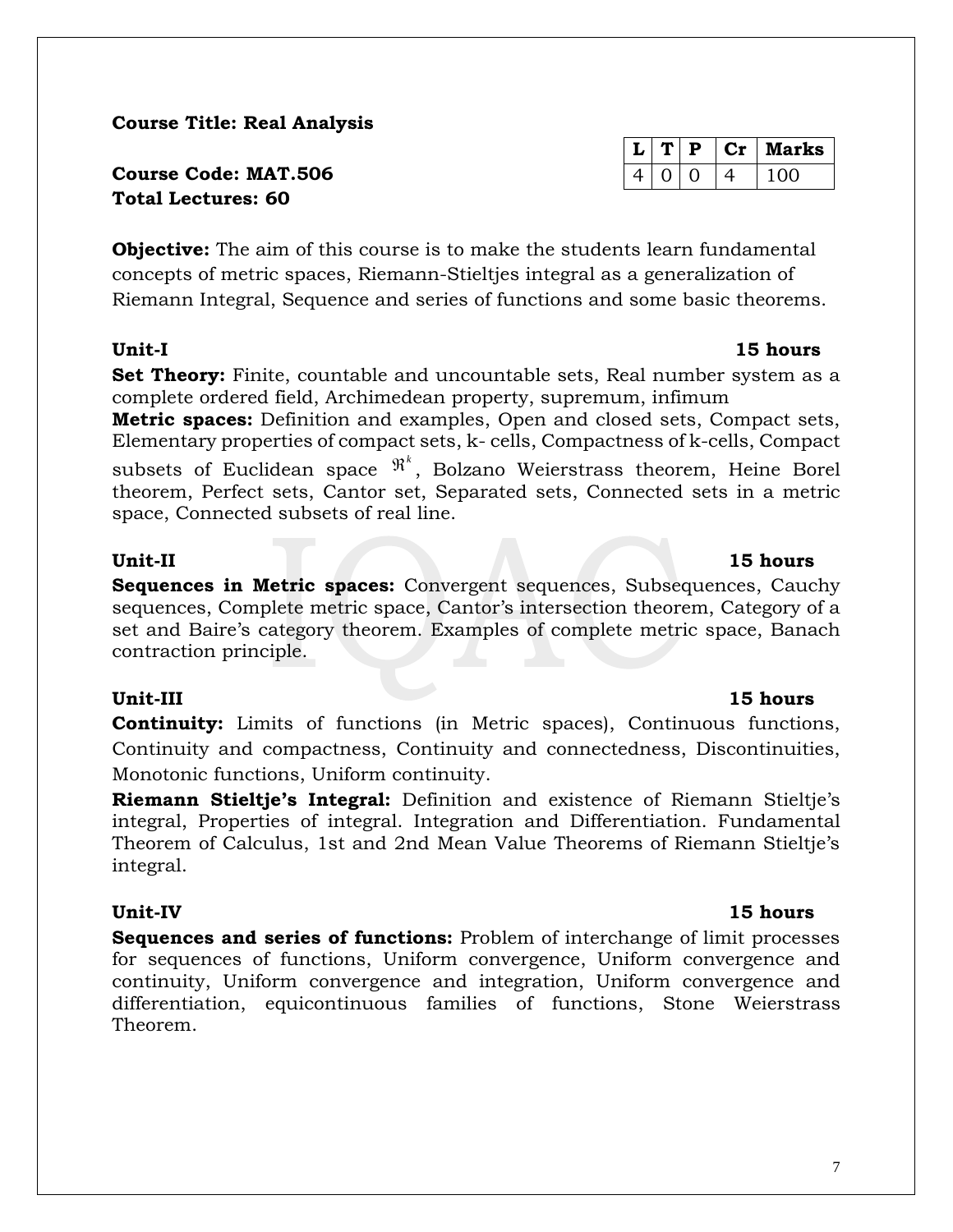### **Recommended Books**

- 1. Walter Rudin, *Principles of Mathematical Analysis,* 3rd Edition, McGraw Hill, Kogakusha, International student Edition, 1976.
- 2. S. C. Malik and S. Arora, *Mathematical Analysis*, New Age International Ltd., UK, 2017.

- 1. E. C. Titchmarsh, *The Theory of functions,* Oxford University Press, Oxford, 2002.
- 2. Tom M. Apostol, *Mathematical Analysis*, Addition –Wesley, USA, 1981.
- 3. Ajit Kumar and S. Kumaresan, *A Basic Course in Real Analysis*, Narosa, Publishing House, New Delhi, 2014.
- 4. R. G. Bartle, *The Elements of Real Analysis*, John Willey and Sons, New York, 1976.

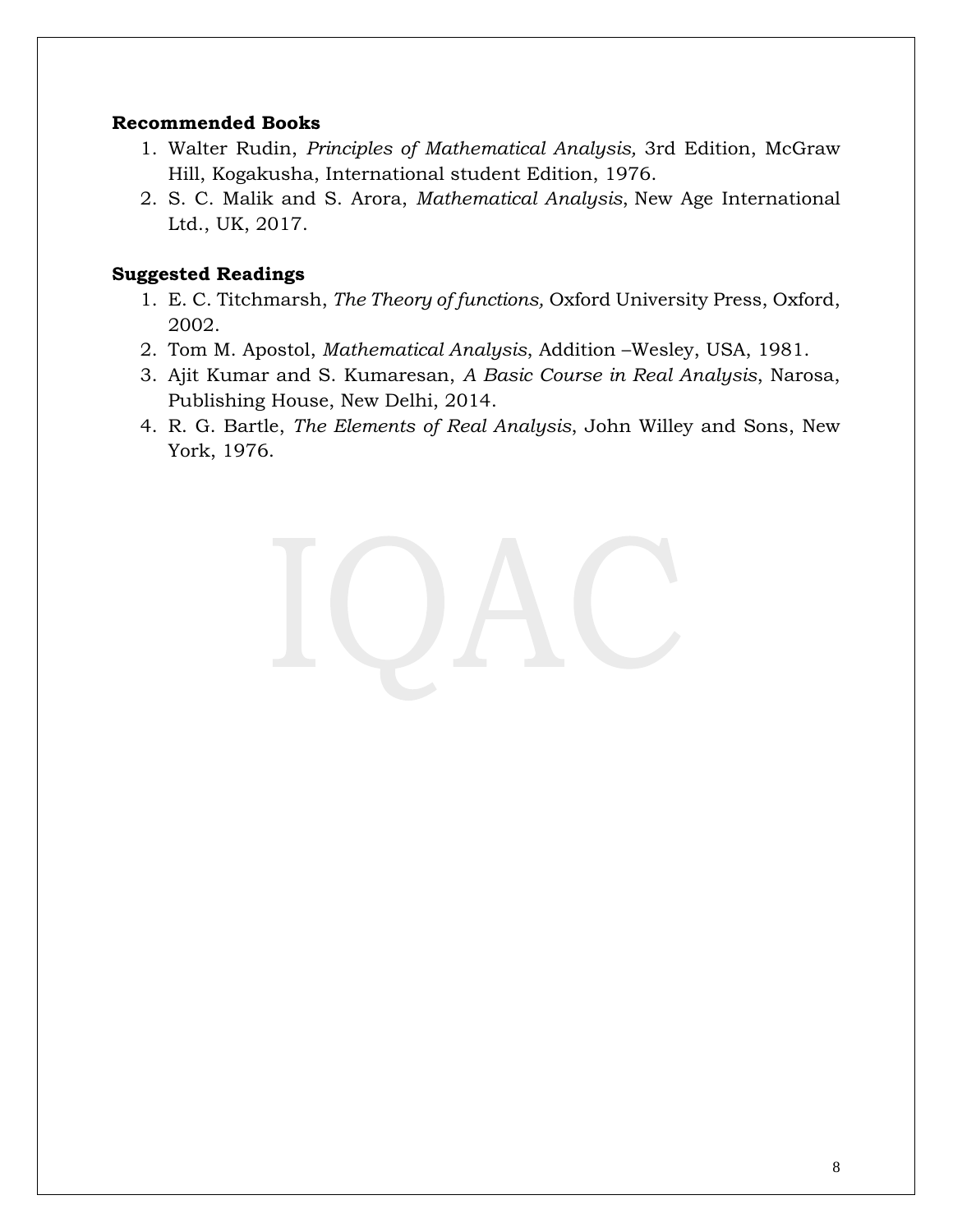### **Course Title: Statistical Methods with Packages L T P Cr Marks Course Code: STA.507** 3 0 3 3 3 3 3 3 3 3 3 3 3 3 3 3 4 3 3 4 3 4 3 4 3 4 3 4 3 4 3 4 3 4 3 4 3 4 3 4 3 4 3 4  $75$ **Total Hours: 45**

## **Objectives**

The course is designed to equip the students with various techniques used in summarization and analysis of data and also to give understanding of testing of hypotheses, some important distributions and also non-parametric tests for practical knowledge.

**Descriptive Statistics**: Meaning, need and importance of statistics. Attributes and variables. Measurement and measurement scales. Collection and tabulation of data. Diagrammatic representation of frequency distribution: histogram, frequency polygon, frequency curve, ogives, stem and leaf plot, pie chart. Measures of central tendency, dispersion (including box and whisker plot), skewness and kurtosis. Data on two attributes, independence and association of attributes in 2x2 tables. Linear regression and correlation (Karl Pearson's and Spearman's) and residual plots.

### **Unit II** 12 hours

Normal, Chi-square, t and F distributions and their relations. Population, random sample, parameter, statistic and sampling distribution. Sample mean and sample variance associated with a random sample from a normal distribution: their independence, sampling distributions, expectations and standard errors.

### **Unit III** 11 hours

Statistical hypotheses, Type I and II errors, level of significance, test of significance, concept of p-value. Tests of significance for the parameters of normal distribution (one sample and two sample problems) and the relevant confidence intervals. Chi-square test of goodness of fit and independence of attributes. Test of significance for correlation coefficient (one and two sample problem).

**Non-parametric location tests**: One sample problem: Sign test, signed rank test, Kolmogrov-Smirnov test, Test of independence (Run test). **Two sample problem**: Wilcoxon-Mann-Whitney test, Median test, Kolmogorov-Smirnov test.

## **Unit I** 12 hours

## **Unit IV 10 hours**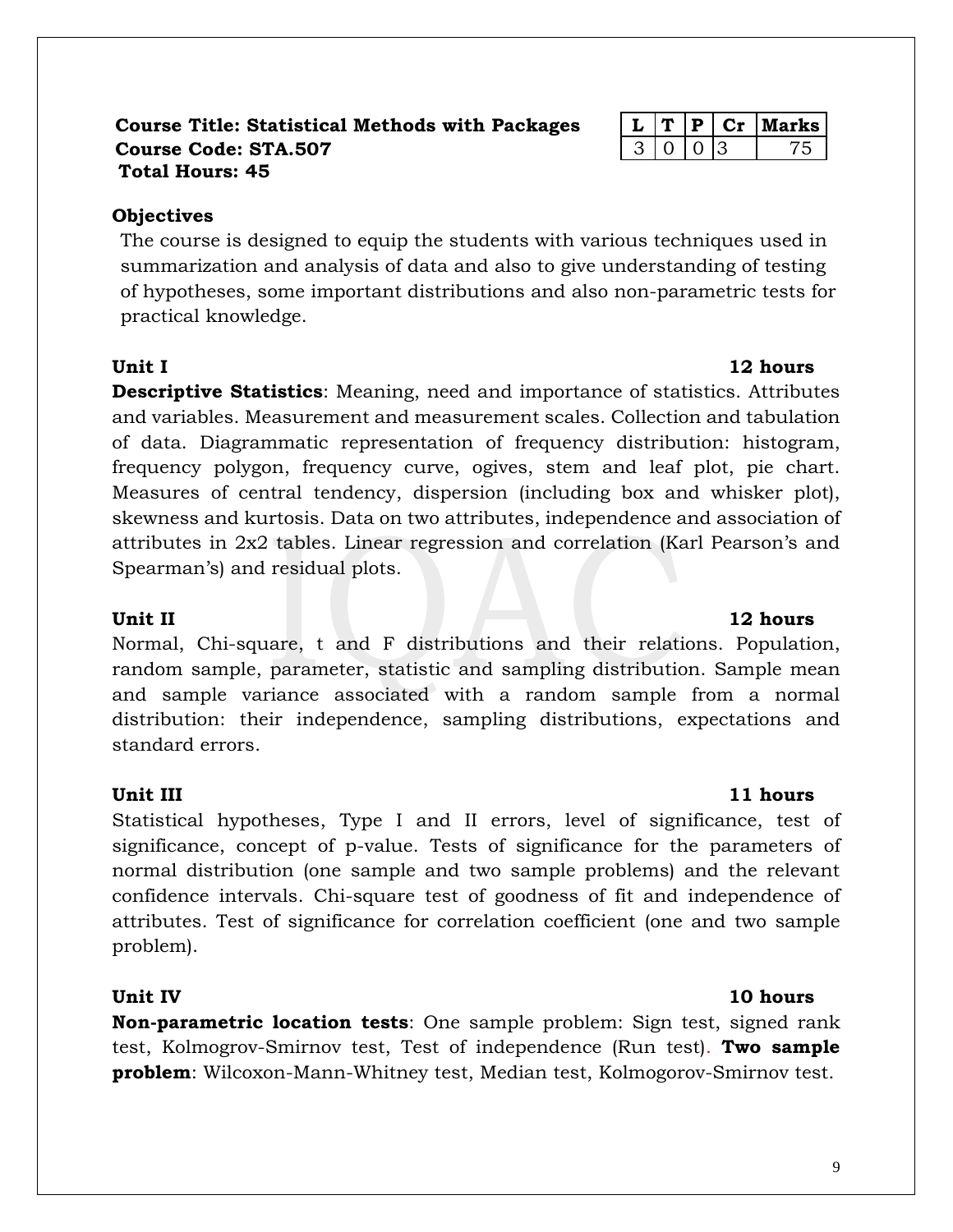### **Recommended Books**

- 1. A. M. Goon, M. K. Gupta and B. Dasgupta, *Fundamentals of Statistics*, Vol I and II, 2005.
- 2. W. W. Daniel and C. L. Cross, *Biostatistics: A Foundation for Analysis in the Health Sciences*, 10th Edition, Wiley & Sons, 2013.

- 1. F. D. Gibbons, *Non-parametric Statistical Inference*, Mc Graw Hill Inc, 1971.
- 2. R. V. Hogg, J. McKean and A. Craig, *Introduction to Mathematical Statistics*, 7th Edition, Pearson, 2012.

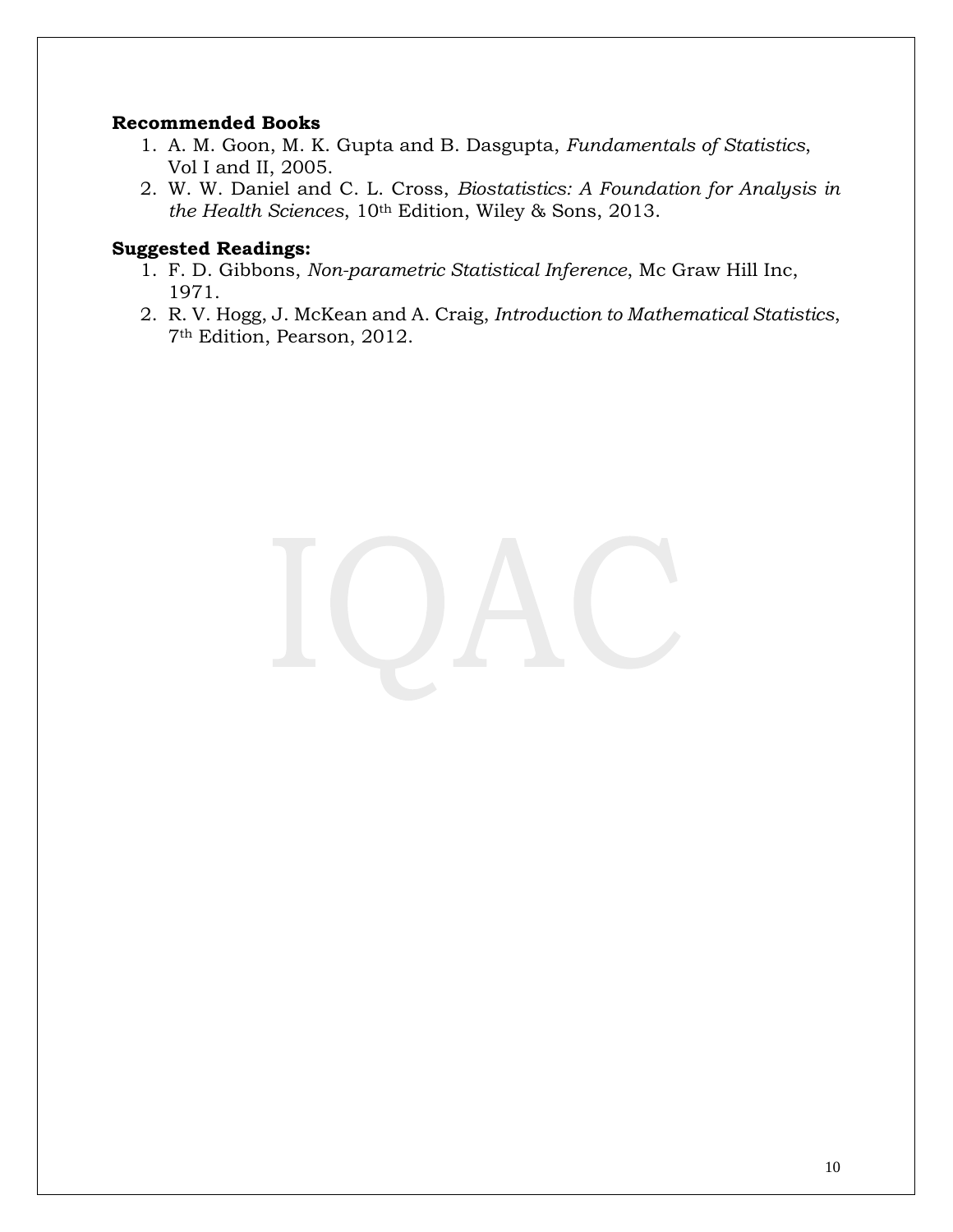### **Course Title: Statistical Methods with Packages (Practical) L T P Cr Marks Course Code: STA.508 Total Hours: 30**

|  |  | P Cr | Marks |
|--|--|------|-------|
|  |  |      |       |
|  |  |      |       |

Topics should include graphic representation of data, descriptive statistics, correlation, linear regression and non-parametric tests.

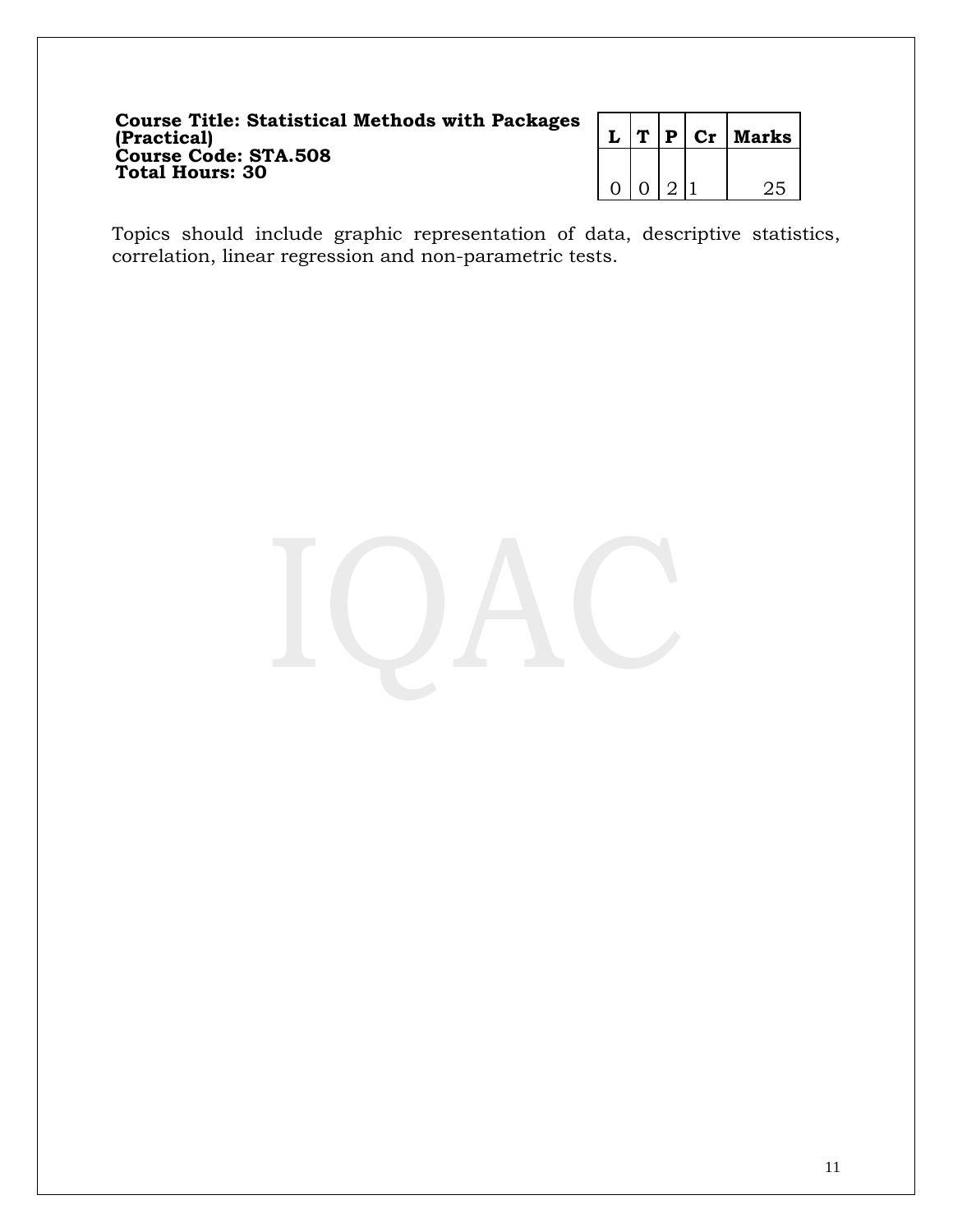**Course Title:** Linear Algebra **Course Code: MAT.508 Total Hours:** 60

### **Objective:**

The main objective is to introduce basic notions in linear algebra that are often used in mathematics and other sciences. The emphasis will be to combine the abstract concepts with examples in order to intensify the understanding of the subject.

Vector spaces, Subspaces, Linear dependence and independence, Basis and dimensions, Coordinates, Linear transformations, Algebra of linear transformations, Isomorphism, Matrix representation of a linear transformation, Change of basis, Rank and nullity of a linear transformation. Linear functionals, Dual spaces, Transpose of a linear transformation.

Characteristic polynomial and minimal polynomial of a linear transformation, Characteristic values and Characteristic vectors of a linear transformation, Cayley Hamilton theorem, Invariant subspaces, Diagonalization and triangulation of a matrix, Direct sum of subspaces, Invariant Direct sums, Characteristic polynomial and minimal polynomial of block matrices.

### **Unit III** 15 hours

Cyclic subspaces and Annihilators, Canonical forms: Jordan canonical forms, rational canonical forms. Quotient spaces, Bilinear forms, Symmetric and skew-Symmetric bilinear forms, Sylvester's theorem, quadratic forms, Hermitian forms. Reduction and classification of quadratic forms.

Inner product spaces. Norms and distances, Orthonormal basis, Orthogonality, Schwartz inequality, The Gram-Schmidt orthogonalization process. Orthogonal and positive definite matrices. The Adjoint of a linear operator on an inner product space, Normal and self-adjoint operators, Unitary and orthogonal operators.

|  | ı. | a ter | Marksl |
|--|----|-------|--------|
|  |    |       | 11 M X |

### **Unit IV 14 hours**

### **Unit I** 15 hours

## Unit I 16 hours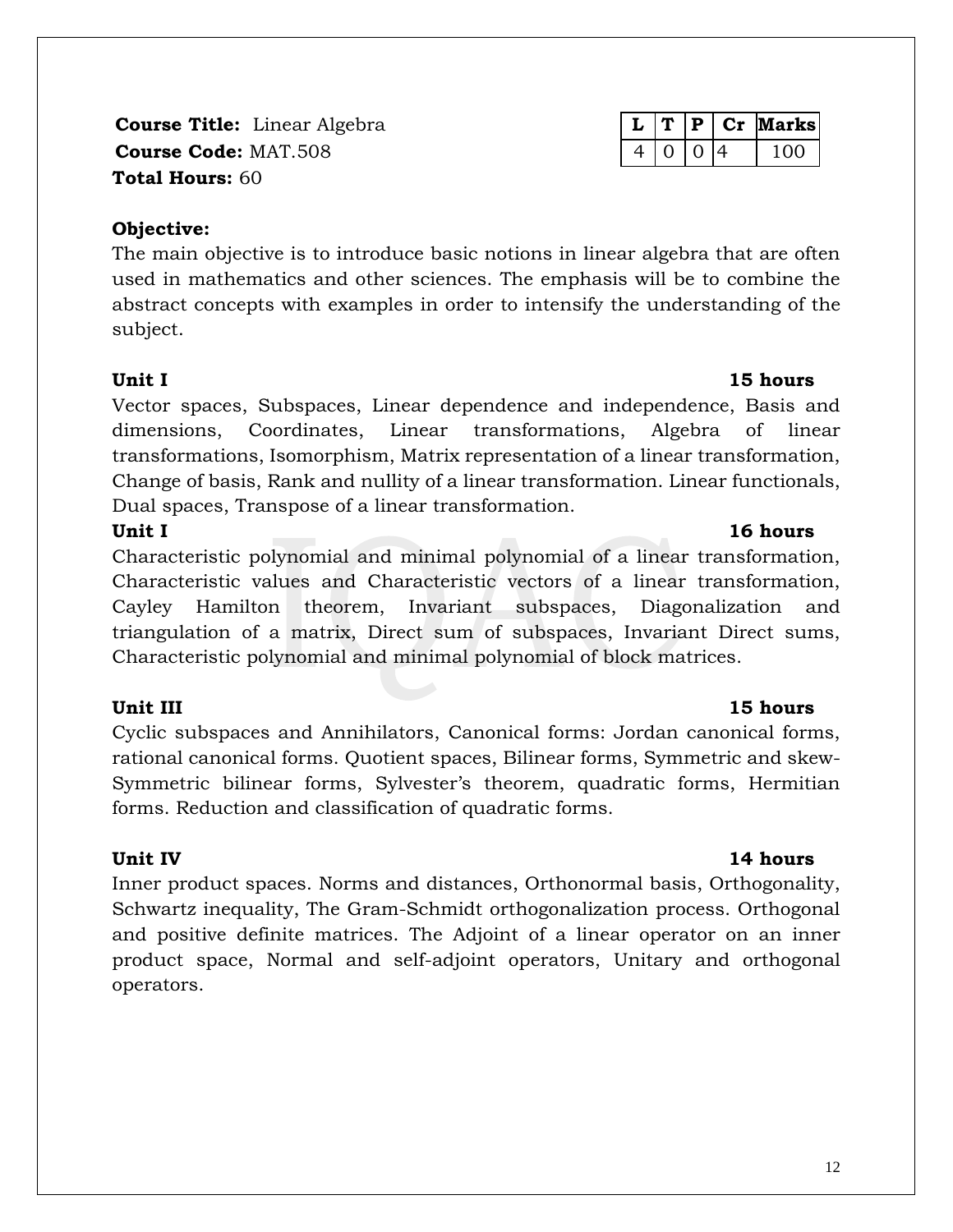### **Recommended Books**

- 1. K. Hoffman and R. Kunze: *Linear Algebra,* 2nd Edition, Pearson Education (Asia) Pvt. Ltd/ Prentice Hall of India, 2004.
- 2. J. Gilbert and L. Gilbert, *Linear Algebra and Matrix Theory,* Cengage Learning, 2004.

- 1. I. N. Herstein, *Topics in Algebra,* 2nd Edition, Wiley Eastern Limited, New Delhi, 2006.
- 2. P. B. Bhattacharya, S.K. Jain and S.R. Nagpaul, *First Course in Linear Algebra,* Wiley Eastern, Delhi, 2003.

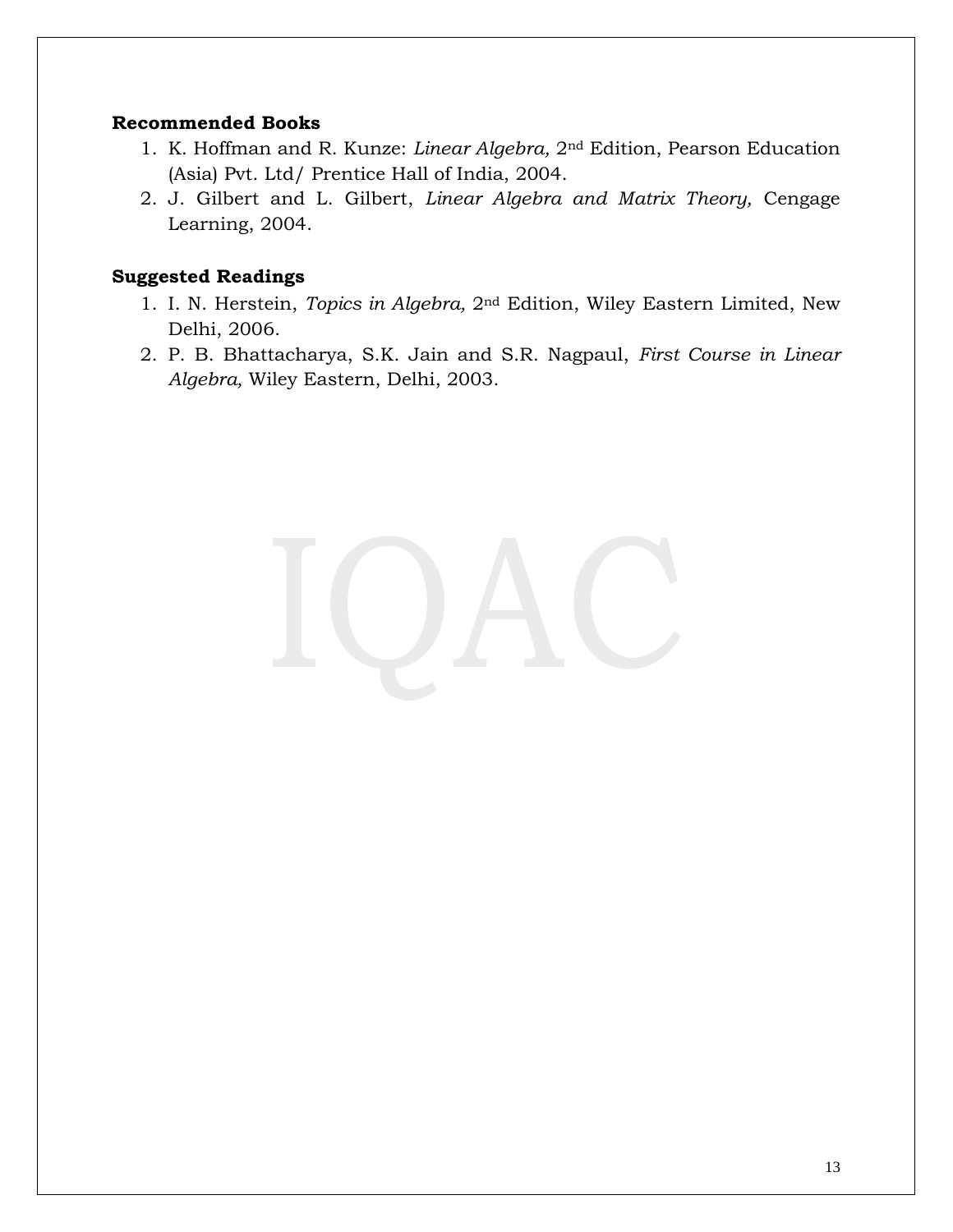### **Course Title: Demography and Vital Statistics L T P Cr Marks Course Code: STA.509** 4 0 0 4 100 **Total Hours: 60**

## **Objectives**

The course on Demography and Vital Statistics is framed to equip the students of M.Sc. Statistics with knowledge of terms and analysis of data related with vital events.

## Unit I 15 hours

Population Theories: Coverage and content errors in demographic data, use of balancing equations and Chandrasekharan-Deming formula to check completeness of registration data, Adjustment of age data use of Myer and UN indices Population composition, dependency ratio.

## **Unit II** 15 hours

Measures of fertility: stochastic models for reproduction, distribution of time to first birth, inter-live birth intervals and of number of births, estimation of parameters, estimation of parity progression ratio from open birth interval data. **Unit III** 15 hours

Measures of Mortality: Construction of abridged life tables, Distribution of life table functions and their estimation. Stable and quasi-stable populations, intrinsic growth rate Models for population growth and their fitting to population data. Stochastic models for population growth.

## **Unit IV 15 hours**

Stochastic models for migration and for social and occupational mobility based on Markov chains. Estimation of measures of mobility. Methods for population projection. Use of Leslic matrix.

## **Recommended Books**

- 1. N. Keyfitz, J. A. Beckman, *Demography through Problems*, S-Verlag New York, 1984.
- 2. D. I. Bartholomew, *Stochastic Models for Social Process*, John Wiley, 1982.
- 3. P. R. Cox, *Demography*, Cambridge University press, 1970.

- 1. N. Keyfitz, *Applied Mathematical Demography*, Springer Verlag, 1977.
- 2. M. Spiegelman, *Introduction to Demography Analysis*, Harvard University press, 1969.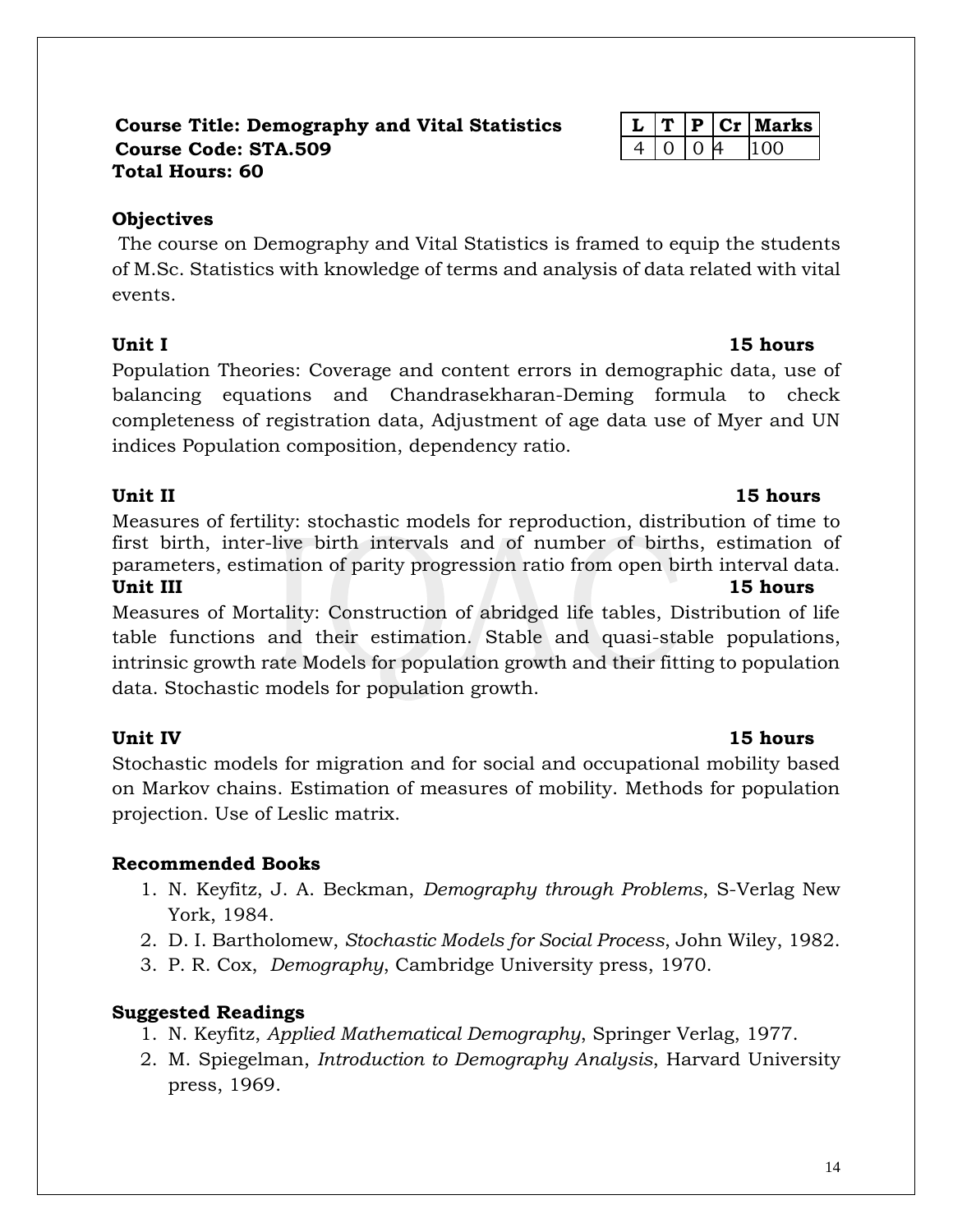- 3. R. Ramkumar, *Technical Demography*, New Age International, 1986.
- 4. S. Biswas, *Stochastic Process in Demography and Applications*, Wiley Eastern Ltd., New Delhi, 1988.

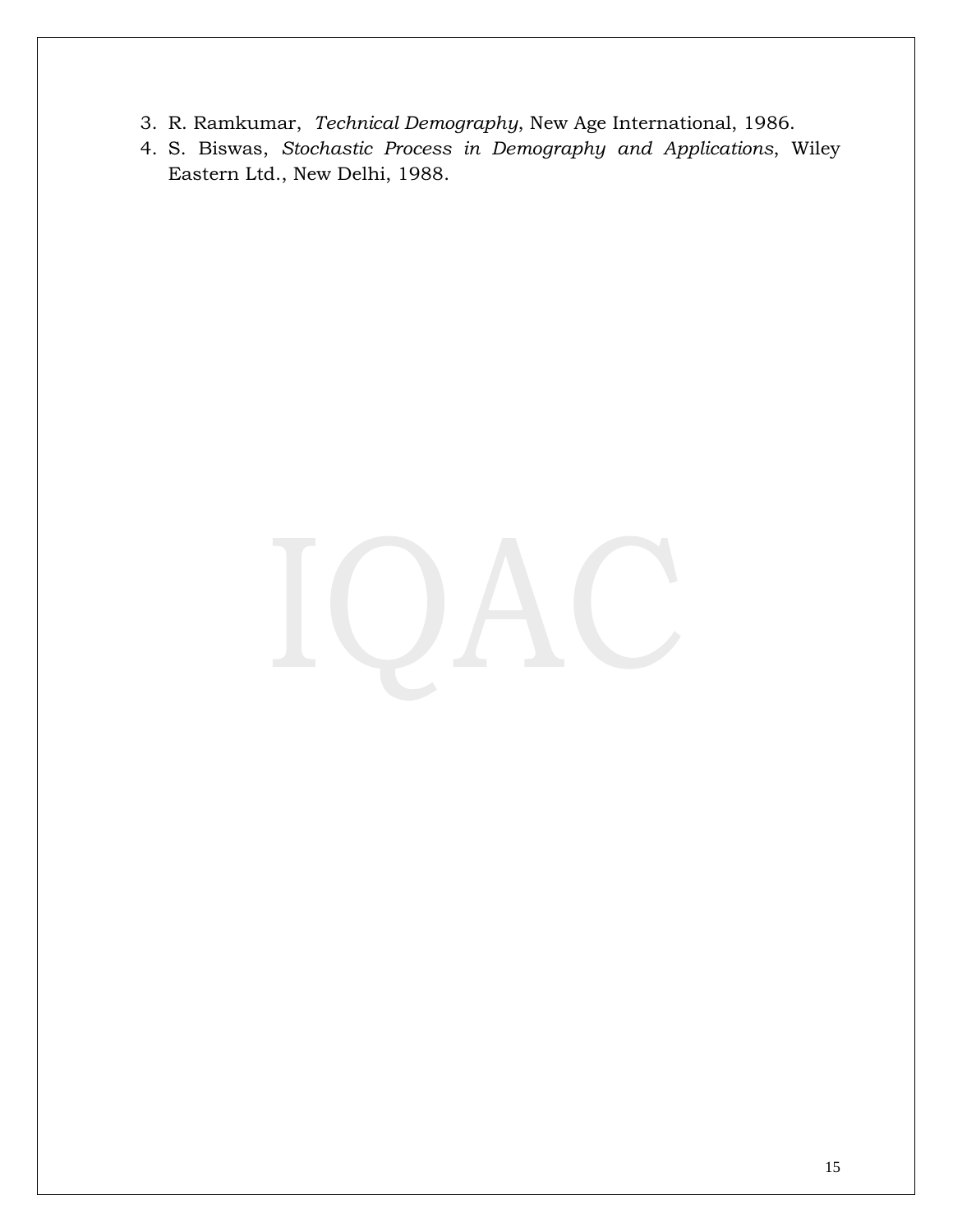## **Course Title: Basics of LaTeX L T P Cre Marks Course Code: MAT.503** 1 1 0 0 1 25  **Total Hours: 30**

## **Objectives**

The main objective of this course is provide a basic knowledge of LaTex and its various applications in teaching and research.

## **Unit-I 8 hours**

Installation of the software LaTeX, Understanding LaTeX compilation and LaTeX editors, Basic syntax, Writing mathematical equations, Matrices, Tables, Inclusion of graphics into LaTeX file.

## **Unit-II 8 hours**

**Page configurations:** Title, Abstract, Keywords, Chapter, Sections and Subsections, References and their citations, Labeling of equations, Table of contents, List of figures, List of tables, Page numbering, Generating index.

## **Unit-III 6 hours**

**Packages:** amsmath, amssymb, amsthm, amsfonts, hyperrefer, graphic, color, xypic, latexsym, natbib, setspace, multicol, subcaption, url, verbatim, tikz, and geometry.

**Classes:** Article, Report, Book, Letter, Slides, Beamer.

## **Unit-IV 8 hours**

**Applications:** Writing reports, books, articles/ research papers, thesis, and official letters. Making simple and modern resumes, figures, question papers, and presentations.

## **Recommended Books**

- 1. L. Lamport. LATEX: A Document Preparation System, User's Guide and Reference Manual. 2nd Edition, Addison Wesley, New York, 1994.
- 2. D. F. Griffiths and D. J. Higham, *Learning LaTex, 2nd Edition,*  Philadelphia, Pensylvania, SIAM, 1997.

## **Suggested Readings**

1. M. Goossens, F. M. Michel, and S. Alexander, The LaTeX companion, 2nd Edition, Addison-Wesley,1994.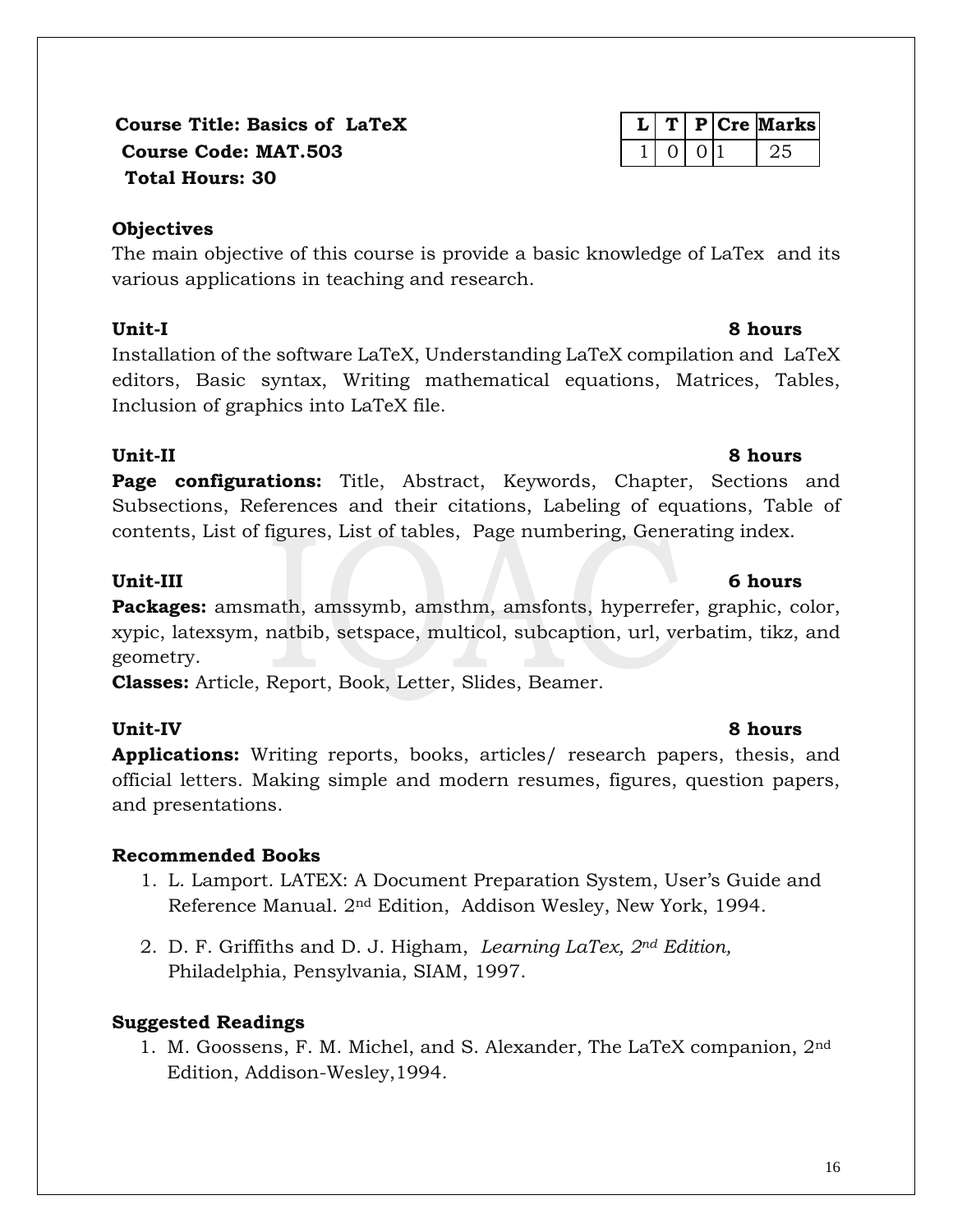## **Course Title: Basic Statistics**  $\boxed{L \mid T \mid P \mid Cr}$  Marks **Course Code: STA.510** 2 0 0 2 50 **Total Hours: 30**

## **Objectives**

To provide the understanding and use of Statistical techniques for students of other departments.

## **Unit I 7 hours**

Descriptive Statistics: Meaning, need and importance of statistics. Attributes and variables. Measurement and measurement scales. Collection and tabulation of data. Diagrammatic representation of frequency distribution: histogram, frequency polygon, frequency curve, ogives, stem and leaf plot, pie chart.

## **Unit II 8 hours**

Measures of central tendency, dispersion (including box and whisker plot), skewness and kurtosis. Data on two attributes, independence and association of attributes in 2x2 tables. Linear regression and correlation (Karl Pearson's and Spearman's) and residual plots.

## **Unit III 7 hours**

Random experiments, sample spaces (finite and infinite), events, algebra of events, three basic approaches to probability, combinatorial problems. Axiomatic approach to probability. Product sample spaces, conditional probability, Bayes' formula.

Random variables (discrete and continuous). Distribution Function and its properties, mean and variance. Discrete Distributions: Bernoulli, Binomial, Poisson, geometric, negative binomial, uniform. Continuous Distributions: Uniform, normal, exponential.

## **Recommended Books**

- 3. P. L. Meyer, *Introductory Probability and Statistical Applications*, Oxford & IBH Pub, 1975.
- 4. R. V. Hogg, J. Mckean and A. Craig, *Introduction to Mathematical Statistics*, Macmillan Pub. Co. Inc., 1978.

## **Suggested Readings**

2. F. E. Croxton and D. J. Cowden, *Applied General Statistics*, 1975.

3. P. G. Hoel, *Introduction to Mathematical Statistics*, 1997.

## **Unit IV 8 hours**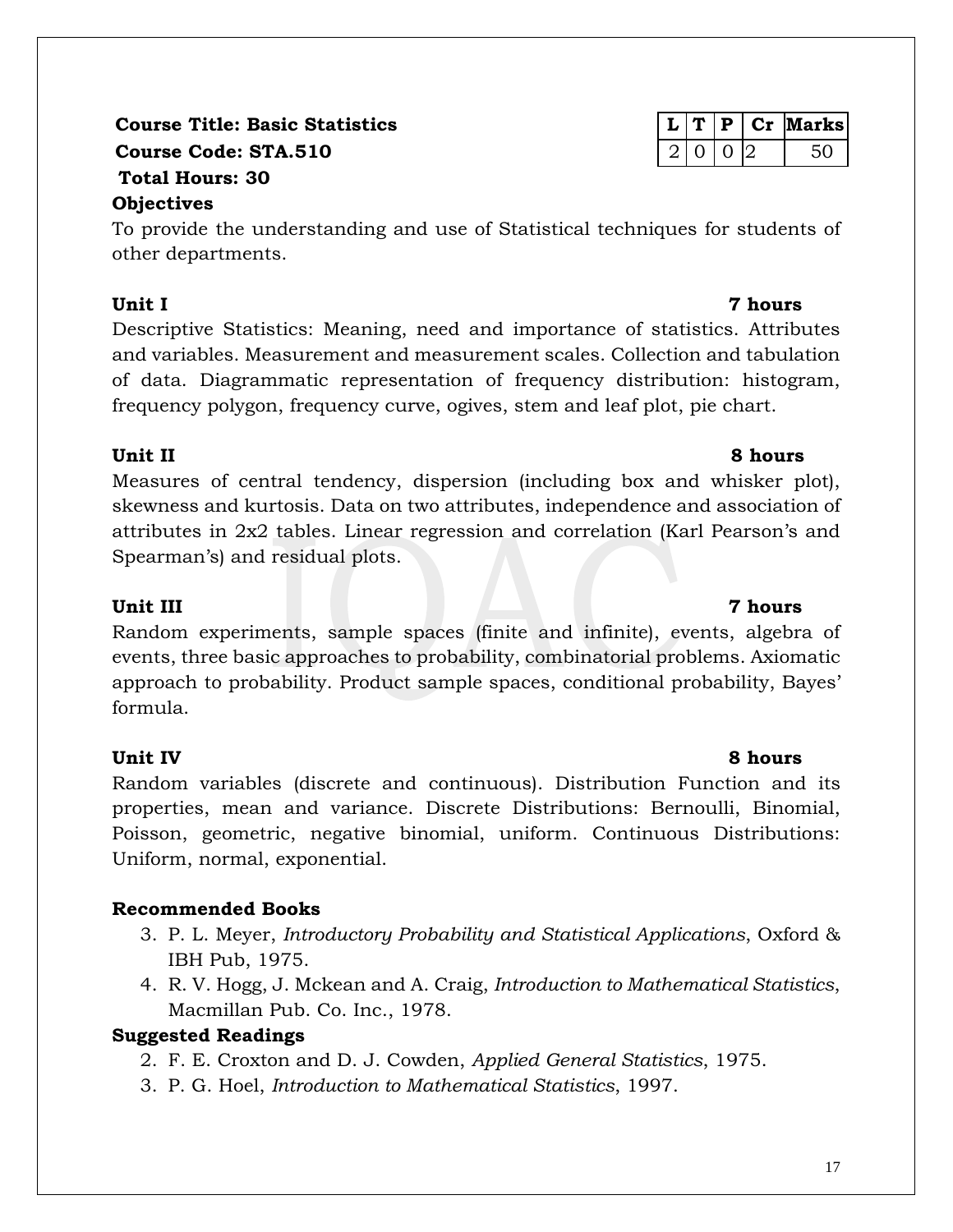18

## **Semester II**

**Course Title: Computer Fundamentals and C**   $Programming$ **Course Code: MAT.521 Total Hours: 45**

**Objectives:** The aim of this course is to provide adequate knowledge of fundamentals of computer along with problem solving techniques using C programming. This course provides the knowledge of writing modular, efficient and readable C programs. Students also learn the utilization of arrays, structures, functions, pointers, file handling and their applications.

### **Unit-I 10 hours**

**Computer Hardware:** Definitions, Historical overview, Technological advancement in computers, Shape of today's computer, Computer as a system. CPU, Primary memory, Secondary storage devices, Input and Output devices, **Unit-II** 11 hours

**Computer Software:** Significance of software in computer system, Categories of software – System software, Application software, Compiler, Interpreter, Utility program, Binary arithmetic for integer and fractional numbers, Operating System and its significance.

Introduction to algorithm, Flow charts, Problem solving methods, Need of programming languages.

**C Programming**: Historical development of C, C character set, Identifiers and keywords, Data types, Declarations, Statement and symbolic constants, Inputoutput statements, Preprocessor commands, Operators, Expressions, Library functions, Decision making and loop control statements

**C Programming**: Functions, Storage Classes, Arrays, Strings, Pointers, Structure and Union, File handling.

### **Recommended Books:**

1. P. Norton, *Introduction to Computers*, Tata McGraw Hill, 2008.

2. B. W. Kerninghan and Ritchie D.M., *The C Programming Language*, 2nd Edition, PHI, New Delhi, 2011.

|  | D | larks |
|--|---|-------|
|  |   |       |

### **Unit-III 12 hours**

### **Unit-IV 12 hours**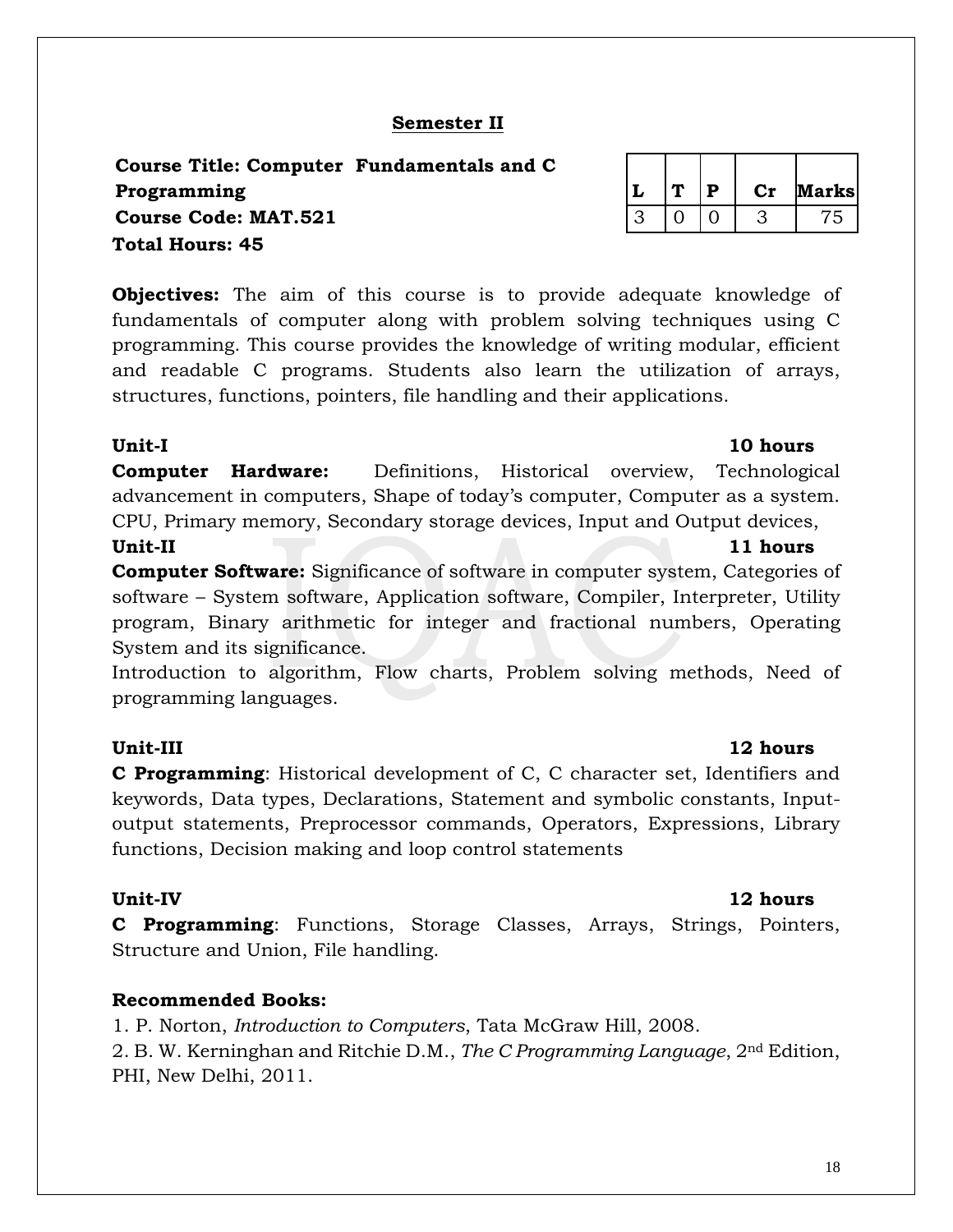## **Suggested Readings:**

1. Y. Kanetkar , *Let Us C*, 13th Edition, BPB Publications, 2013.

2. V. Rajaraman, *Fundamentals of Computers*, PHI, 2004.

3. G.B. Shelly, T.J. Cashman and M.E. Vermaat, *Introduction to Computers*, Cengage India Pvt Ltd, 2008.

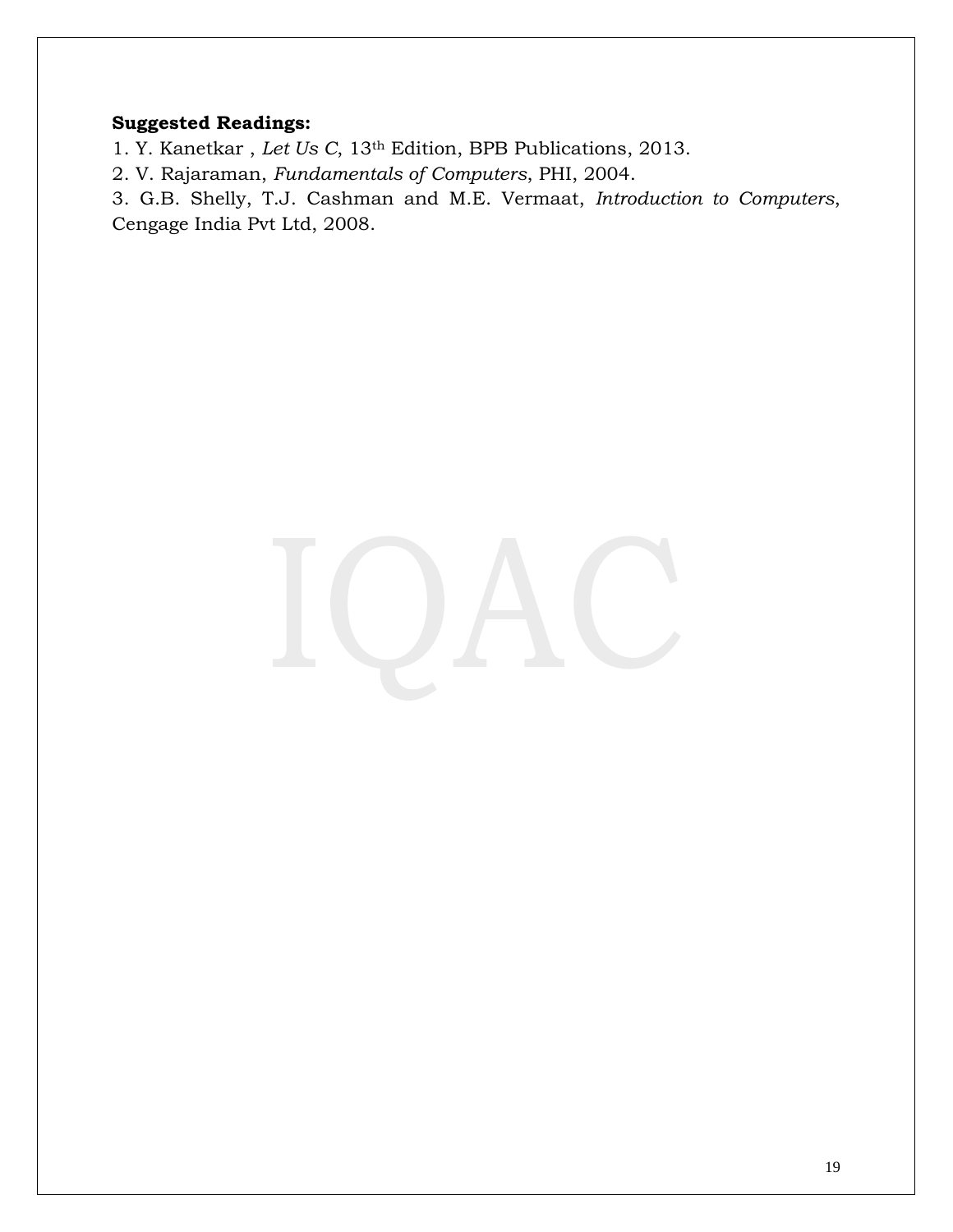## **Course Title: Computer Fundamentals and C Programming (Practical) Course Code: MAT.522**

|  | $T$   P   Credits   Marks |  |
|--|---------------------------|--|
|  |                           |  |

## **Total Hours: 30**

Laboratory experiments will be set in context with the materials covered in the theory.

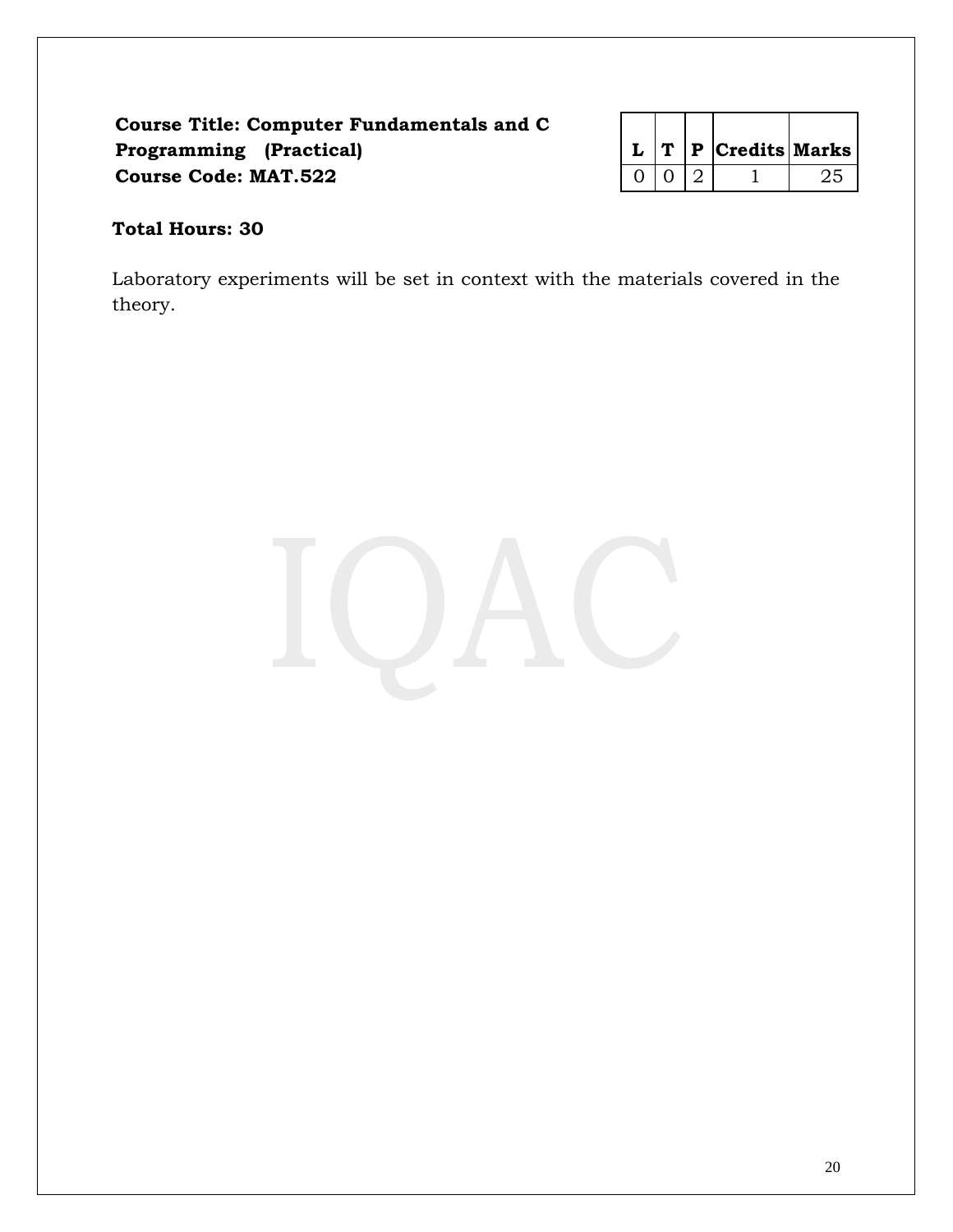### **Course Title: Statistical Inference - I Course Code: STA.521 Total Hours: 45**

## **Objectives**

The aim of this course is to provide a rigorous mathematical and conceptual foundation in the techniques of statistical inference and utilization of these techniques in applications in various real life situations.

Parameters, Parametric models, Random sample and its likelihood, Statistic and its sampling distributions, Concept of mean squared errors. Basic concepts of point estimation: Unbiasedness, consistency and efficiency of estimators. Examples from some standard discrete and continuous distributions. Sufficiency and minimal sufficiency, Exponential family of distributions, Factorization criteria, Completeness.

Minimum and uniformly minimum variance unbiased estimation, Rao-Blackwell and Lehmann-Scheffe theorems. Ancillary statistic, Basu's theorem and its applications. Fisher information measure, Cramer-Rao inequality, Chapman-Robin inequality, Bhattacharya bounds.

## **Unit III** 11 hours

Methods of estimation: Method of moments, Maximum likelihood estimators, Properties of maximum likelihood estimators, Cramer-Huzurbazar theorem, Likelihood equation with multiple root, Iterative methods, Least square estimation, E. M. algorithm, , Minimum chi-square method.

An introduction to Bayesian Statistics and its applications: Loss function, Prior distribution, Bayes' theorem, Posterior distribution, Bayes' risk, Bayes' principle, Bayesian estimation, Properties of Bayesian estimator, Minimax estimator, MCMC method and Gibbs sampling.

## **Recommended Books**

- 1. A. K. M. E. Saleh and V. K. Rohatgi, *An Introduction to Probability and Statistics*, 2nd Edition, Wiley, 2008.
- 2. G. Casella and R. L. Berger, *Statistical Inference*, 2nd Edition, Duxbury Thomson Learning, 2008.
- 3. C. R. Rao, *Linear Statistical Inference and its Applications*, 2nd Edition, Wiley, 2002.

## **Unit I** 12 hours

## **Unit II** 12 hours

### **Unit IV 10 hours**

|  |  | rks |
|--|--|-----|
|  |  |     |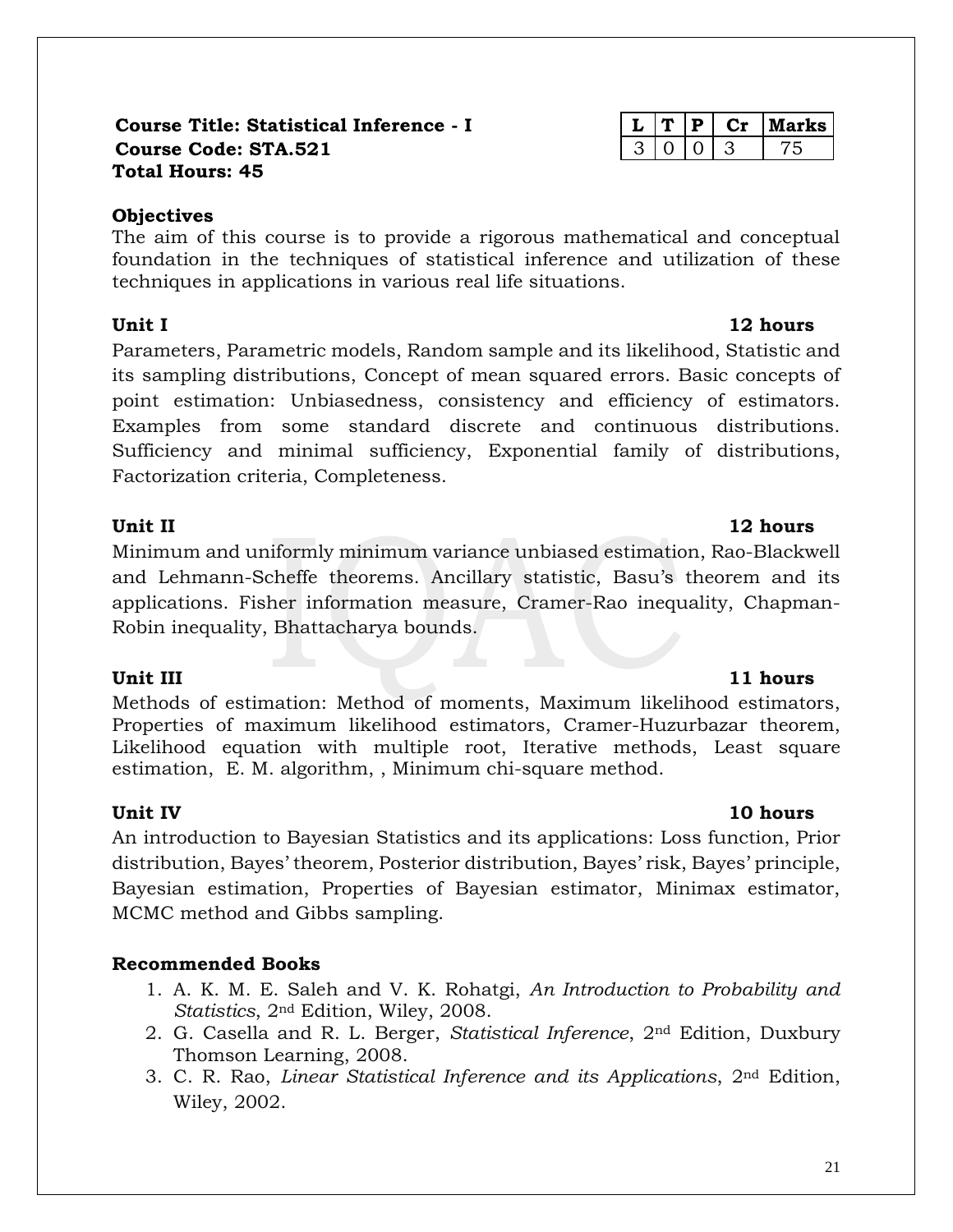- 1. E. L. Lehmann, *Theory of Point, Estimation*, Student Edition, John Wiley & Sons, 1986.
- 2. B. K. Kale, *A First Course on Parametric Inference*, Narosa Publishing House, 1999.
- 3. E. J. Dudewicz and S. N. Mishra, *Modern Mathematical Statistics*, Wiley International Student Edition, 1988.

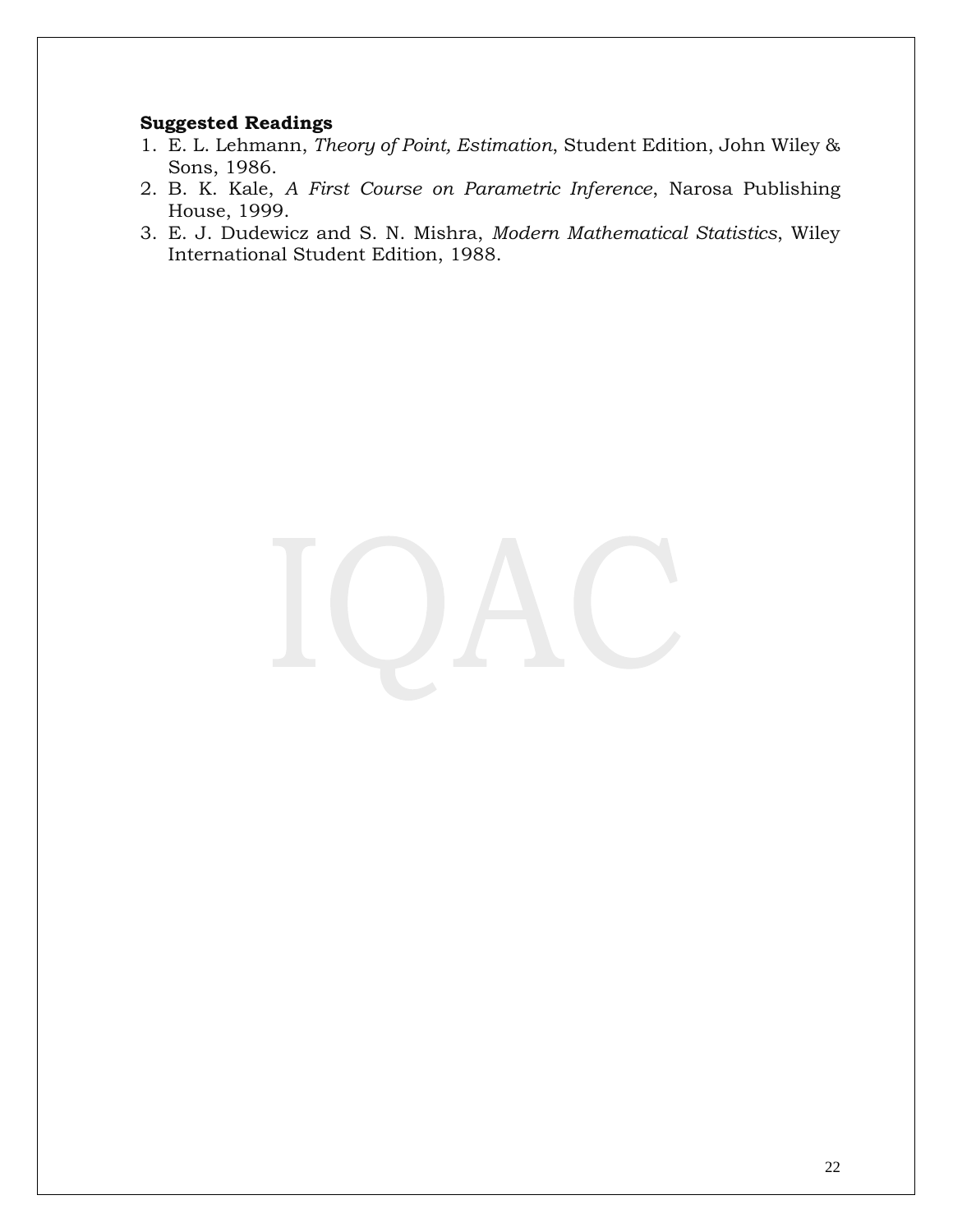### **Course Title: Statistical Inference - I (Practical) L T P Cr Marks Course Code: STA.522 Total Hours: 30** 0 0 2 1 25

|  | u | arks |
|--|---|------|
|  |   |      |

Laboratory experiments will be set in context with the materials covered in theory.

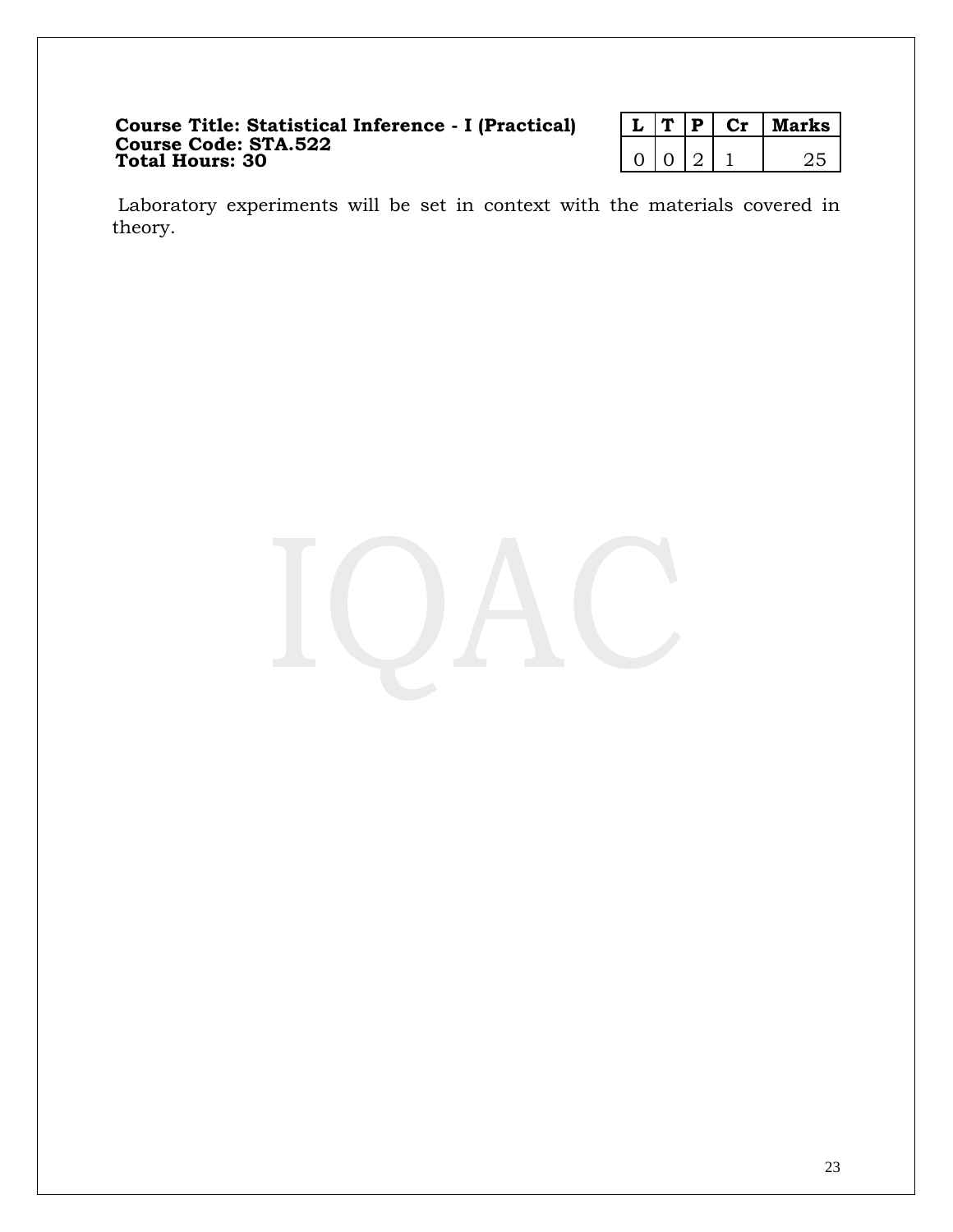### **Course Title: Sampling Theory L T P Cr Marks Course Code: STA.523** 3 0 0 3 75 **Total Hours: 45**

## **Objectives**

The course is designed to equip the students with basic knowledge of different sampling schemes, their mean and variance estimations and also give understanding of non-sampling errors.

Introduction to usual notations used in sampling. Basic finite population sampling techniques: SRSWOR, SRSWR, stratified, systematic and related results on estimation of population mean/ total. Relative precision of different sampling techniques. Allocation problem in stratified sampling.

## **Unit II** 12 hours

Ratio and regression estimators based on SRSWOR method of sampling. Twostage sampling with equal size of first stage units. Double sampling for ratio and regression methods of estimation. Cluster sampling - equal clusters.

PPS WR/WOR methods [cumulative total, Lahiri's schemes] and related estimators of a finite population mean : [Thompson-Horwitz, Yates and Grundy estimator, Desraj estimators for a general sample size and Murthy's estimator for a sample of size 2].

## **Unit IV 10 hours**

Sampling and Non-sampling errors with special reference to non-response problems. National sample surveys office (NSSO) and role of various statistical organizations in national development.

## **Recommended Books**

- 1. W. G. Cochran, *Sampling Techniques*, John Wiley & Sons, New York, 1977.
- 2. P. Mukhopadyay, *Theory and Methods of Survey Sampling*, 2nd Edition, Prentice Hall of India, 2008.
- 3. D. Raj and P. Chandak, Sampling Theory, Narosa, 1988.

## **Suggested Readings**

- 1. S. K. Thompson, *Sampling*, John Wiley and Sons, New York, 2002.
- 2. A. Chaudhuri, *Essentials of Survey Sampling*, Prentice Hall of India, 2010.
- 3. A. Chaudhari and H. Stenger, *Survey Sampling Theory and Methods*, 2nd Edition, Chapman and Hall, 2005.

## **Unit III** 12 hours

## **Unit I** 11 hours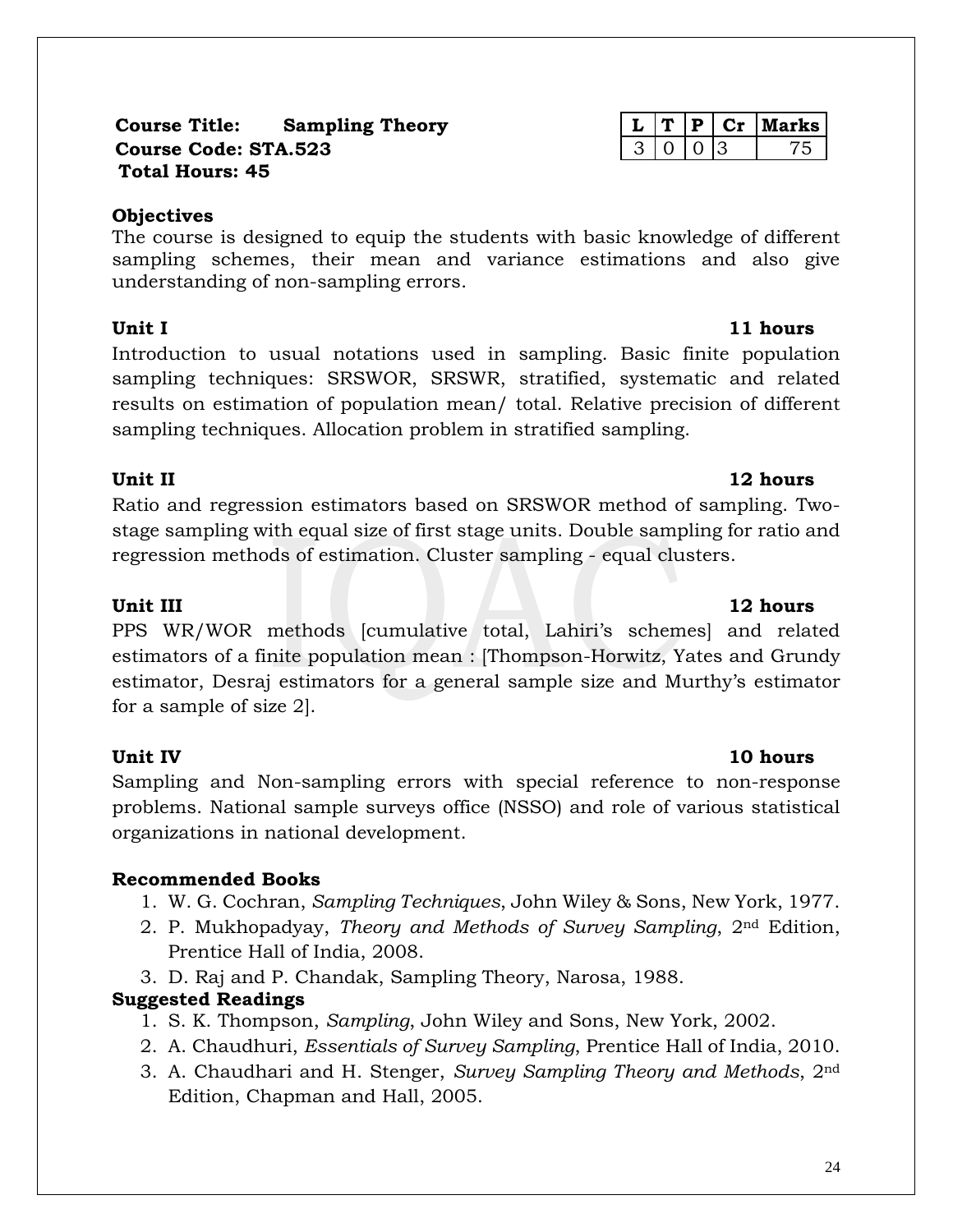### **Course Title: Sampling Theory (Practical) L T P Cr Marks Course Code: STA.524 Total Hours:30** 0 0 2 1 25

|  | Р. | CT | <b>farks</b> |
|--|----|----|--------------|
|  | ., |    |              |

Experiments based on various sampling techniques and comparison in appropriate practical situations.

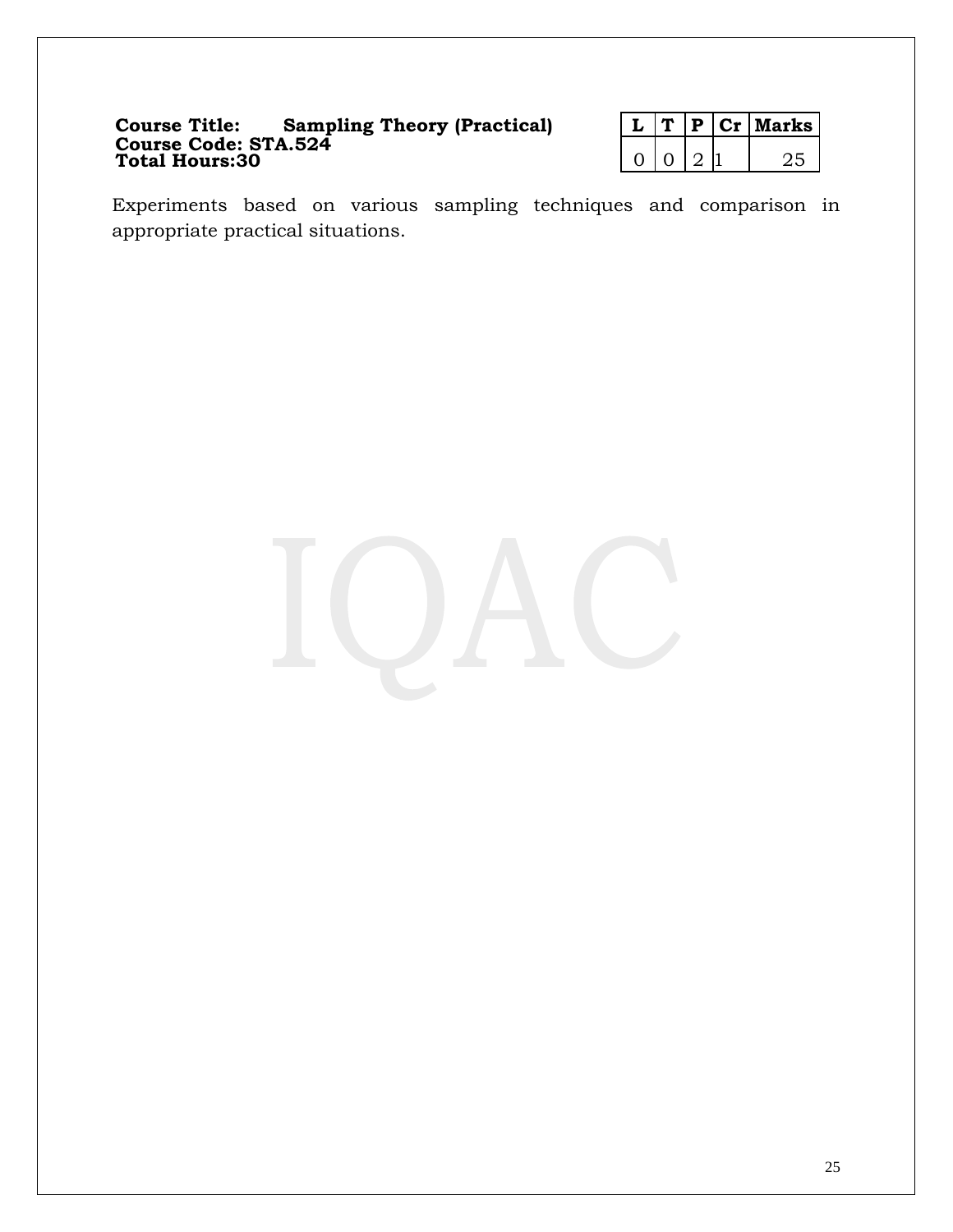### **Course Title: Stochastic Processes L T P Cr Marks Course Code: STA.525** 4 0 0 4 100 **Total Hours: 60 Objectives**

This course is framed to equip the students of M.Sc. Statistics with knowledge of different processes, stationarity as well as basic knowledge of this course.

## **Unit I 15 hours**

Introduction to Stochastic Processes. Classification of stochastic processes according to state space and time domain. Markov chains, classification of states of a Markov chain, Chapman-Kolmogorov equations, n-step transition probability matrices and their limits, stationary distribution.

Random walk and gambler's ruin problem. Applications of stochastic processes. Stationarity of stochastic processes, Weakly stationary and strongly stationary processes.

**Discrete state space continuous time Markov Processes**: Poisson process, Simple Birth Process, Simple Death Process, Simple Birth-Death process.

**Continuous State Continuous Time Markov Processes**: Wiener process, Kolmogorov- Feller differential equations.

## **Unit III** 16 **hours**

**Renewal theory:** Renewal process, elementary renewal theorem and applications. Statement and uses of key renewal theorem, study of residual lifetime process.

**Statistical Inference for Markov Chains**: Estimation of transition probabilities.

**Branching process**: Branching Process: Properties of generating function of branching process, Probability of ultimate extinction, distribution of population size.

## **Recommended Books**

- 1. J. Medhi, *Stochastic Processes*, 2nd Ed ,Wiley Eastern Ltd., 1994.
- 2. S. M. Ross, *Stochastic Processes,* Wiley Publications, 1996.
- 3. S. Karlin and H. M. Taylor, *A First Course in Stochastic Processes*, Vol. 1, Academic Press, 1975.

## **Suggested Readings**

- 1. N. T. Bailey, *The Elements of Stochastic Processes*, John Wiley & Sons, Inc., New York, 1965.
- 2. B. R. Bhat, *Stochastic Models: Analysis and Applications*, New Age International India, 2000.

## **Unit II 15 hours**

## **Unit IV 14 hours**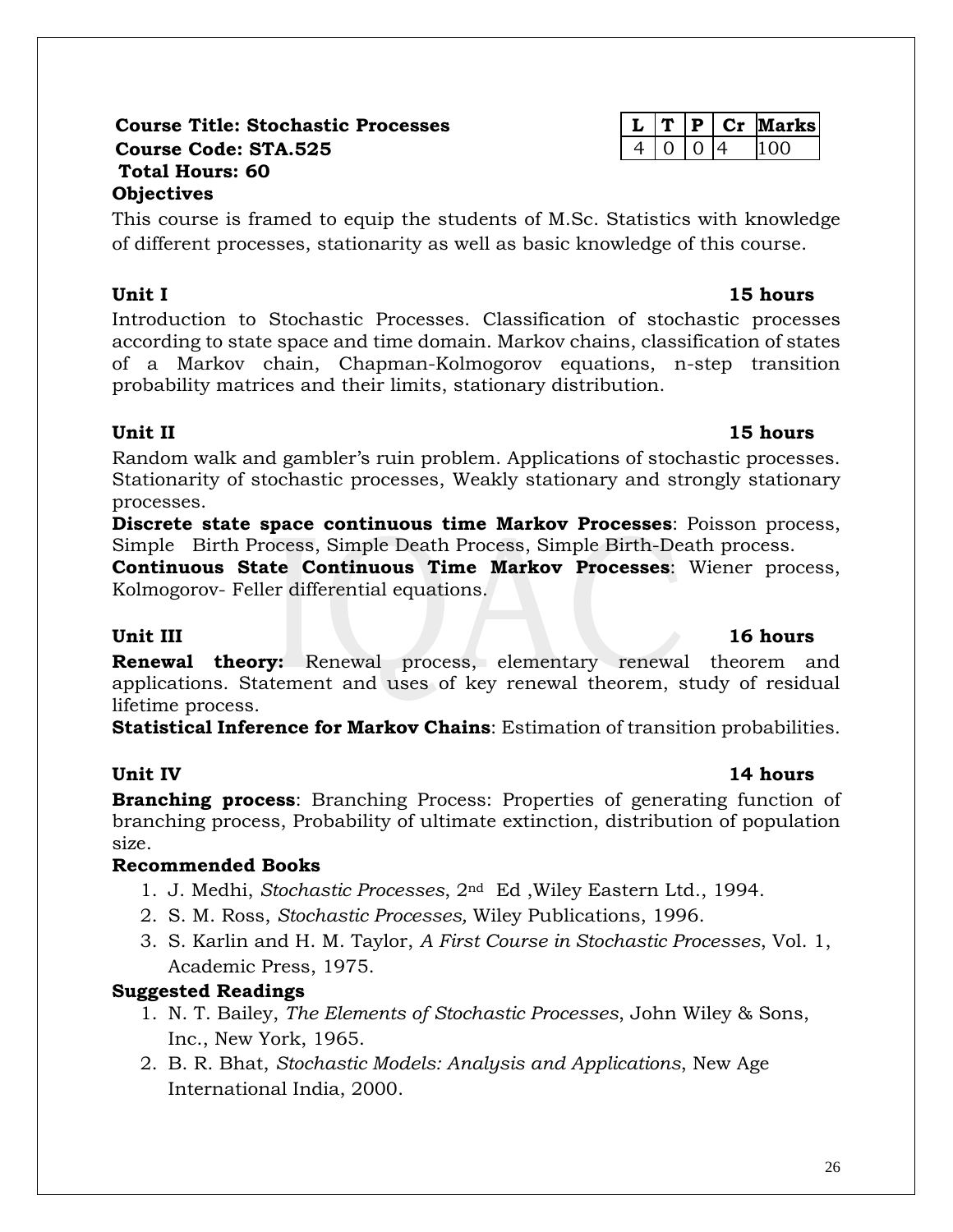**Course Title:** Complex Analysis **L T P Cr Marks Course Code:** MAT.526 4 0 0 4 100 **Total Lectures:** 60

**Objective**: This course is aimed to provide an introduction to the theories for functions of a complex variable. It begins with the exploration of the algebraic, geometric and topological structures of the complex number field. The concepts of analyticity, Cauchy-Riemann equations and harmonic functions are then introduced. Students will be equipped with the understanding of the fundamental concepts of complex variable theory.

### **Unit-I 15 hours**

Review of complex number system, algebra of complex numbers, complex plane, function of a complex variable, limit, continuity, uniform continuity, differentiability, analytic function, Cauchy- Riemann equations, harmonic functions and harmonic conjugate.

Complex line integral, Cauchy's theorem, Cauchy-Goursat theorem, Cauchy's integral formula and its generalized form, Index of a point with respect to a closed curve, Cauchy's inequality. poisson's integral formula, Morera's theorem. Liouville's theorem, Contour integral, power series, Taylor's series, higher order derivatives, Laurent's series.

## **Unit-III 15 hours**

Singularities of analytic functions, Fundamental theorem of algebra, zeroes of analytic function, poles, residues, residue theorem and its applications to contour integrals, branches of many valued functions with arg z, log z, and  $z^{\wedge}$ {a}. Maximum modulus principle, Schwarz lemma, open mapping theorem.

## **Unit-IV 15 hours**

Meromorphic functions, the argument principle, Rouche's theorem, Mobius transformations and their properties and classification, definition and examples of conformal mappings.

## **Recommended Books**

- 1. Theodore W. Gamelin, *Complex Analysis*. UTM, Springer-Verlag 2001.
- 2. L. V. Ahlfors, *Complex Analysis*, 3rd Edition, Tata McGraw-Hill, 1979.

## **Unit-II** 15 hours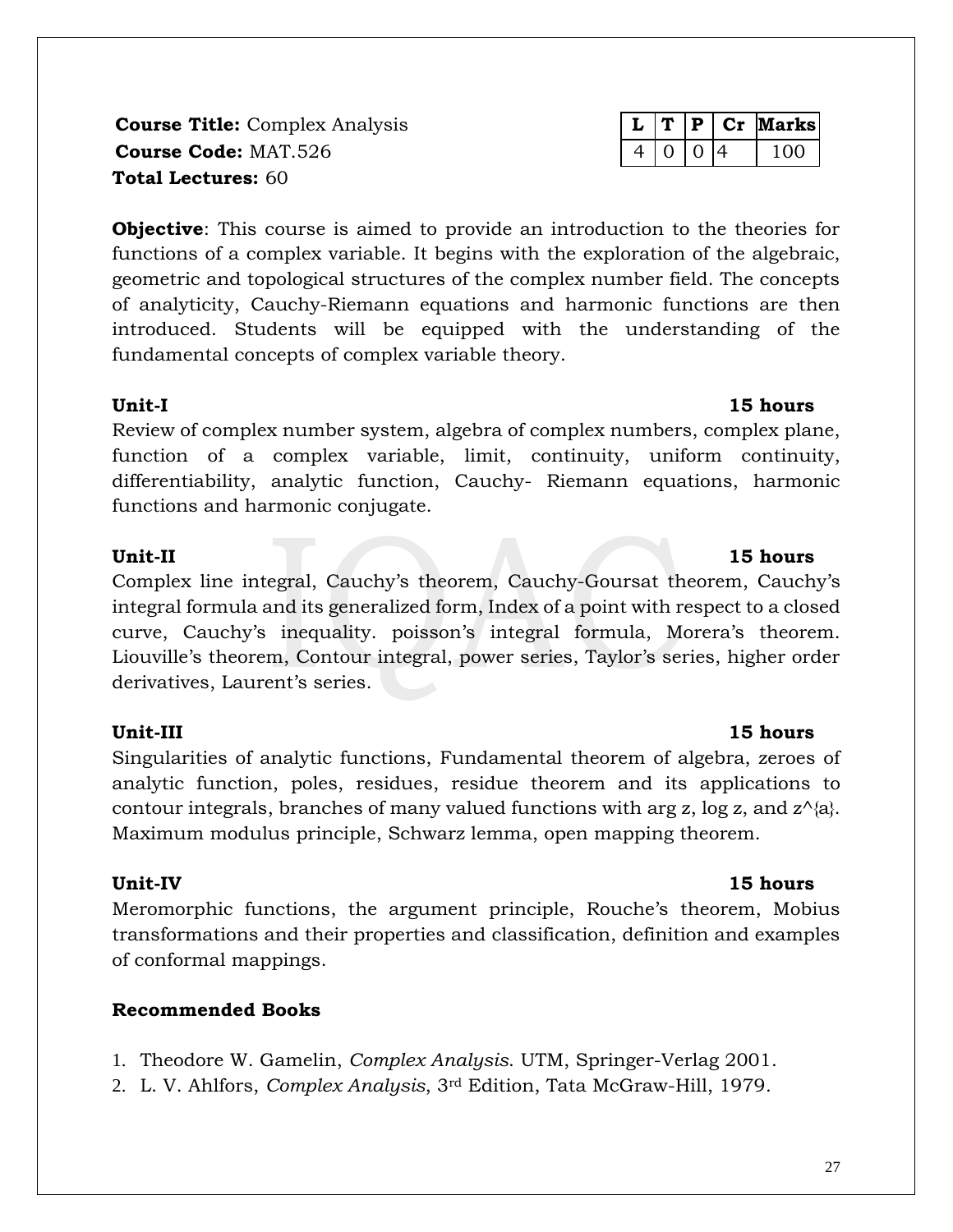3. S. Ponnusamy, *Foundations of Complex Analysis*, 2nd Edition, Narosa Publishing House, 2007.

## **Suggested Readings**

1. W. Tutschke and H.L. Vasudeva, *An Introduction to Complex Analysis, Classical and* 

*Modern Approaches*, 1st Edition, CRC Publications, 2004.

2. R. V. Churchill & J. W. Brown, *Complex Variables and Applications*, 8th Edition, Tata McGraw-Hill, 2014.

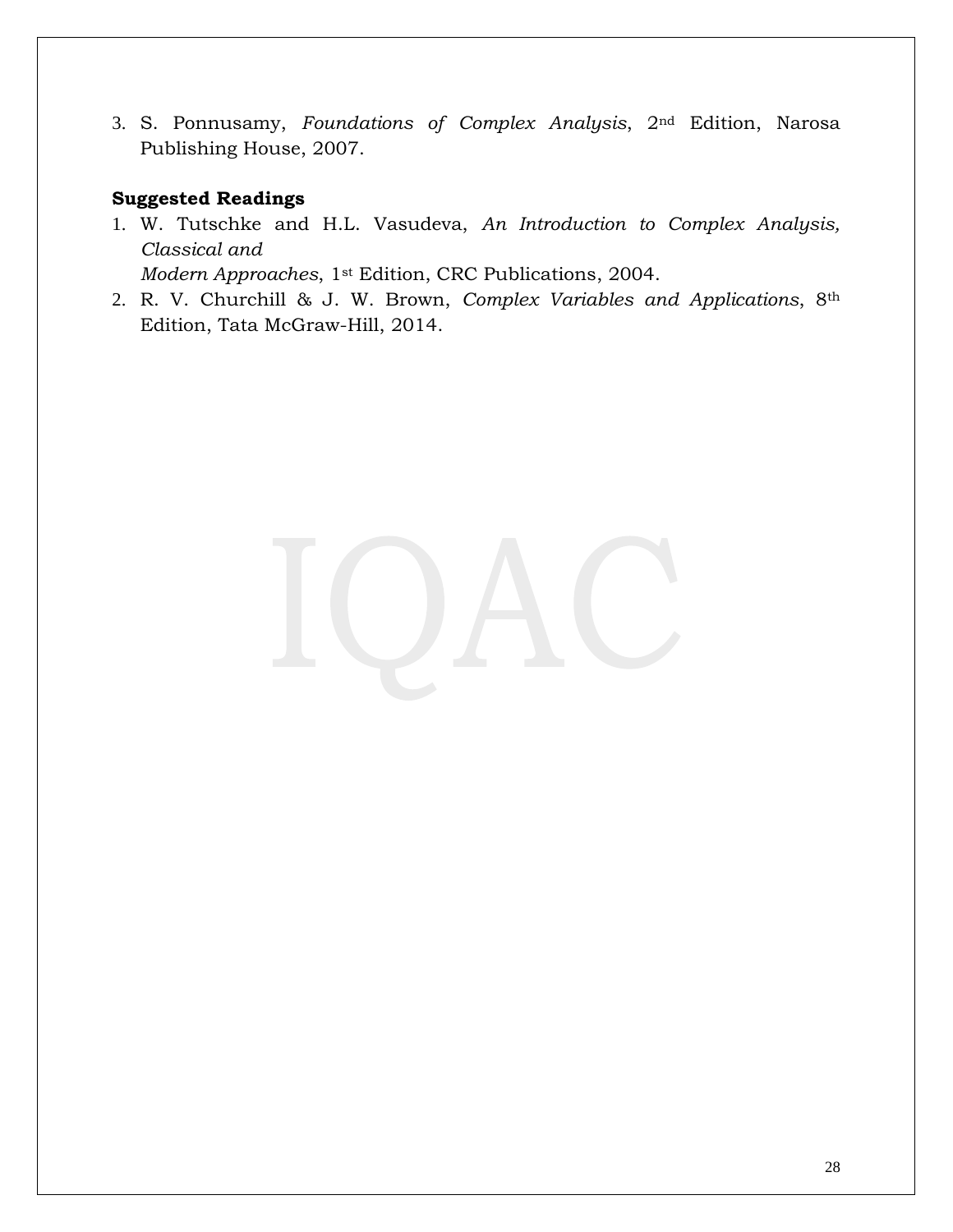### **Course Title: Linear Models and Regression L T P Cr Marks Course Code: STA.526** 2 0 0 2 50 **Total Hours: 30**

## **Objectives**

The concepts and techniques from linear models are of fundamental importance in statistics. The main objective is to introduce estimator in linear models. The emphasis will also be upon the testing of linear hypothesis, linear and non-linear models to intensify the understanding of the subject.

Point and interval estimates, best linear unbiased estimates, construction of confidence intervals of the parameters of linear model.

Gauss-Markoff set-up, normal equations, least squares estimates and their precision, use of g-inverse, statements and applications of fundamental theorems of least squares.

Introduction to fixed, mixed and random effect models. Tests of significance and interval estimates based on least squares theory in one-way and two-way classified data. Analysis of variance (ANOVA*) and* analysis *of* covariance (ANCOVA).

Bivariate, Multiple and polynomials regression and use of orthogonal polynomials. Residuals and their plots as tests for departure from assumptions of fitness of the model normality, homogeneity of variances.

## **Recommended Books**

- 1. C. R. Rao, *Linear Statistical Inference and its Applications*, 2nd Edition, Wiley, 2009.
- 2. A. Sen and M. Srivastava, *Regression Analysis: Theory, Methods, and Applications,* illustrated Edition, Springer, 2014.
- 3. N. R. Draper and H. Smith, *Applied Regression Analysis*, 3rd Edition, Wiley, 2014.
- 4. [D. C. Montgomery,](https://www.google.co.in/search?tbo=p&tbm=bks&q=inauthor:%22Douglas+C.+Montgomery%22&source=gbs_metadata_r&cad=5) [E. A. Peck](https://www.google.co.in/search?tbo=p&tbm=bks&q=inauthor:%22Elizabeth+A.+Peck%22&source=gbs_metadata_r&cad=5) and [G. G. Vining,](https://www.google.co.in/search?tbo=p&tbm=bks&q=inauthor:%22G.+Geoffrey+Vining%22&source=gbs_metadata_r&cad=5) Introduction to Linear Regression Analysis, 5th Edition, Wiley, 2013.

## **Unit II** 8 hours

## **Unit IV** 8 hours

## **Unit III 7 hours**

## **Unit I** 7 hours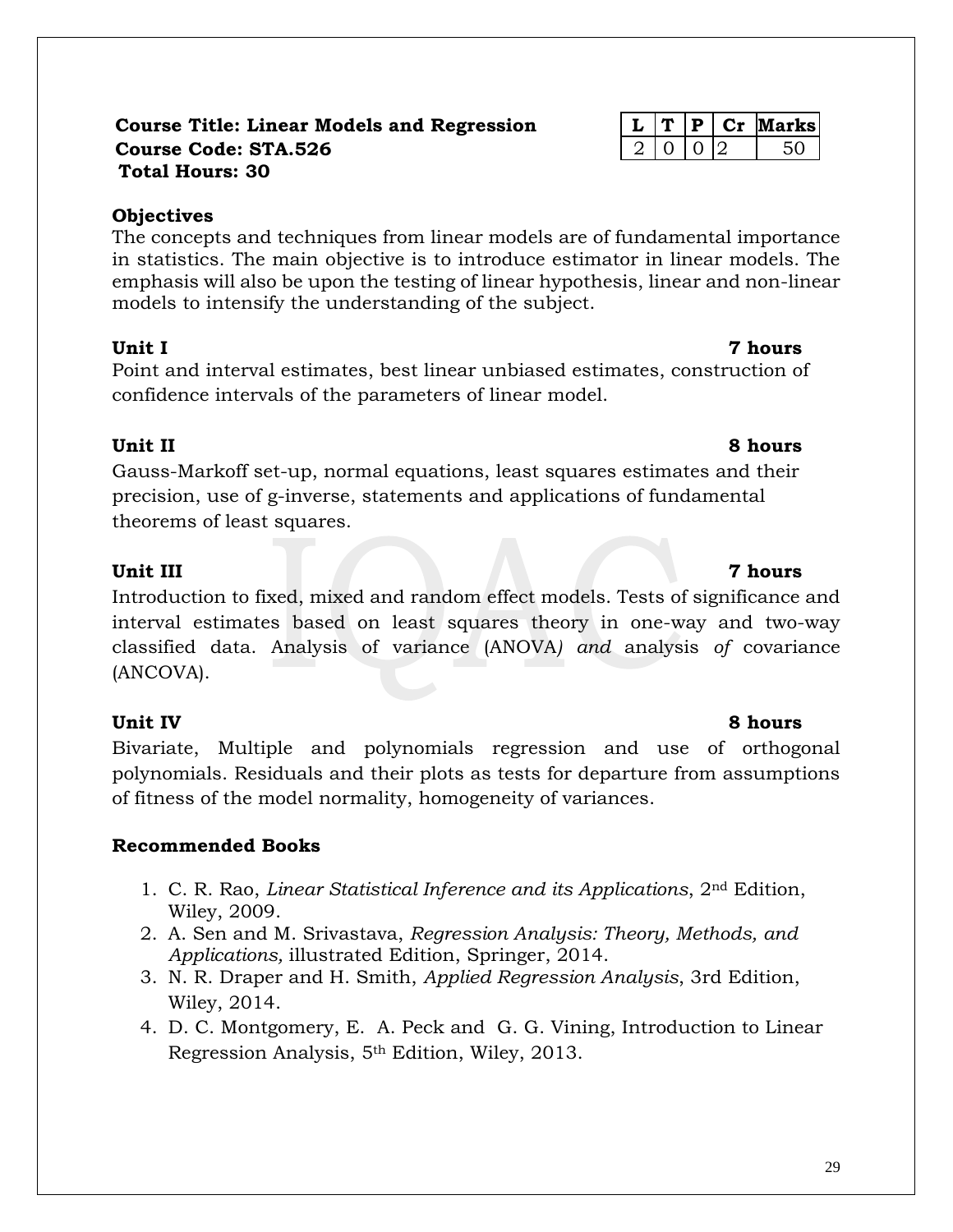## **Suggested Readings**

- 1. S. Weisberg, *Applied Linear Regression*, 4th Edition, Wiley, 2013.
- 2. R. D. Cook and S. Weisberg, *Residual and Influence in Regression*, Chapman & Hall, 1982.

3. F. A. Graybill, *An Introduction to Linear Statistical Models*, Vol. 1, McGraw-Hill Book, 1961.

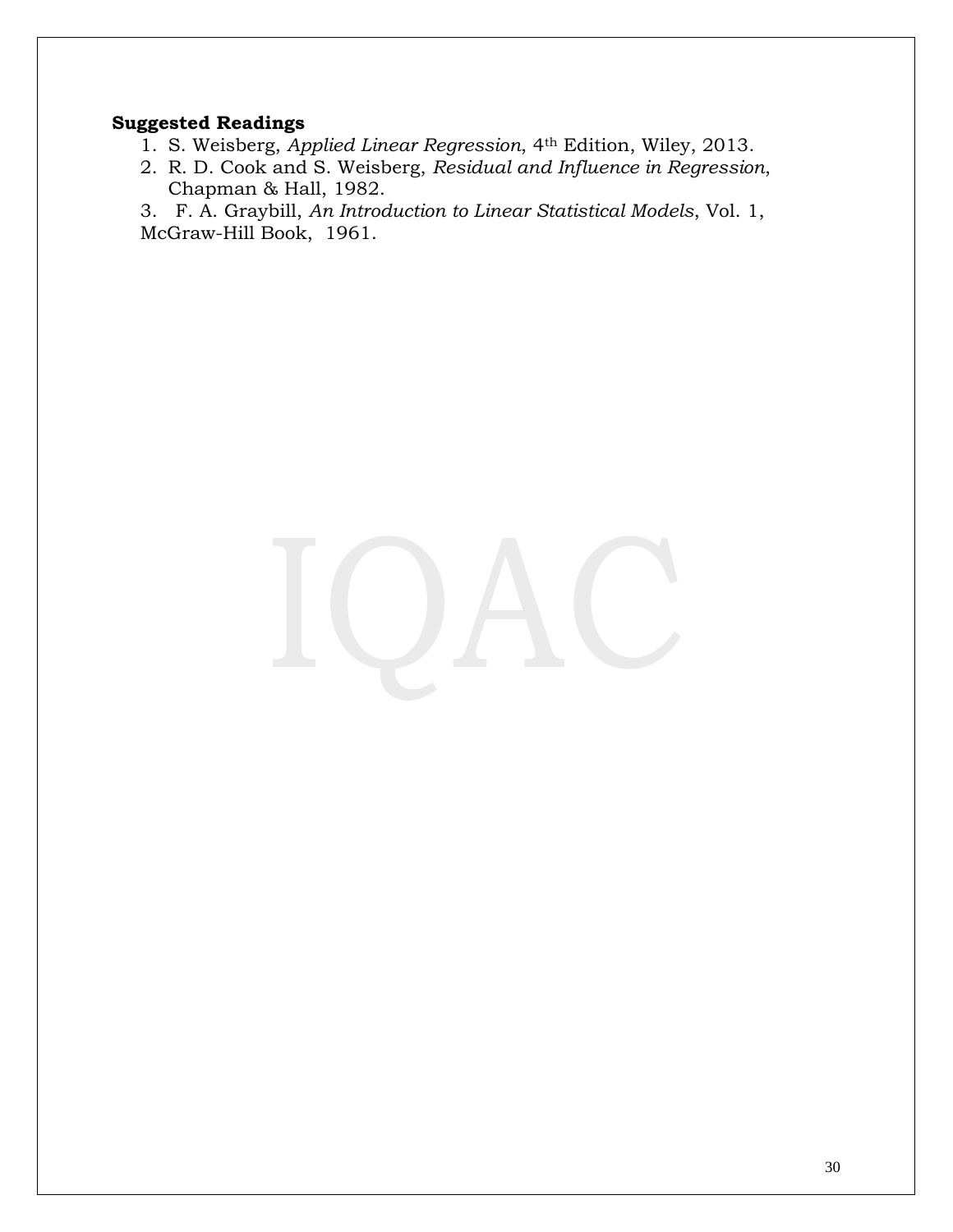## **Course Title: Basics of Inferential Statistics L T P Cr Marks Course Code: STA.527** 2 0 0 2 50 **Total Hours: 30**

## **Objectives**

The course will helps students from other stream like Microbiological Sciences, Plant Sciences, Animal Sciences etc. to understand testing of hypotheses concept in easy manner. The main objective is to give basic understanding of testing of hypothesis to science students so that they can frame correct Hypothesis in their research work and both parametric and non-parametric tests help them to draw conclusions from the sample.

## **Unit I 7 hours**

Meaning, need and importance of statistics. Attributes and variables. Discrete and continuous random variables. Introduction to the Discrete Probability distributions like Binomial, Poisson and continuous distributions like Normal, F and student-t distribution.

Meaning of parameters, test statistic and their sampling distributions. Need of Inferential Statistics.

**Estimation**: Point Estimation and Confidence Interval. **Testing of Hypothesis**: Simple and Composite Hypothesis, Type I error, Type II error, power, level of significance, acceptance region, rejection region, confidence interval.

## **Unit III 7 hours**

**Parametric tests:** Test for parameters of Normal population (one sample and two sample problems) z-test, student's t-test, F and chi-square test and Analysis of Variance (ANOVA).

**Non-Parametric tests: One sample**: Sign test, signed rank test, Kolmogrov-Smirnov test, run test. **Two sample problem**: Wilcoxon-Mann-Whitney test, Median test, Kolmogrov-Smirnov test. Kruskal–Wallis.

## **Recommended Books**

1. P. L. Meyer, *Introductory Probability and Statistical Applications*, Oxford & IBH Pub., 1975.

## **Unit IV** 8 hours

## **Unit II 8 hours**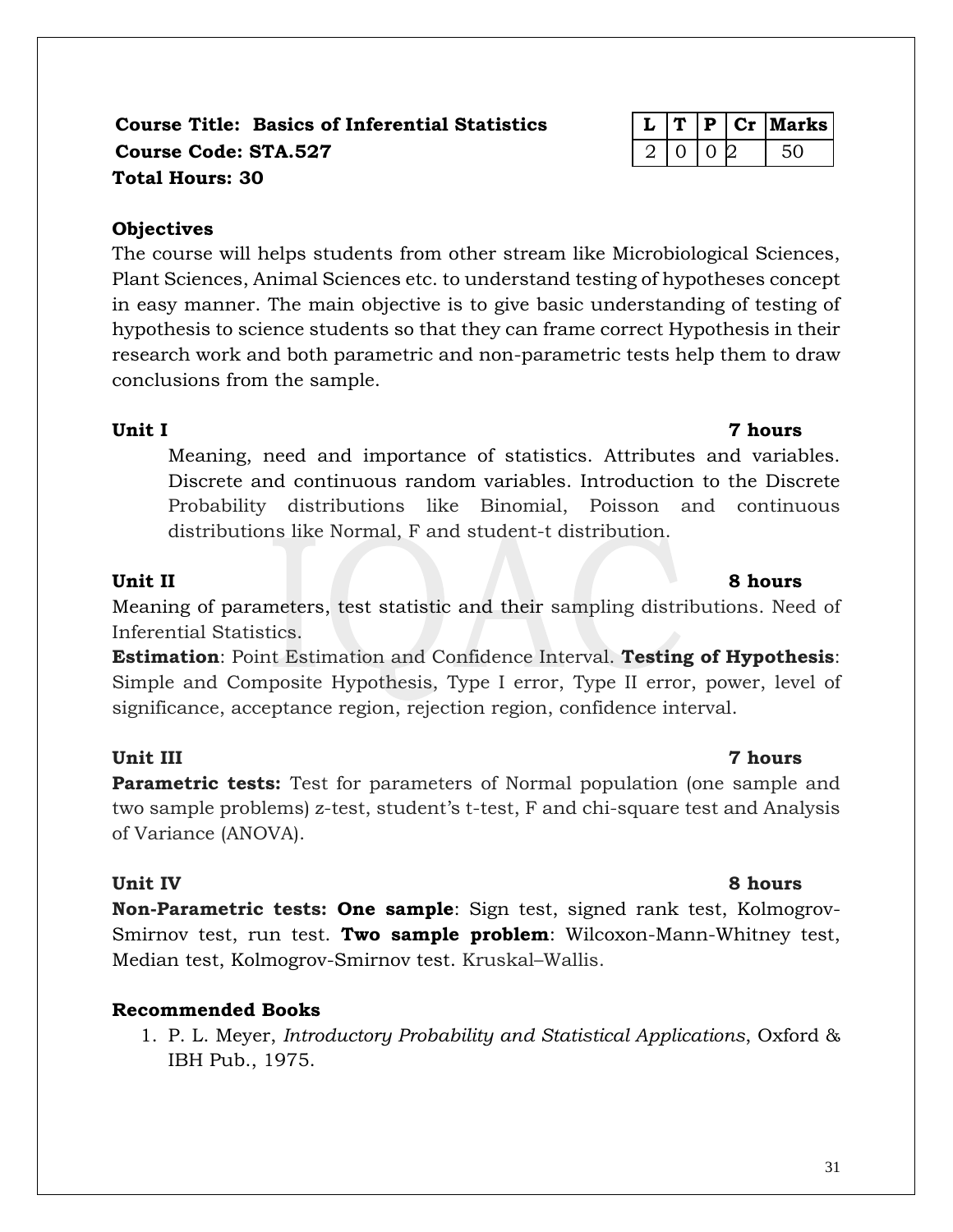- 2. J. D. Gibbons, *Non-parametric Statistical Inference*, Mc Graw Hill Inc, 1971.
- 3. W. W. Daniel and C. L. Cross, *Biostatistics: A Foundation for Analysis in the Health Sciences,* 10th Edition*,* John Wiley & Sons, 2013.

- 1. E. L. Lehmann and G. Casella, *Theory of Point, Estimation*, Student Edition, John Wiley & Sons, 1986.
- 2. A. M. Goon, M. K. Gupta and B. Dasgupta, *An Outline of Statistical Theory*, Vol. 2, The World Press Pvt. Ltd., Calcutta, 2003.

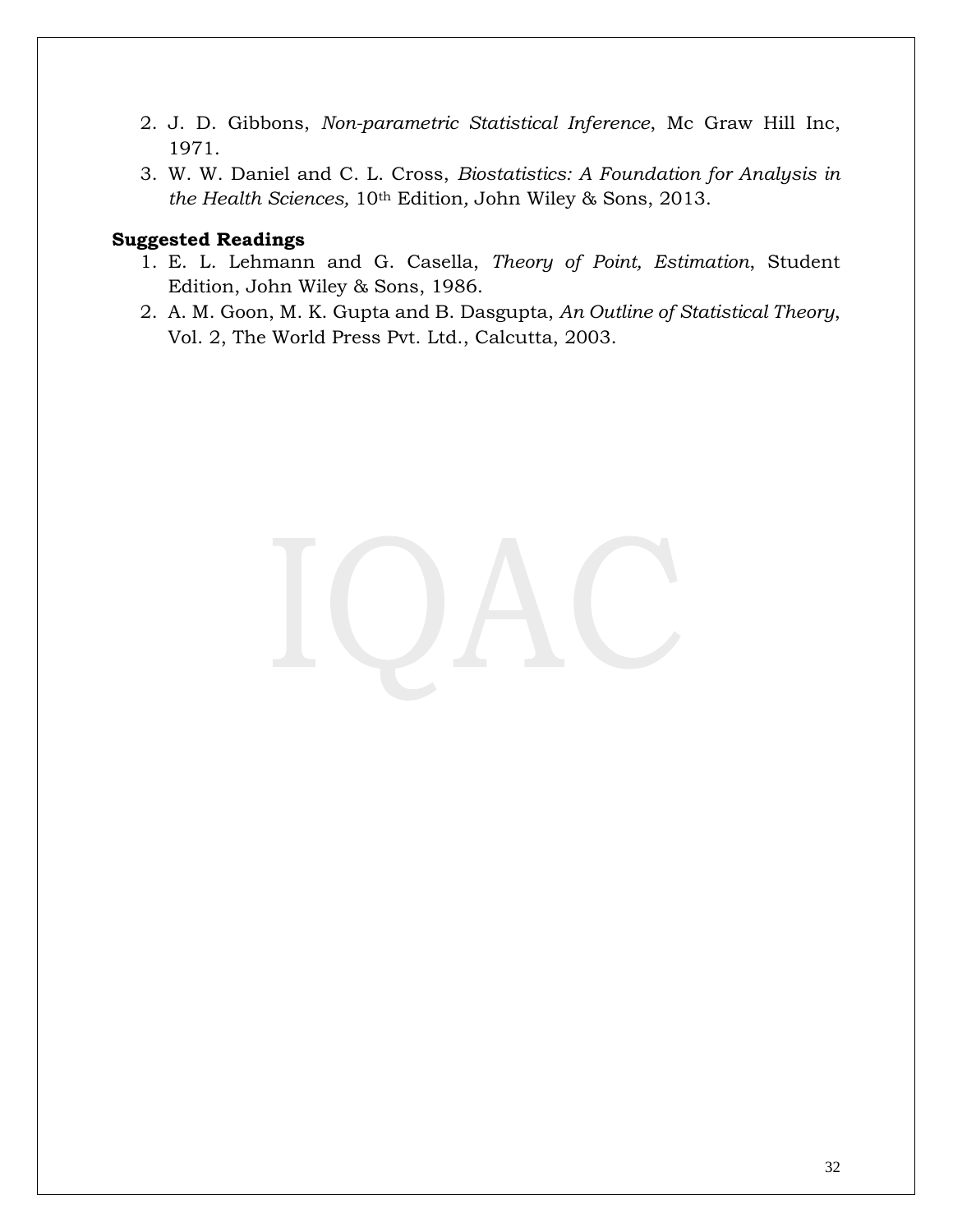### **Semester III**

### **Course Title: Research Methodology Course Code:MAT.560 Total Hours: 60**

### **Objectives**

The objective of this course is to equip the students with knowledge of some basic as well as advanced concepts related to research. The course covers preparation of research plan, reading and understanding of scientific papers, scientific writing, research proposal writing, ethics, plagiarism etc.

### **Unit-I 14 hours**

**Introduction:** Meaning, Objectives, Characteristics, Significance, and Types of Research; Research Approaches, Research Methods vs. Research Methodology, Research Process, and Criteria of Good Research.

**Literature Survey and Review:** Meaning of Literature Survey and Review, Sources of Literature, Methods of Literature Review, and Techniques of Writing the Reviewed Literature. **Formulating Research Problem:** Understanding a Research Problem, Selecting the Research Problem, Steps in Formulation of a Research Problem, Formulation of Research Objectives, and Construction of Hypothesis.

### **Unit-III 14 hours**

**Research Design**: Meaning of and Need for Research Design, Characteristics of a Good Research Design, Different Research Designs, Basic Principles of Experimental Designs, Data Collection, Processing, and Interpretation.

**Report Writing:** Types of Reports – Technical and Popular Reports, Significance of Report Writing, Different Steps in Writing Report, Art of Writing Research Proposals, Research Papers, Project Reports, and Dissertations/Thesis; Basics of Citation and Bibliography/Reference Preparation Styles; Report Presentation: Oral and Poster Presentations of Research Reports.

### **Recommended Books**

1. Kothari, C.R. and G. Garg (2014): *Research Methodology*: Methods and Techniques, 3rd ed., New Age International Pvt. Ltd. Publisher

|  | ъ | larks |
|--|---|-------|
|  |   |       |

## **Unit-II 16 hours**

### **Unit-IV 16 hours**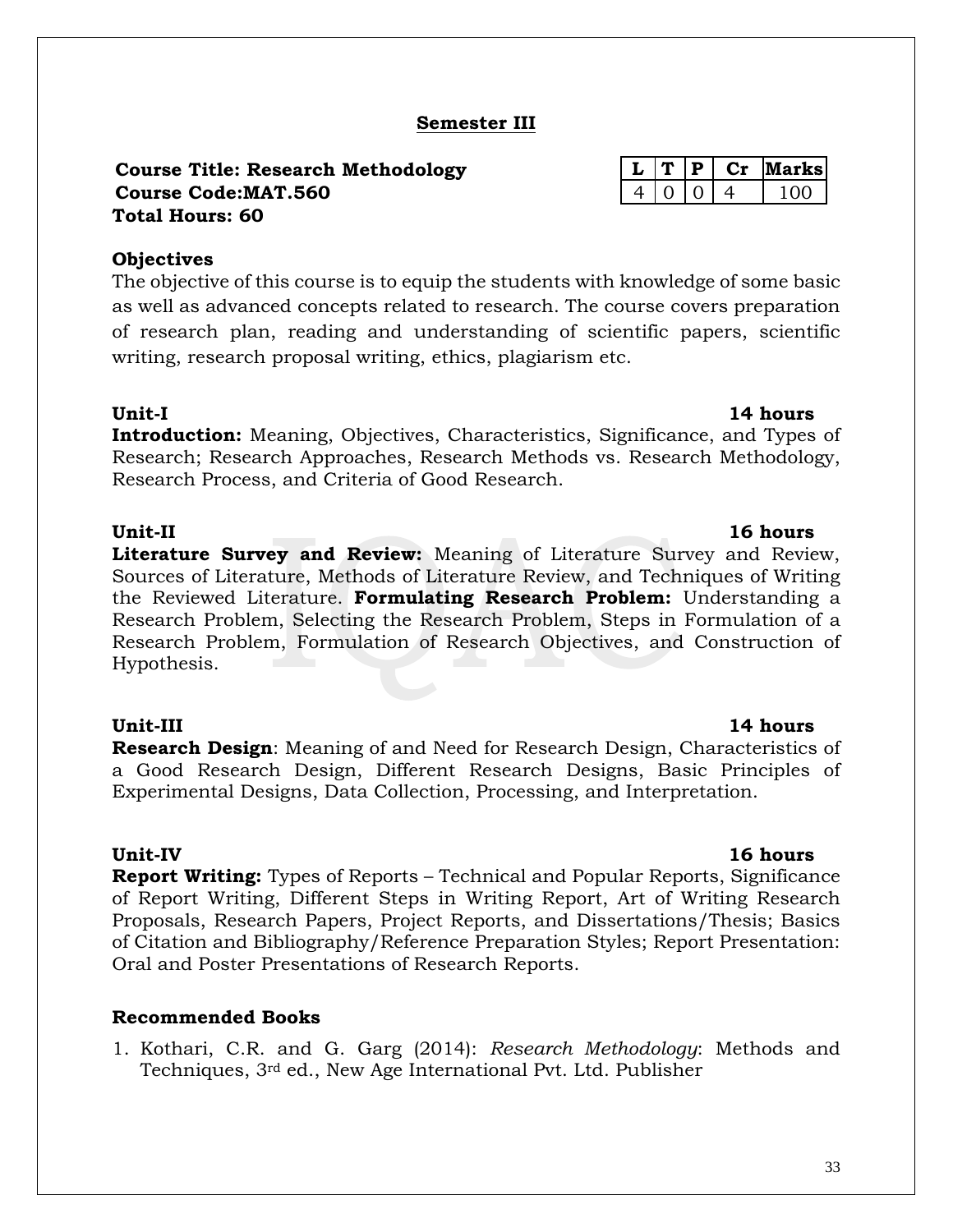2. Kumar, R. (2014): *Research Methodology – A Step-By-Step Guide for Beginners*, 4th ed., Sage Publications

- 1. Anderson, J. (2001): *Thesis and Assignment Writing*, 4th ed., Wiley, USA
- 2. Dawson, Catherine, (2014): *Practical Research Methods,* New Delhi, UBS Publishers' Distributors.
- 3. Gray, David E. (2004): *Doing Research in the Real World*. London, UK: Sage Publications.

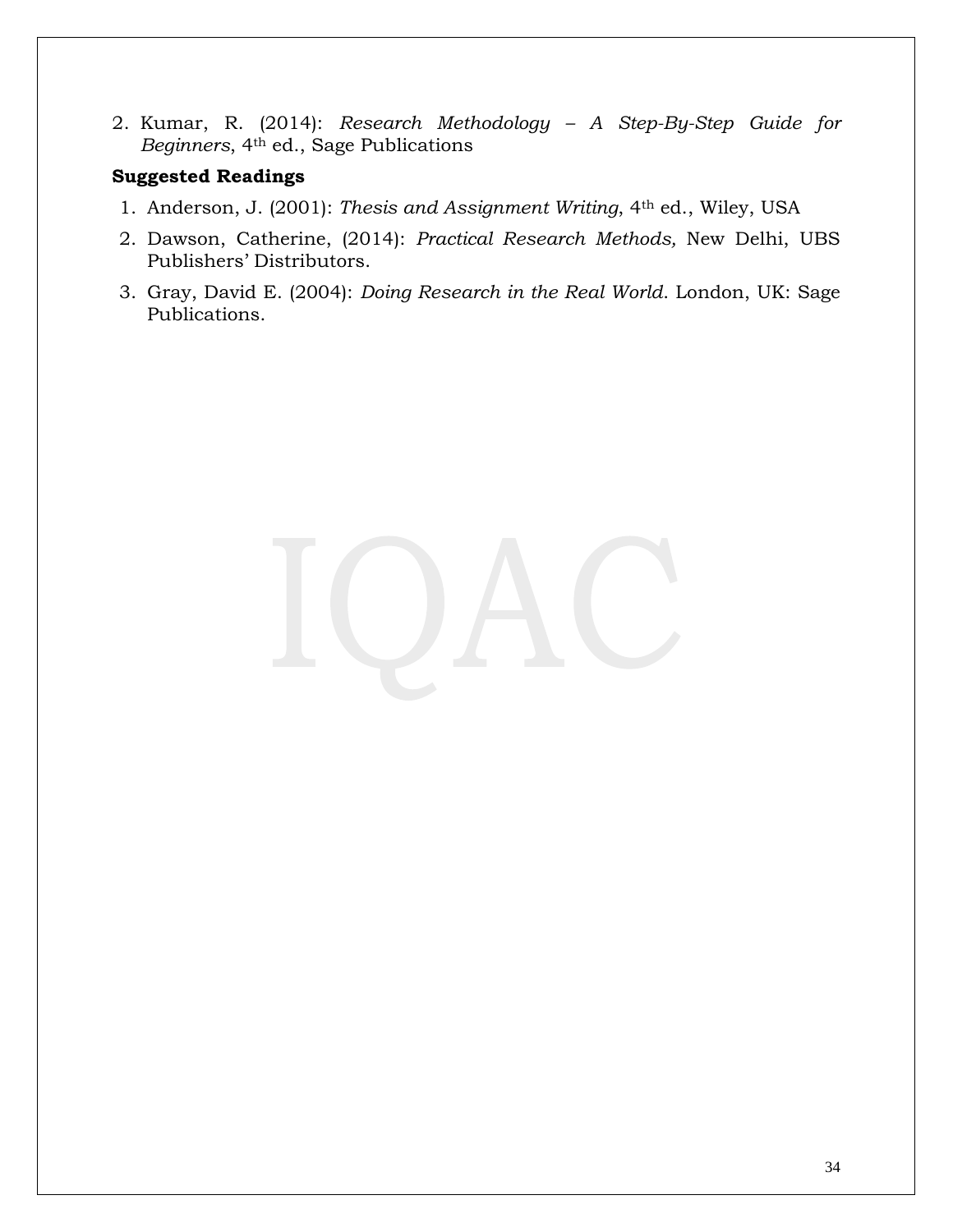### **Course Title: Multivariate Analysis L T P Cr Marks Course Code: STA.551** 3 0 0 3 75 **Total Hours: 45**

## **Objectives**

This course is framed to equip the students of M.Sc. Statistics with knowledge of multivariate analysis.

Multivariate normal distribution: Definition, conditional & marginal distributions, characteristic function. Random sample from multivariate normal distribution. Maximum likelihood estimators of parameters. Distributions of sample mean vector and variance-covariance matrix and their independence. Null distribution of partial and multiple correlation coefficient. Application in testing and interval estimation.

## **Unit II 12 hours**

Null distribution of Hotelling's T<sup>2</sup> Statistic. Application in tests on mean vector for one and more multivariate normal populations and also on equality of the components of a mean vector in a multivariate normal population. Mahalanobis  $D<sup>2</sup>$  and its sampling distribution.

Wishart distribution and its properties. Distribution of sample generalized variance. Classification and discriminant procedure for discriminating between two multivariate normal populations, Sample discriminant function and tests associated with discriminant functions, probabilities of misclassification and their estimation.

Generalised variance, Wilk's criterion and Multivariate Analysis of Variance [MANOVA] of one-way classified data. Testing independence of sets of variates and equality of covariance matrices. Principle components, dimension reduction, canonical variables and canonical correlation: definition, use, estimation and computation.

## **Recommended Books**

- 1. T. W. Anderson, *An Introduction to Multivariate Statistical Analysis*, 2nd Edition, Wiley, 1983.
- 2. N. C. Giri, *Multivariate Statistical Inference*. Academic Press, 1977.
- 3. A. M. Kshirsagar, *Multivariate Analysis*, Marcel Dekker, 1972.

## **Unit III** 11hours

## **Unit IV 11 hours**

## **Unit I** 11 hours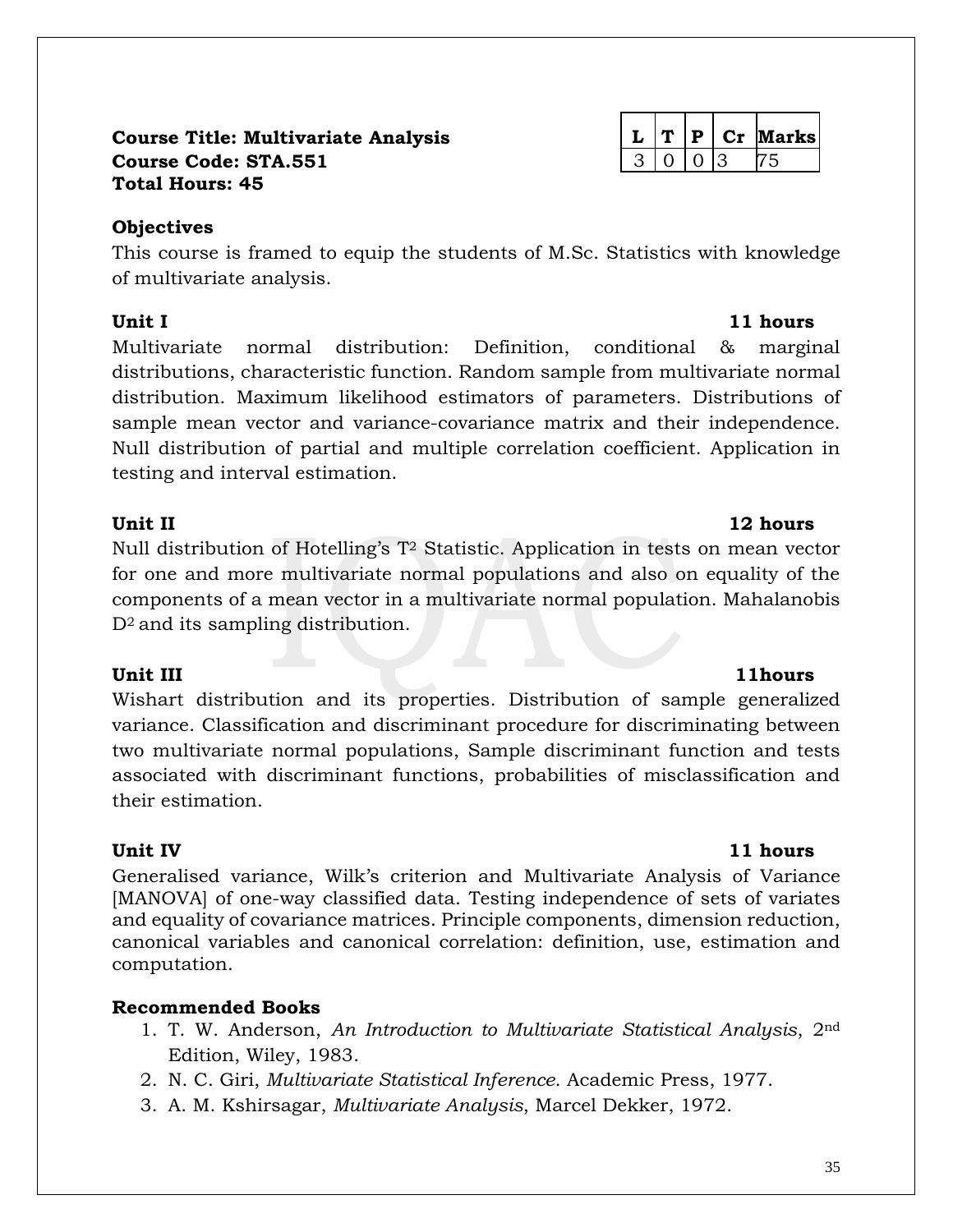- 1. R. A. Johnson and D. Wichern, *Applied Multivariate Statistical Analysis*, 5th Edition, Pearson, 2005.
- 2. W. K. Hardly and L. Simor, *Applied Multivariate Statistical Analysis*, 3rd Edition, Springer- Valag, 2012.

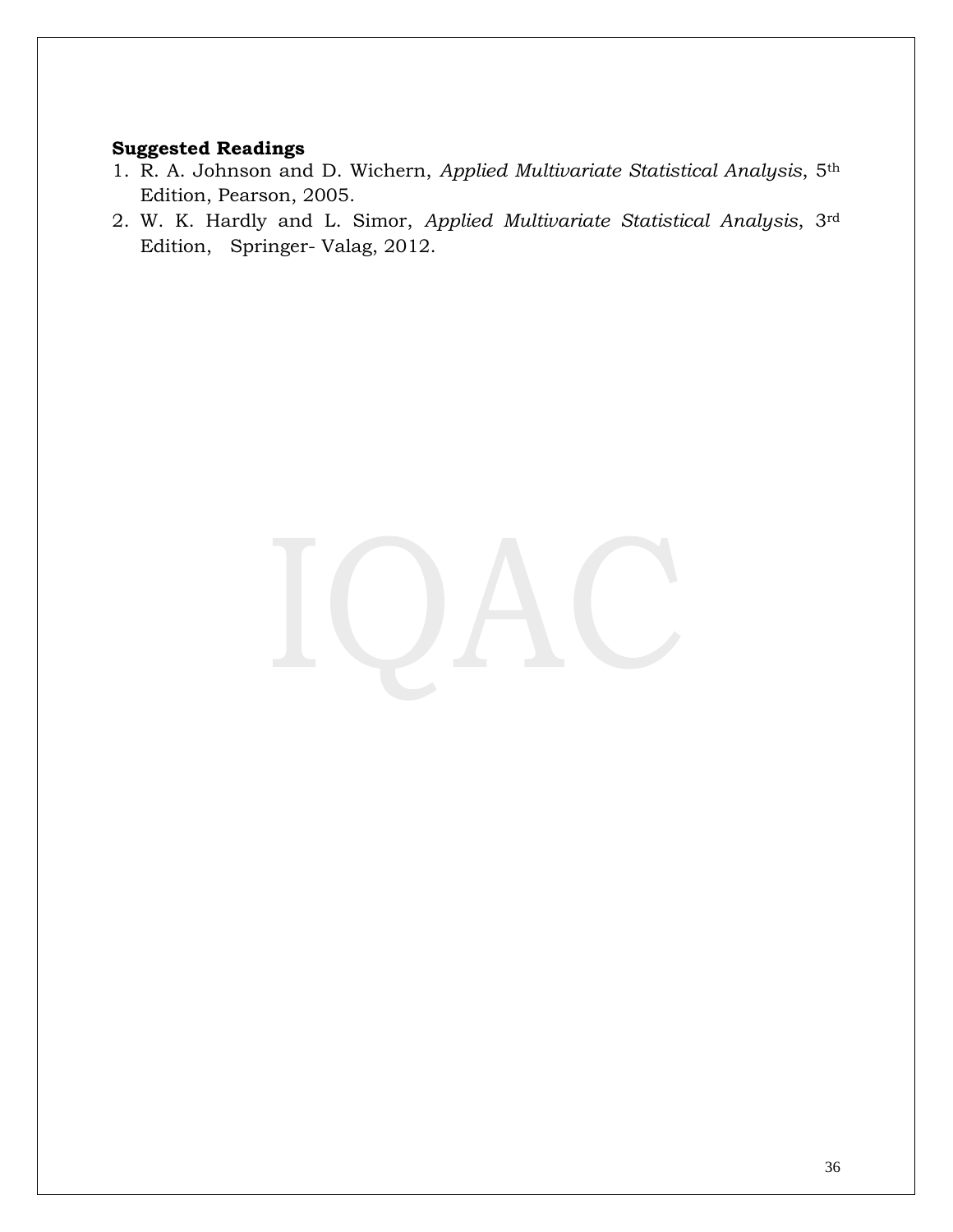### **Course Title: Multivariate Analysis (Practical) Course Code: STA.552 Total Hours: 30**

|  |  | arksı |
|--|--|-------|
|  |  |       |

Laboratory experiments will be set in context with the materials covered in theory.

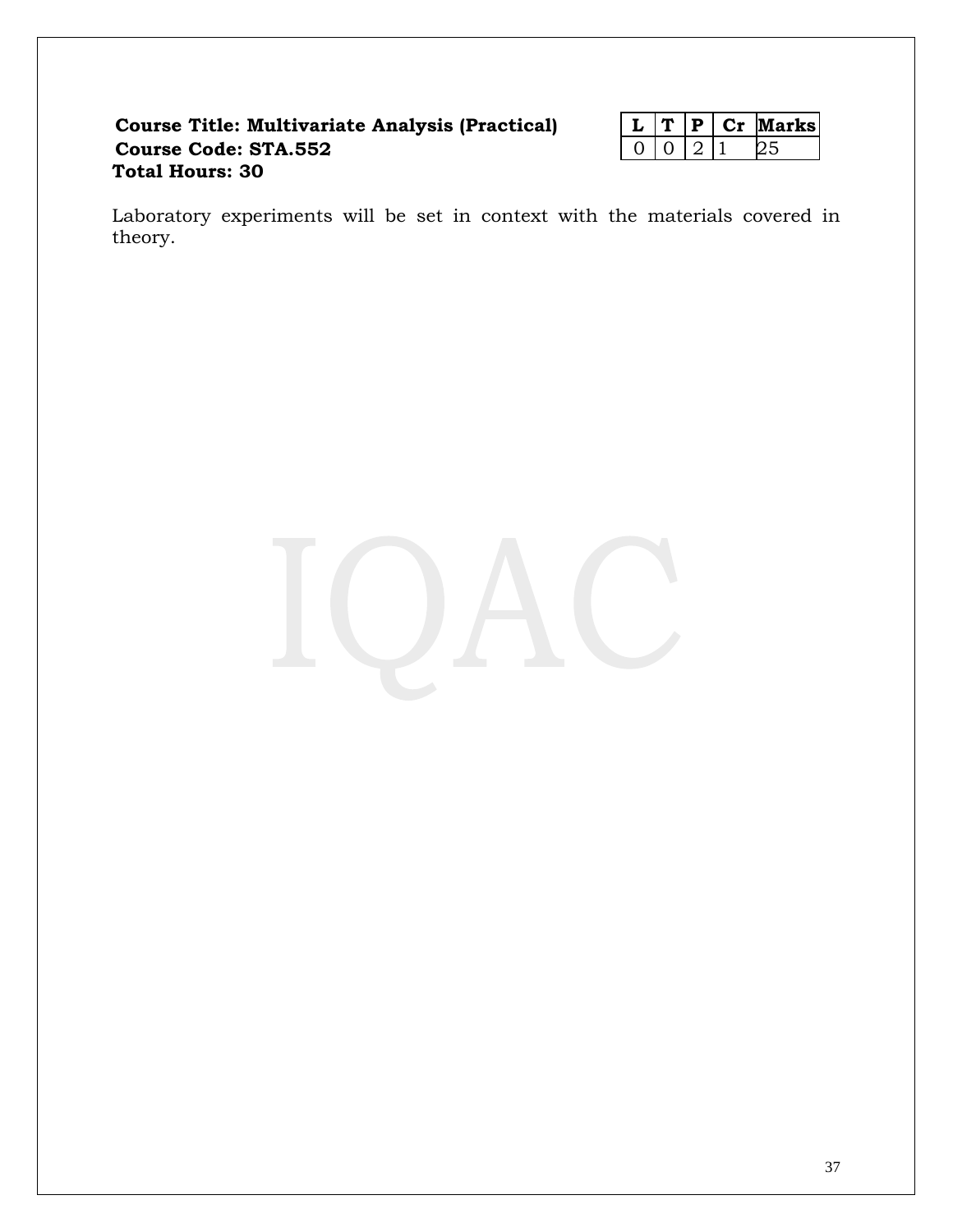### **Course Title: Design and Analysis of Experiment L T P Cr Marks Course Code: STA.553** 3 0 0 3 75 **Total Hours: 45**

## **Objectives**

The course is designed to equip the students with various types of designs that are used in practical life and to develop greater skills and understanding of analysis of these designs.

Three basic principles of design of experiments: Randomization, replication and local control. Design useful for one-way elimination of heterogeneity. Completely randomized, randomized complete block and balanced incomplete block designs. Analysis of Basic Design: Asymptotic relative efficiency, Missing plot technique, Analysis of covariance for CRD and RBD.

## **Unit II** 11 hours

Concepts of balancing, orthogonality, connectedness and properties of Cmatrix.General inter and intra block analysis of incomplete block designs. 2^2 and 2^3 factorial designs, Confounding, fractional replication and split-plot designs. Design useful for two-way elimination of heterogeneity and their general method of analysis by using fixed effect model, Latin squares, Graeco Latin squares and Youden squares designs.

Missing plot techniques, illustrations of construction of s x s mutually orthogonal Latin squares and balanced incomplete block designs (by using finite geometries, symmetrically repeated differences and known B.I.B. designs).

## **Unit IV 11hours**

Incomplete Block Design: Balanced Incomplete Block Design, Split-plot Design, Strip-plot Design.

## **Recommended Books**

- 1. O. Kempthorne, *Design and Analysis of Experiments, 2nd Edition, Vol I-II*, Wiley, 2007.
- 2. D. C. Montgomery, *Design and Analysis of Experiment*, 7th Edition, John & sons, Wiley, 2008.
- 3. M. N. Dass and N. C. Giri, *Design and Analysis of Experiments*, 2nd Edition, Wiley, 1986.

## **Suggested Readings**

## **Unit III** 11 hours

## **Unit I** 12 hours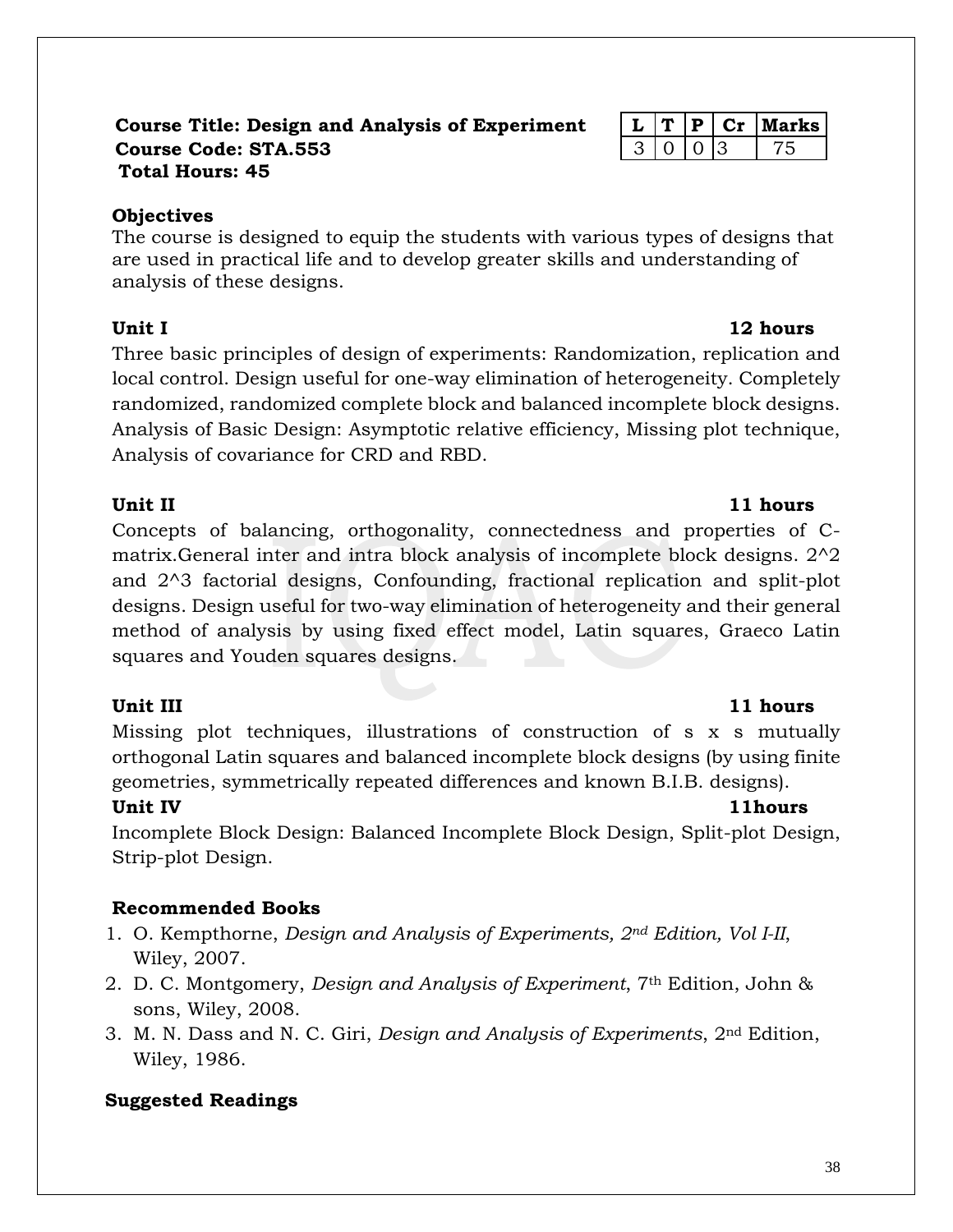- 1. D. Raghavarao, *Construction and Combinatorial Problems in Design of Experiments*, Wiley, 1971.
- 2. M. C. Chakarbarti, *Mathematics of Design and Analysis of Experiments*, Asia Publishing House, 1970.
- 3. W. G. Cochran and G. M. Cox, *Design of Experiments*, 2nd Edition, John Wiley & Sons, 2003.

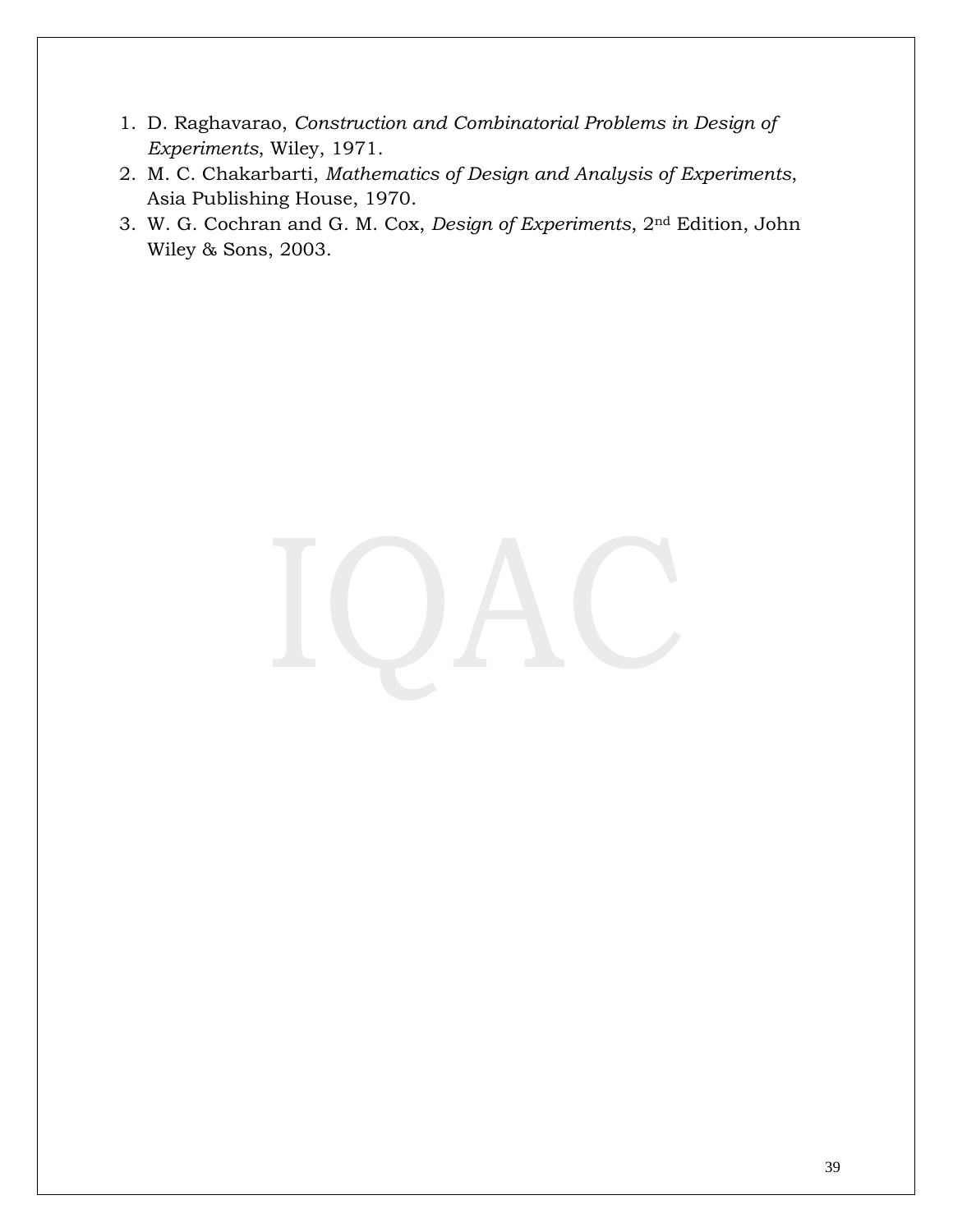### **Course Title: Design and Analysis of Experiment (Practical) L T P Cr Marks Course Code: STA.554**

|  | . р.        | 12 <sub>T</sub> | larks |
|--|-------------|-----------------|-------|
|  | $^{\prime}$ |                 |       |

## **Total Hours: 30**

Laboratory experiments will be set in context with the materials covered in theory.

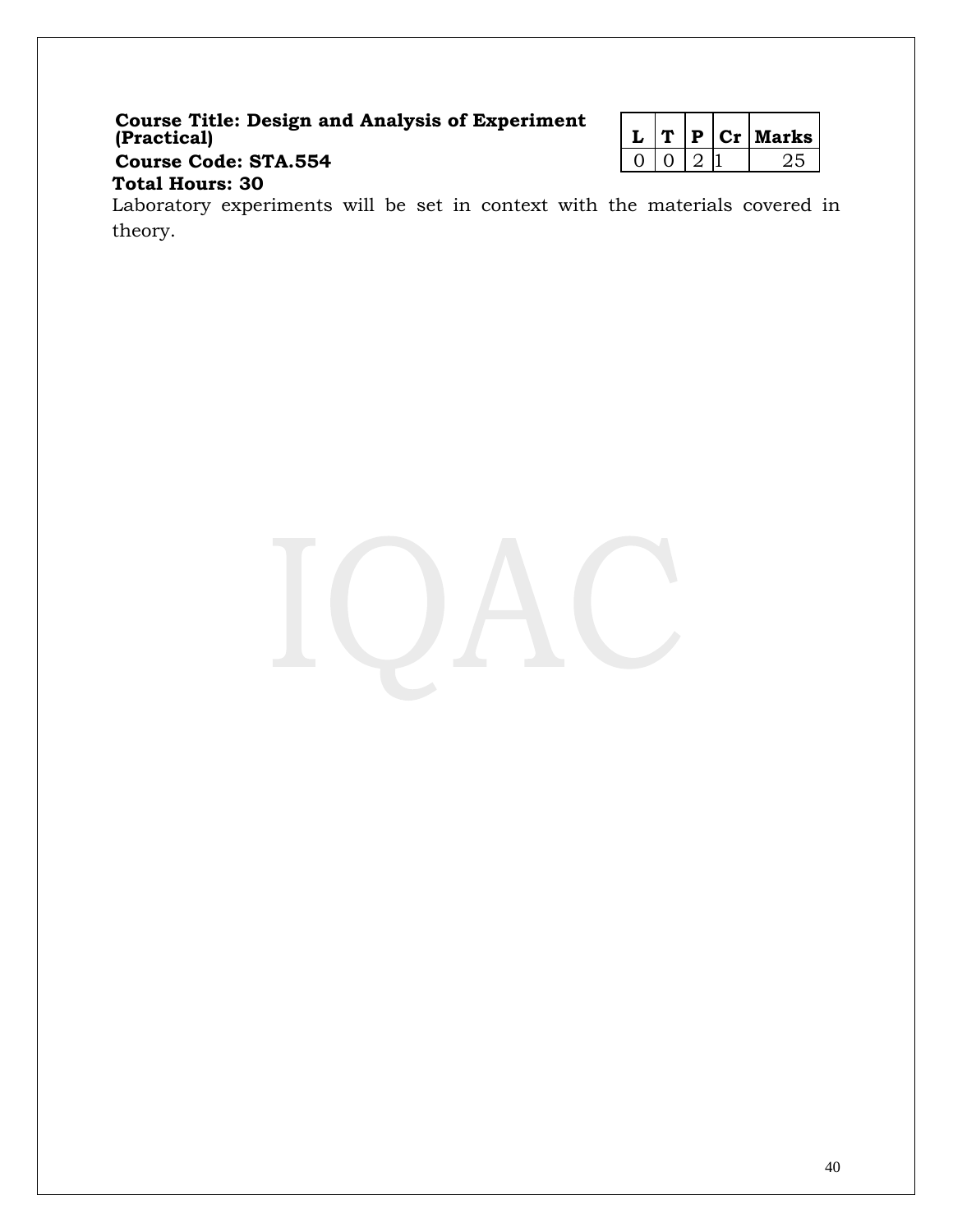### **Course Title: Quality Control and Time series L T P Cr Marks Course Code: STA.555** 3 0 3 3 75 **Total Hours: 45**

## **Objectives**

This course is framed to equip the students of M.Sc. Statistics with knowledge of industrial statistics as well as application of Time series in our practical life.

### **Unit I** 11 hours

The meaning of quality, quality assurance, technology and productivity. Statistical methods for quality control and improvement. Chance and assignable causes of quality variation, general theory of control charts, control charts for variables:  $\bar{X}$  and R chart, analysis of pattern on control charts, control chart for attributes- np, p, c and u charts.

## **Unit II** 11 hours

Multiple stream processes: Group control charts. Specification limits and tolerance limits, O.C and ARL of control charts, CUSUM charts using V-mask and decision intervals, economic design of (Mean) chart.

**Unit III** 12 hours Review of sampling inspection techniques, single, double, multiple and sequential sampling plans and their properties, methods for estimating (n, c) using large sample techniques, Dodge's continuous sampling inspection plans for inspection by variables for one-sided and two-sided specifications.

Time series as discrete parameter stochastic process. Auto covariance and auto correlation functions and their properties. Moving average (MA), Auto regressive (AR), ARMA and ARIMA models. Box-Jenkins models. Choice of AR and MA periods. Estimation of ARIMA model parameters. Smoothing, spectral analysis of weakly stationary process. Periodogram and correlogram analysis.

## **Recommended Books**

- 1. S. Biswas, *Statistics of Quality Control, Sampling Inspection and Reliability*, New Age International Publishers Eastern Ltd, 1996.
- 2. D. C. Montgomery and L. A. Johnson, *Forecasting and Time Series Analysis*, Mc Graw Hill, New York, 1976.
- 3. D. C. Montgomery, *Introduction to Statistical Quality Control*, 5th Edition., John Wiley & Sons, 2005.

## **Unit IV 11 hours**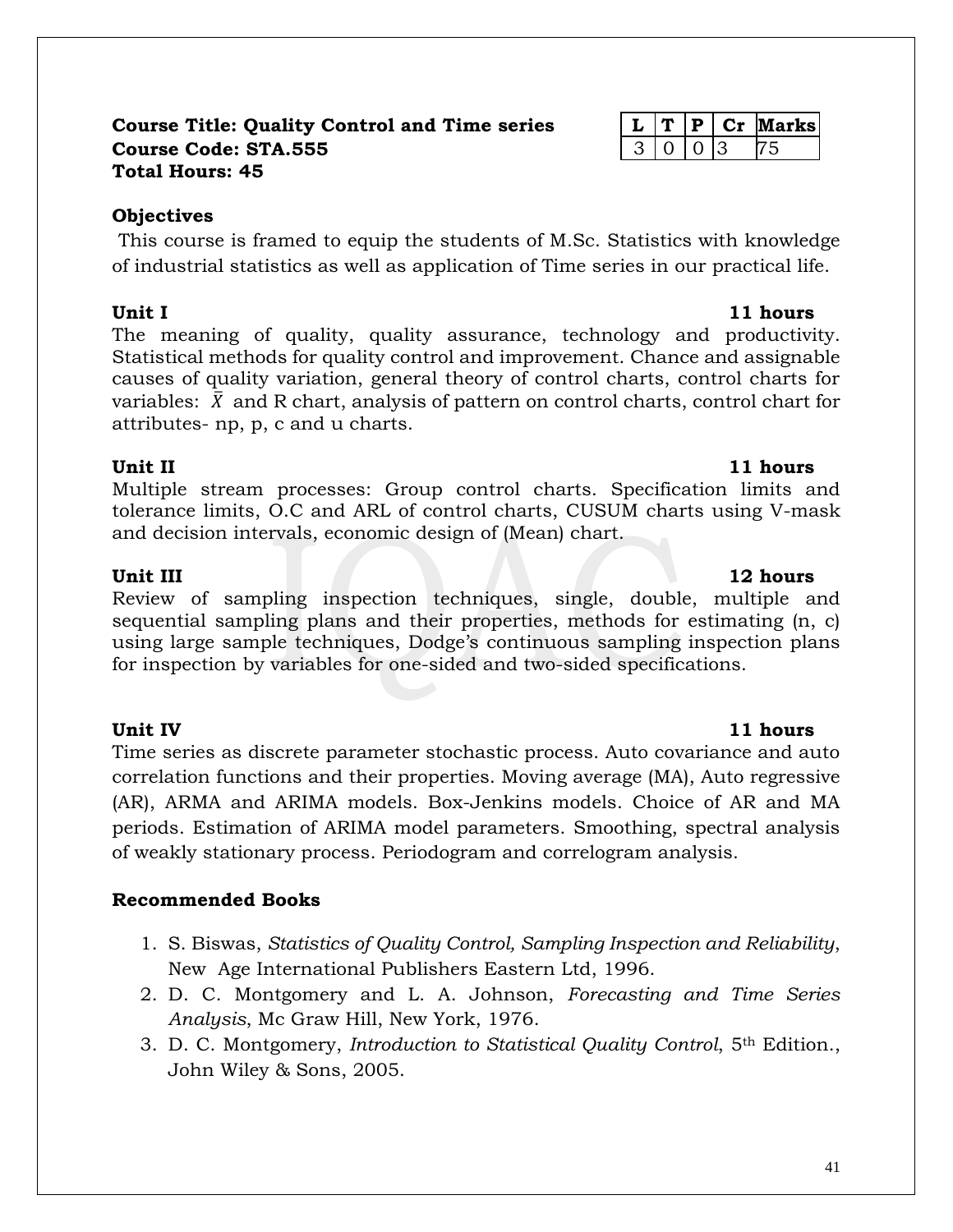- 1. P. J. Brockwell and A. Daris Richard, *Introduction to Time Series And Forecasting*, 2nd Edition. Springer-Verlag, New York, Inc. (Springer Texts in Statistics), 2002.
- 2. G. B. Wetherill, *Sampling Inspection and Quality Control*, Halsted Press, 1977.

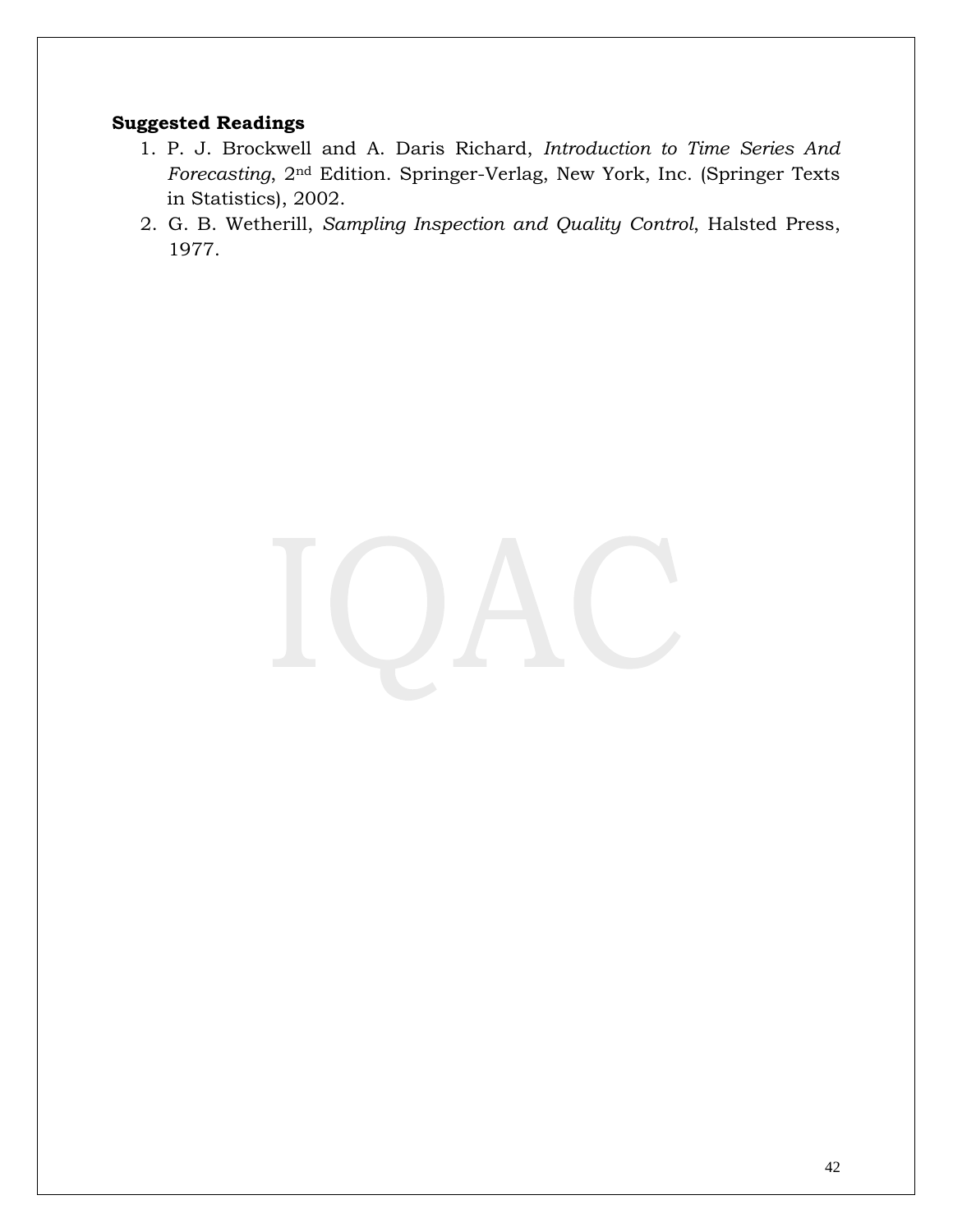**Course Title: Quality Control and Time Series (Practical) L T P Cr Marks**

**Course Code: STA.556**

**Total Hours: 30** 0 0 2 1 25

Topics should include problems of Quality Control and Time Series using SPSS.

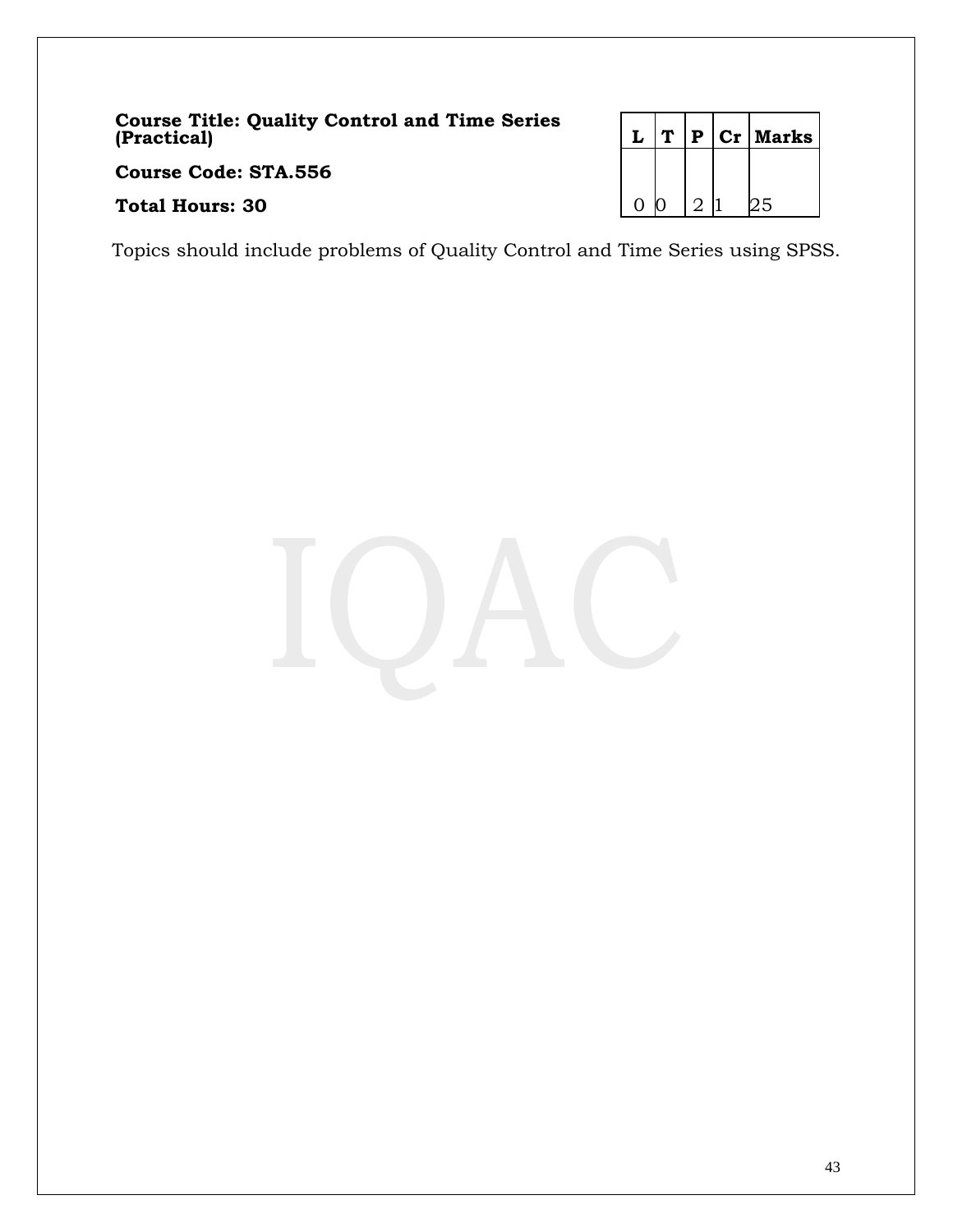**Course Title:** Operations Research **L T P Cr Marks Course Code:** STA.557 4 0 0 4 100 **Total Hours:** 60

## **Objective**

The objective of this course is to acquaint the students with the concept of convex sets, their properties, Linear and nonlinear programming problems. The results, methods and techniques contained in this paper are very well suited to the realistic problems in almost every area

## **Unit-I 14 hours**

Mathematical formulation of linear programming problem, Linear Programming and examples, Convex Sets, Hyper plane, Open and Closed half-spaces, Feasible, Basic Feasible and Optimal Solutions, Extreme Point & graphical methods. Simplex method, Big-M method, Two phase method, Determination of Optimal solutions, Unrestricted variables.

## **Unit-II** 16 hours

Duality theory, Dual linear Programming Problems, Fundamental properties of dual problems, Complementary slackness, Unbounded solution in Primal. Dual Simplex Algorithm, Sensitivity analysis: Discrete changes in the cost vector, requirement vector and Co-efficient matrix.

The General transportation problem, Duality in transportation problem, Loops in transportation tables, Solution of transportation problem, Test for optimality, Degeneracy, Transportation algorithm (MODI method), Minimization transportation problem. Assignment Problems: Mathematical formulation of assignment problem, Hungarian method for solving assignment problem, Traveling salesman problem.

Elementary queuing and inventory models: Steady-state solutions of Markovian queuing models:  $M/M/1$ ,  $M/M/1$  with limited waiting space,  $M/M/C$ ,  $M/M/C$ with limited waiting space, M/G/1.

## **Recommended books**

1. H. A. Taha, *Operations Research - An Introduction*, Macmillan Publishing Company Inc., New York, 2006.

## **Unit-III** 16 hours

### **Unit -IV 14 hours**

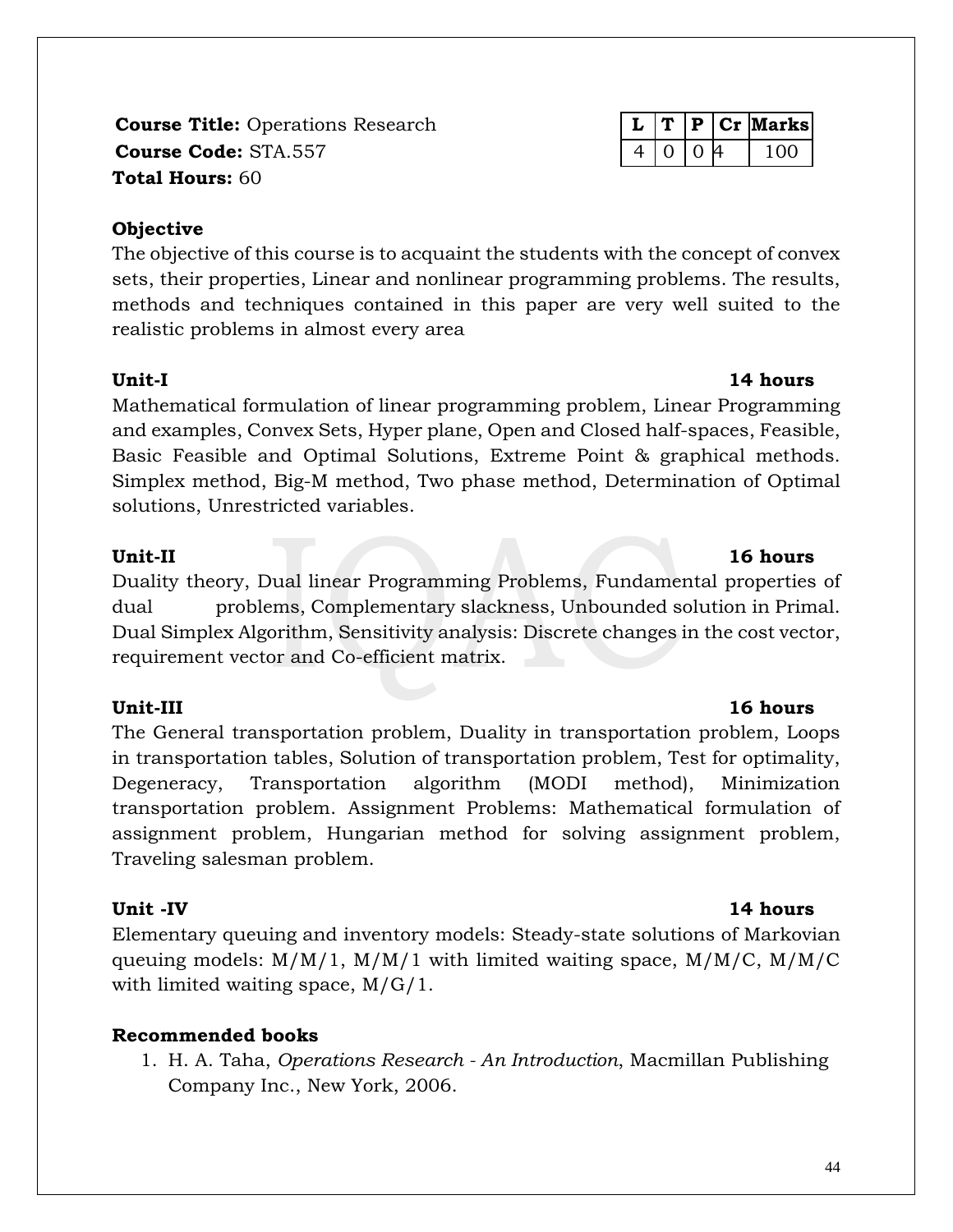2. K. Swarup, P. K. Gupta, and M. Mohan, *Operations Research*, Sultan Chand & Sons, New Delhi, 2001.

- 1. S. M. Sinha, *Mathematical Programming, Theory and Methods,* Delhi: Elsevier, 2006.
- 2. N. S. Kambo, *Mathematical Programming Techniques*, Affiliated East-West Press Pvt. Ltd., 1984, Revised Edition, New Delhi, 2005.
- 3. G. Hadley, *Linear Programming*, Narosa Publishing House, New Delhi, 1987.

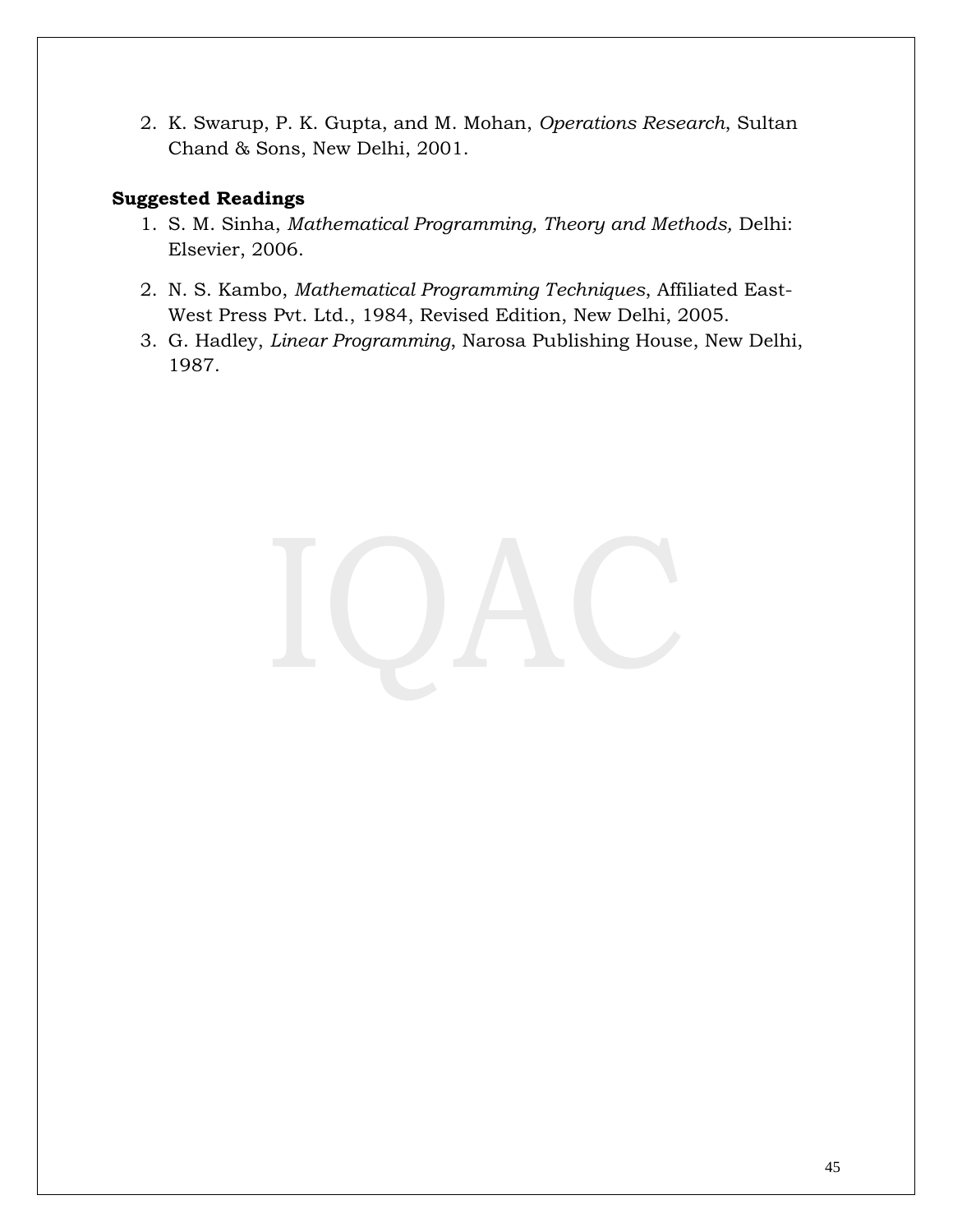**Course Title: Seminar I Course Code: STA.543 Total Hours: 30**

|  |  | larksl |
|--|--|--------|
|  |  |        |

**Objectives:** The objective of the seminar is to develop presentation and communication skills in the students so that they can complete with the future challenges in teaching, research and application.

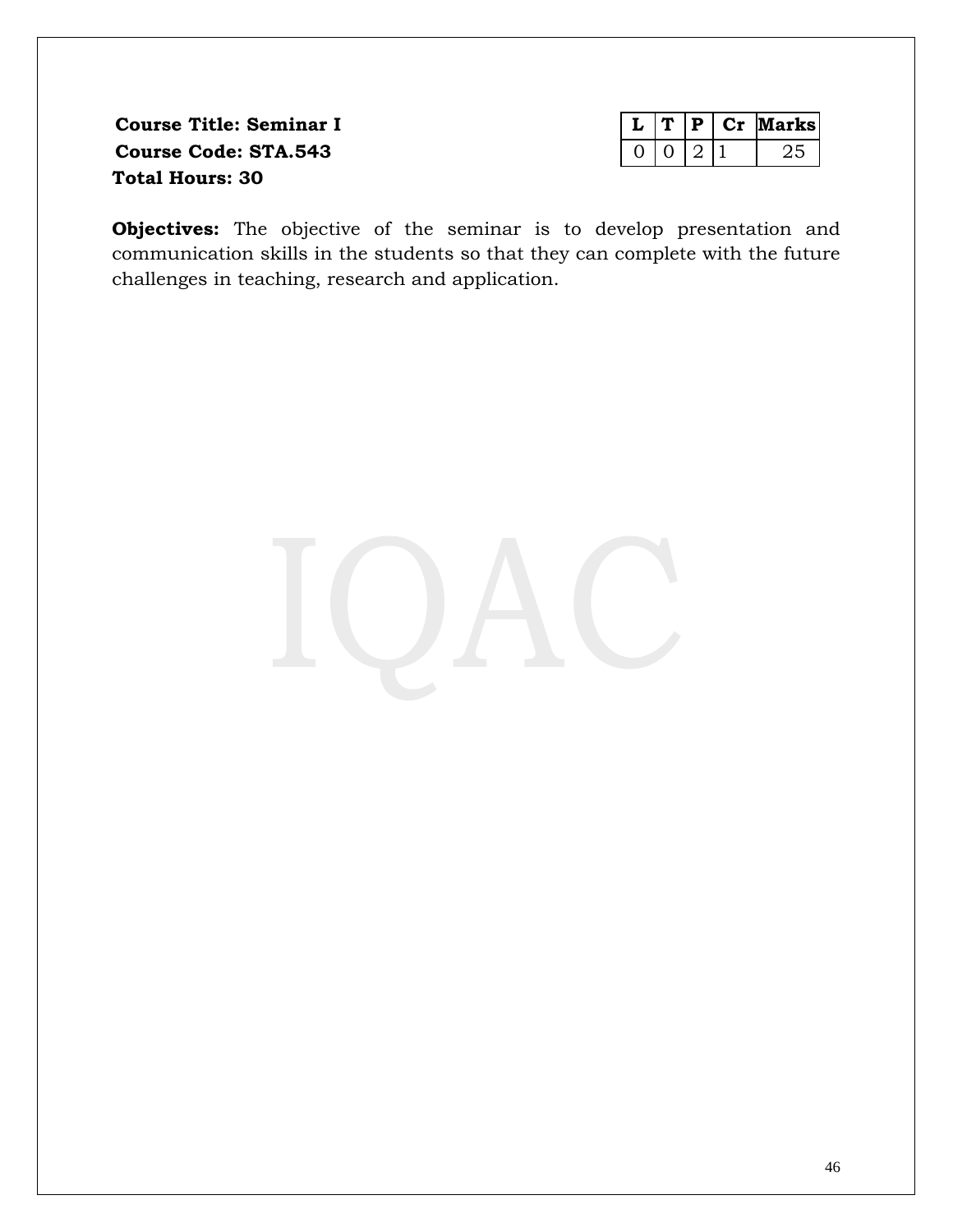## **Course Title: Actuarial Statistics L T P Cr Marks Course Code: STA.558 Total Hours: 60** 4 0 0 4 100

## **Objectives**

This course is framed to equip the students of M.Sc. Statistics with concept of actuarial science and different premium models.

Probability Models and Life Tables, Loss distributions: modelling of individual and aggregate losses, moments, fitting distributions to claims data, deductibles and retention limits, proportional and excess-of-loss reinsurance. Risk models: models for individual claims and their sums, Distribution of aggregate claims, Compound distributions and applications, Introduction to credibility theory.

Survival function, curtate future lifetime, force of mortality. Multiple life functions, joint life and last survivor status. Multiple decrement model.

## **Unit III 14 hours**

Life Contingencies: Principles of compound interest: Nominal and effective rates of interest and discount, force of interest and discount, compound interest, accumulation factor.

Assurance and annuity contracts: definitions of benefits and premiums, various types of assurances and annuities, present value, formulae for mean and variance of various continuous and discrete payments.

## **Recommended Books**

1. N. L. Bowers, H. U. Gerber, J. C. Hickman, D. A. Jones and C. J. Nesbitt, *Actuarial* 

 *Mathematics*, 2nd Edition, Society of Actuaries, USA, 1997.

- 2. S. D. Promislow, *Fundamentals of Actuarial Mathematics*, 2nd Edition, Wiley, 2011.
- 3. P. J. Boland, *Statistical and Probabilistic Methods in Actuarial Science*, Chapman and Hall/CRC, 2007.

## **Unit II** 14 hours

## **Unit IV 16 hours**

## **Unit I 16 hours**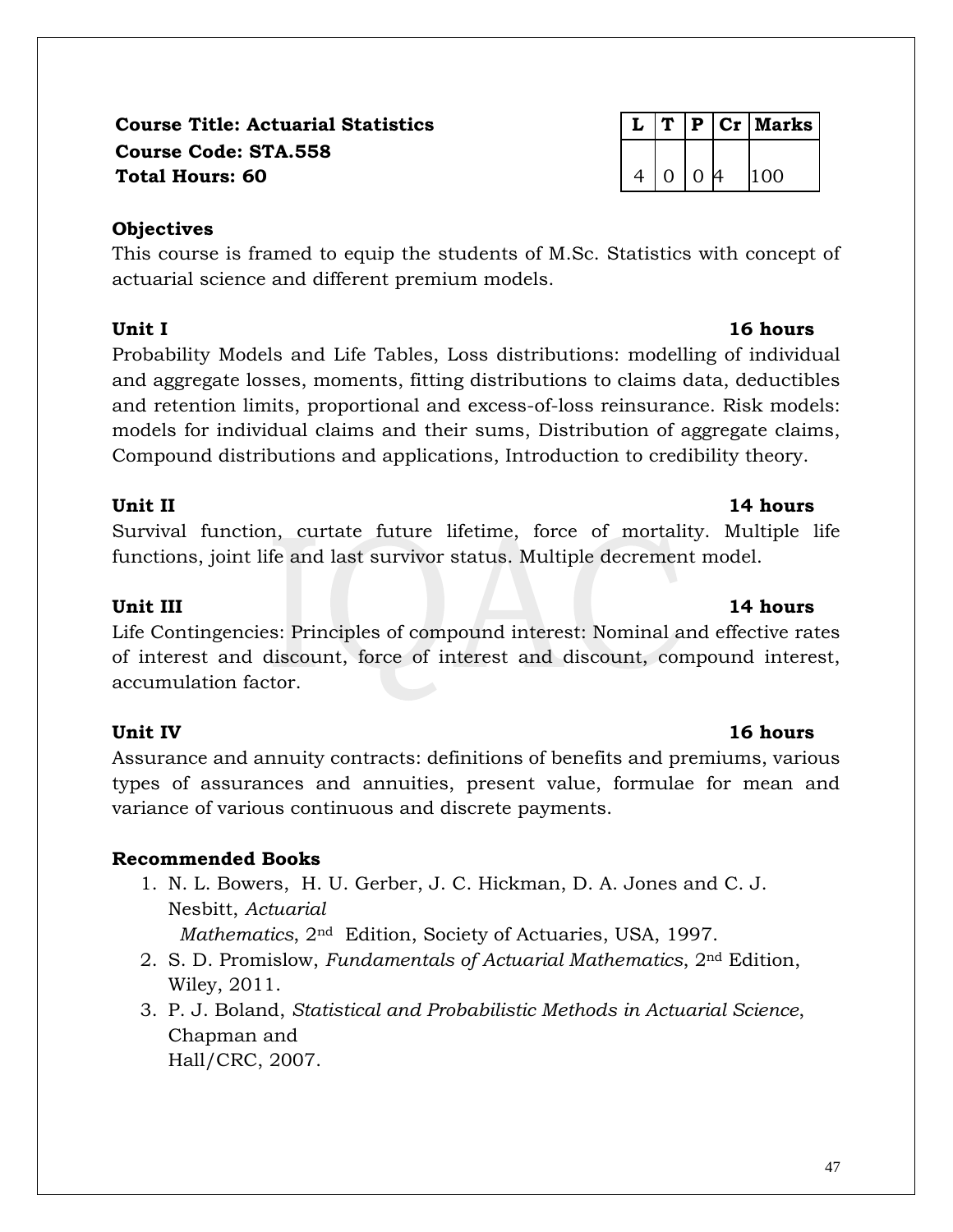- 1. S. A. Klugman, H. H. Panjer, G. E. Willmot and G. G. Venter, *Loss Models:From Data to Decisions*. 3rd Edition, Wiley-Interscience, 2008.
- 2. D. S. Borowaik and A. F. Shapiro, *Financial and Actuarial Statistics: An Introduction*, Marcel Dekker Inc., New York-Basel, 2005.

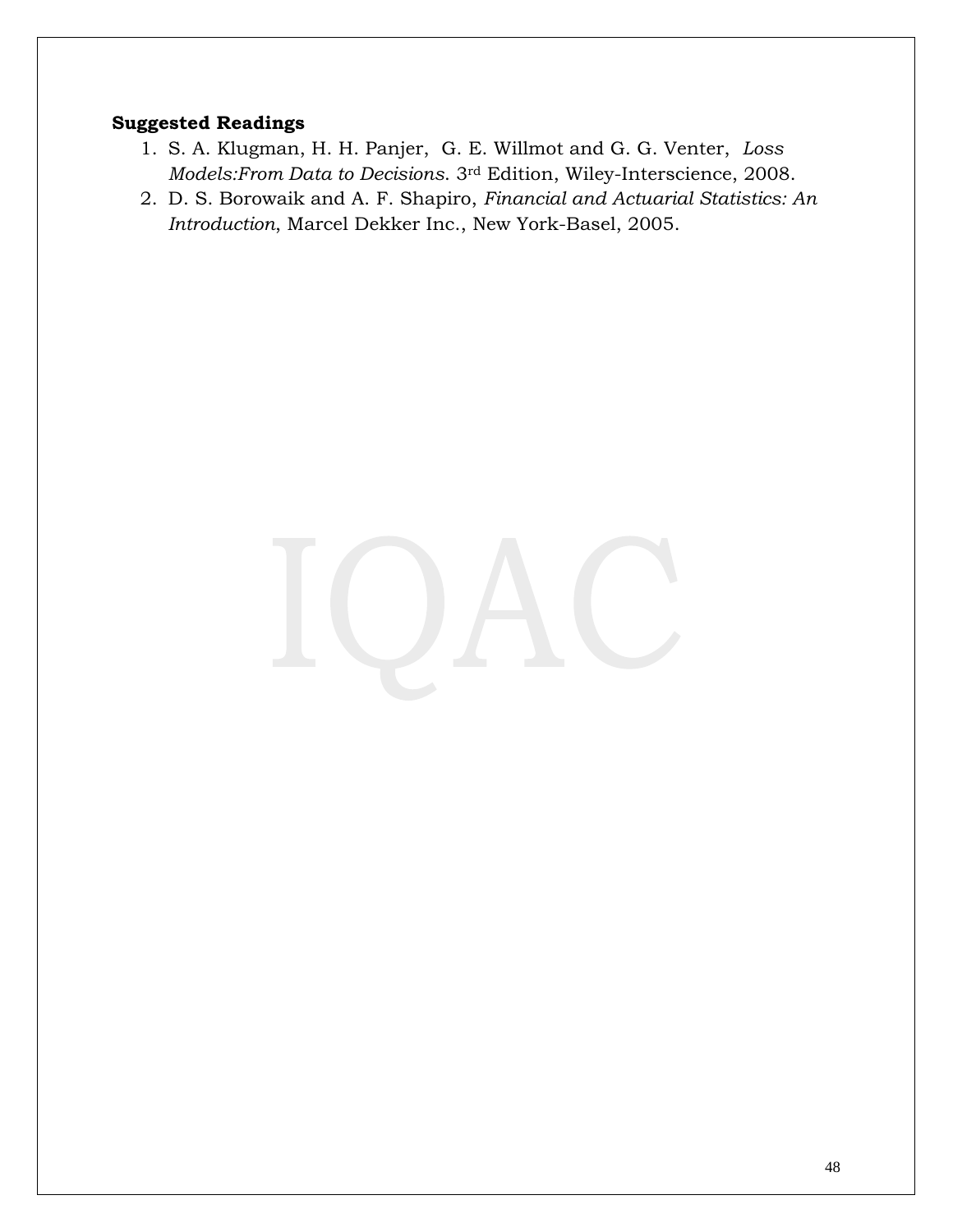### **Course Title: Reliability Theory L T P Cr Marks Course Code: STA.559** 4 10 10 4 100 **Total Hours: 60**

### **Objectives**

The course on Reliability Theory is framed to equip the students of M.Sc. Statistics with knowledge of terms involved in reliability theory as well as concepts and measures.

Reliability concepts and measures: Components and systems, coherent systems, reliability of coherent systems, cuts and paths, modular decomposition, bounds on system reliability, structural and reliability importance of components.

Life distributions and associated survival, conditional survival and hazard rate functions. Exponential, Weibull, gamma life distributions and estimation of their parameters.

## **Unit III** 15 hours

Notions of ageing. IFR IFRA, NBU, DMRL, NBUE, and HNBUE classes; their duals and relationships between them. Closures of these classes under formation of coherent systems, convolutions and mixtures.

## **Unit IV** 15 hours

Partial orderings: Convex, star, stochastic, failure rate and mean-residual life orderings. Univariate shock models and life distributions arising out of them. Maintenance and replacement policies, availability of repairable systems.

## **Recommended Books**

- 1. R. E. Barlow and F. Proschan, *Statistical Theory of Reliability and Life Testing: Probability Models,* 2nd Edition, To Begin With, 1981.
- 2. J. F. Lawless, *Statistical Models and Methods of Life Time Data*, 2nd Edition, Wiley-Blackwell, 2002.
- 3. J. V. Deshpande and S. G. Purohit, *Lifetime Data: Statistical Models and Methods*, 2nd Edition, World Scientific, 2015.

## **Suggested Readings**

1. M. Shaked and J. G. Shanthikumar, *Stochastic Orders & Their Applications*, illustrated Edition, Springer Science & Business Media, 2007.

## **Unit II** 15 hours

## **Unit I** 15 hours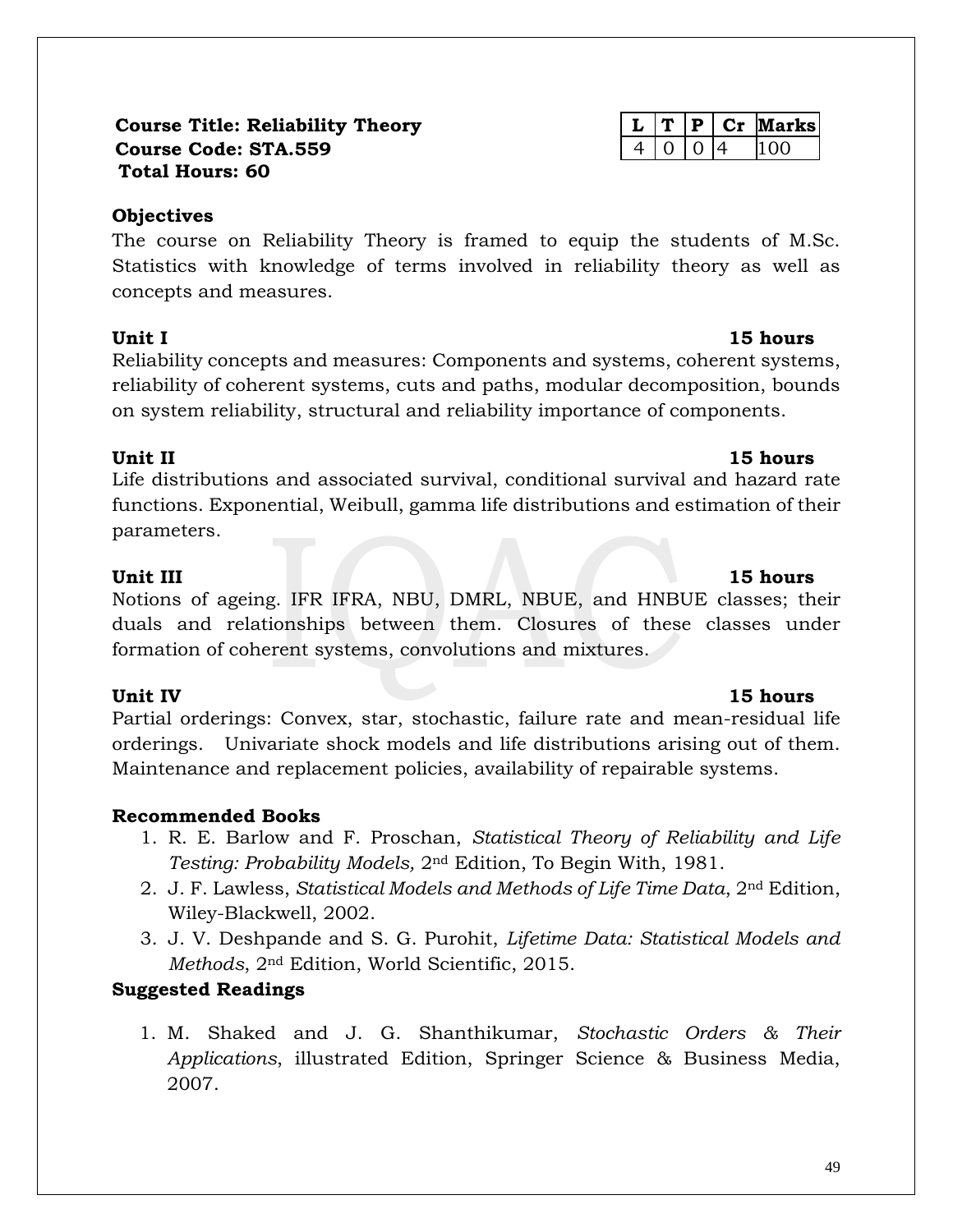2. S. Zacks, *Introduction to Reliability Analysis: Probability Models and Statistical Method*, 1st Edition, Springer-Verlag, 2012.

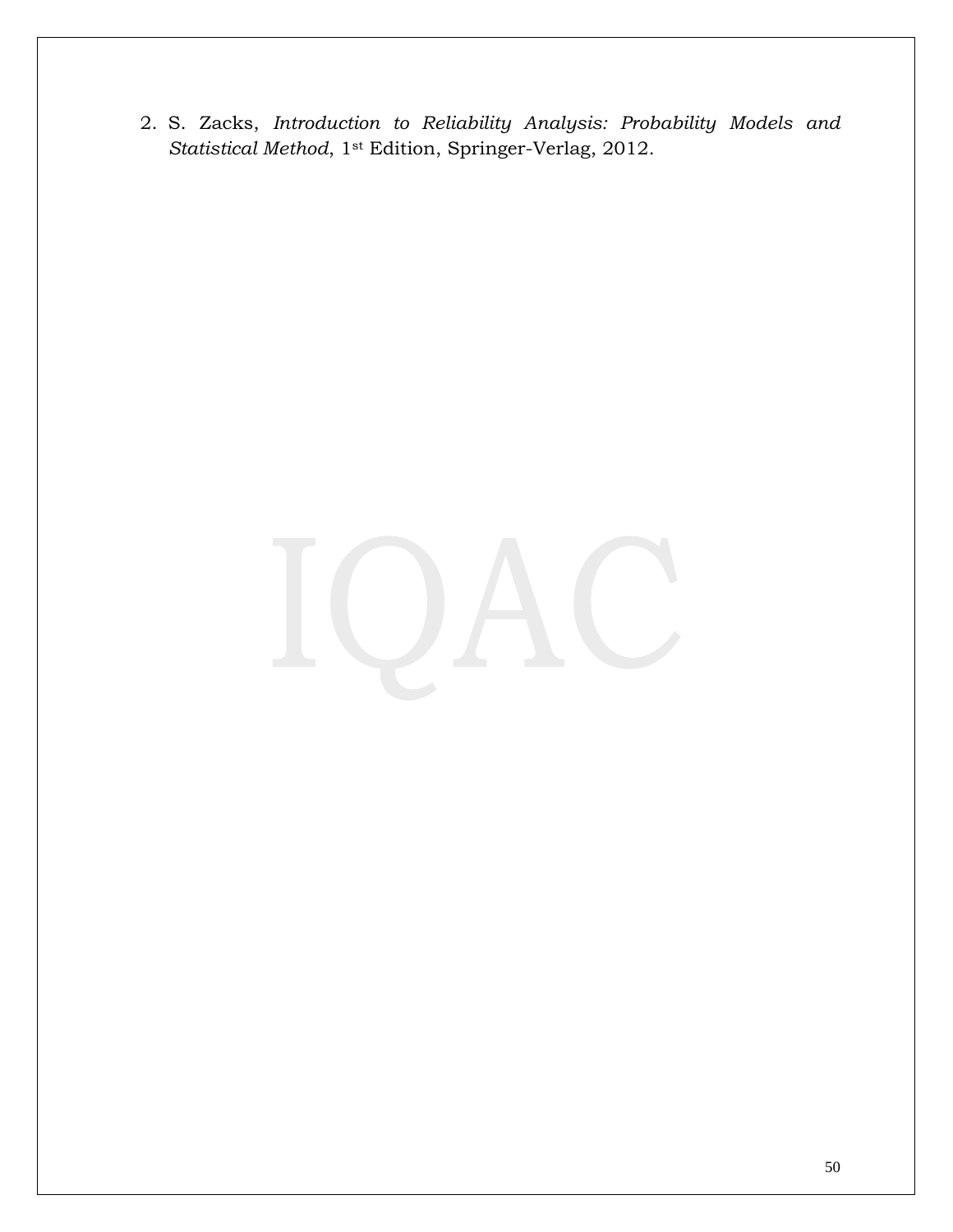**Course Title:** Numerical Analysis

**Course Code:** MAT.553 3 0 0 3 75 **Total Hours:** 45

**Objective:** The aim of this course is to teach the applications of various numerical techniques for a variety of mathematical problems occurring in science and engineering. At the end of the course, the students will be able to understand the basic concepts of errors, and numerical methods for the solutions of nonlinear equations, linear systems, interpolation and approximations, numerical integration and differential equations.

### **Unit-I 11 hours**

**Error Analysis:** Definition and sources of errors, Propagation of errors, Sensitivity and conditioning, Stability and accuracy, Floating-point arithmetic and rounding errors.

**Numerical Solutions of Algebraic Equations**: Bisection method. Fixed-point iteration, Newton's method, Secant method, Convergence and order of convergence

### Unit-II 12 hours

**Linear Systems of Equations:** Gauss elimination and Gauss-Jordan methods, Jacobi and Gauss- Seidel iteration methods.

**Polynomial Interpolation:** Interpolating polynomial, Lagrange and Newton divided difference interpolation, Error in interpolation, Finite difference formulas, Hermite Interpolation.

### **Unit-III** 11 hours

**Spline and Approximation:** Cubic Spline, Least square method, Pảde approximation

**Eigen Value Problems:** Power method.

**Numerical Differentiation and Integration:** Numerical differentiation with finite differences, Trapezoidal rule, Simpson's 1/3 - rule, Simpson's 3/8 rule, Error estimates for Trapezoidal rule and Simpson's rule, Gauss quadrature formulas.

### **Unit-IV 11 hours**

**Numerical Solution of Ordinary Differential Equations:** Solution by Taylor series, Picard method of successive approximations, Euler's method, Modified

# $L |T| P |Cr|$  Marks

### 51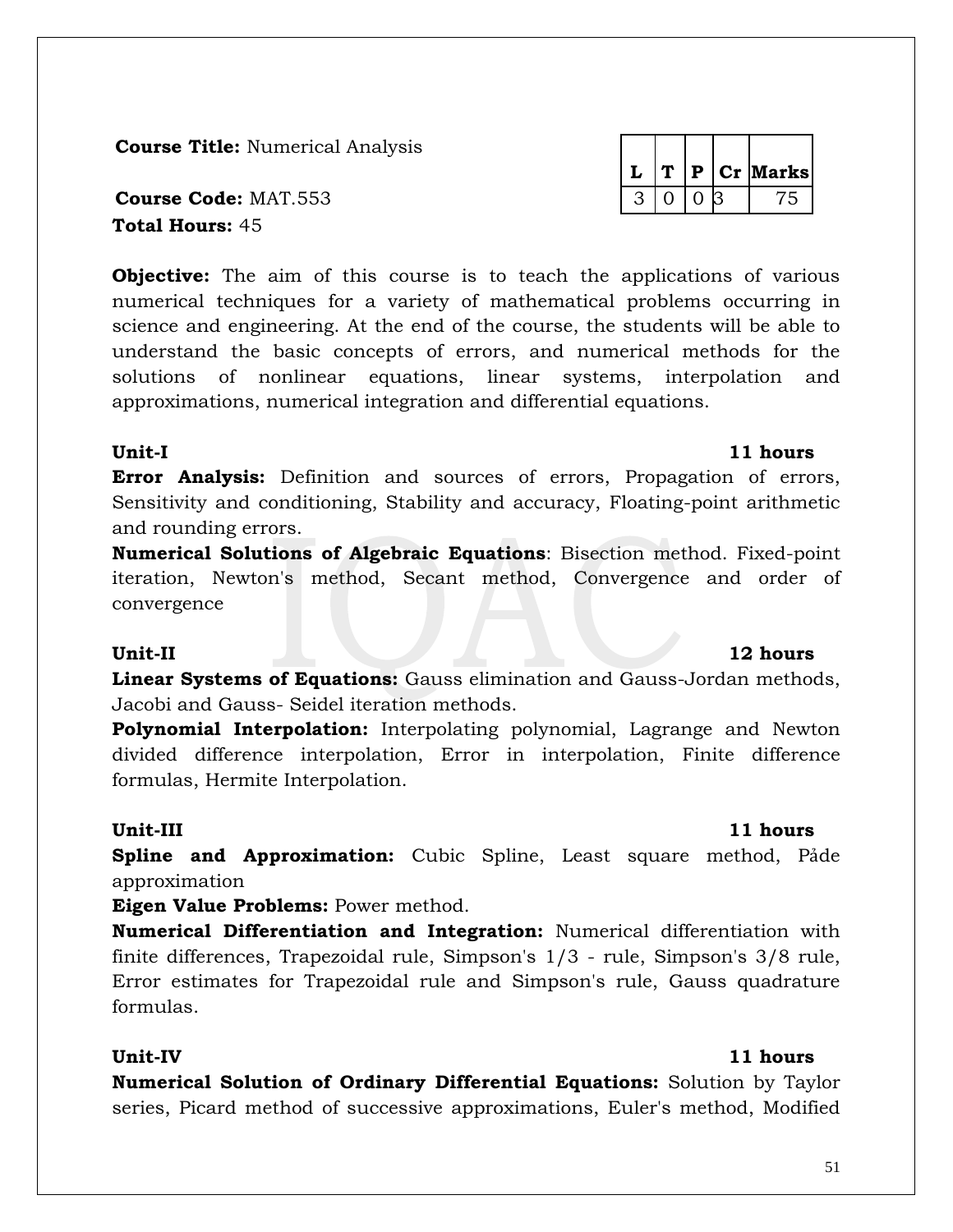Euler method, Runge- Kutta methods. Finite difference method for boundary value problems.

### **Recommended Books**

1. M. K. Jain, S.R.K. Iyengar and R.K. Jain, *Numerical Methods for Scientific and Engineering Computation*, 6th Edition, New Age International, New Delhi, 2015.

2. R.L. Burden and J. D. Faires, *Numerical Analysis*, 9th Edition, Cengage Learning, 2011.

- 1. S. S. Sastry, *Introductory Methods of Numerical Analysis*, 4th Edition, PHI, 2015.
- 2. C. F. Gerald and P. O. Wheatly, *Applied Numerical Analysis*, 7th Edition, Pearson LPE, 2009.
- 3. R. S. Gupta, *Elements of Numerical Analysis*, 2nd Edition, Cambridge University Press, 2015.
- 4. K. Atkinson, *An Introduction to Numerical Analysis*, 2nd Edition, John Wiley & Sons, 1989.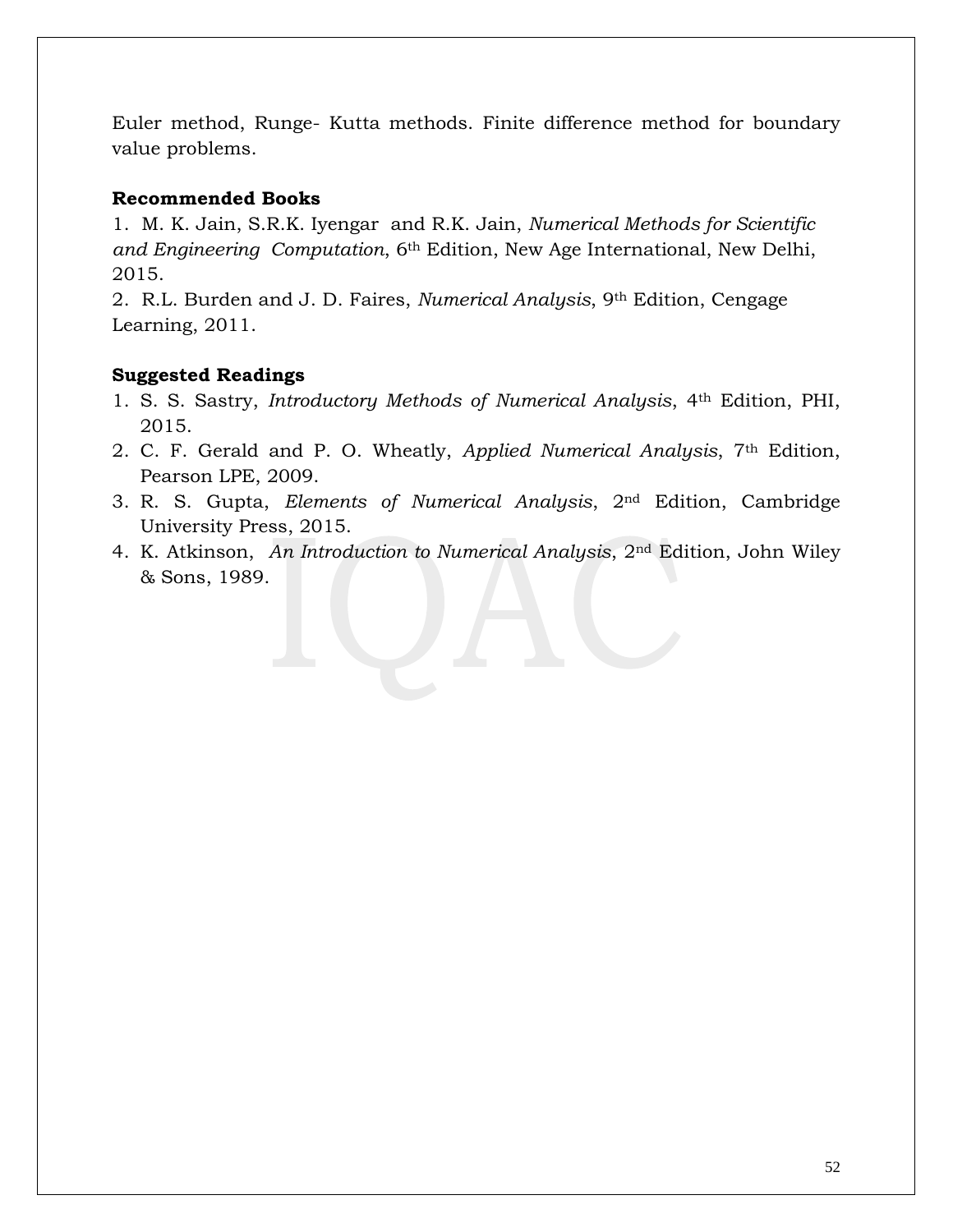**Course Title:** Numerical Analysis (Practical) **Course Code:** MAT.554 **Total Hours: 30** 

|  |  | انا | [arks] |
|--|--|-----|--------|
|  |  |     |        |
|  |  |     | ∶⊃ر∍   |

**Objective:** Laboratory experiments will be set in context with the materials covered in theory in C/C++/MATLAB. The students will be able to do programming in C/C++/MATLAB for basic numerical methods of each unit in numerical analysis course MAT.553.

Laboratory Work: Programming exercises on numerical methods using C/C++/MATLAB languages.

- 1. To detect the interval(s) which contain(s) root of equation  $f(x)=0$  and implement bisection method to find the root of f(x)=0 in the detected interval.
- 2. To compute the root of equation f(x)=0 using Secant method. 3. To find the root of equation  $f(x)=0$  using Newton-Raphson and fixed point iteration methods.
- 3. To compute the intermediate value using Newton's forward difference interpolation formula.
- 4. To apply Lagrange method for a data set.
- 5. To construct divided difference table for a given data set and hence compute the intermediate values.
- 6. To solve a linear system of equations using Gauss elimination (without pivoting) method.
- 7. To solve a linear system of equations using the Gauss-Seidel method. 9. To find the dominant eigenvalues and associated eigenvector by Rayleigh power method.
- 8. To integrate a function numerically using trapezoidal and Simpson's rule.
- 9. To solve the initial value problem using Euler method.
- 10. To solve the initial value problem using modified Euler's method.
- 11. To solve the initial value problem using  $2<sup>nd</sup>$  and  $4<sup>th</sup>$  order Runge-Kutta methods.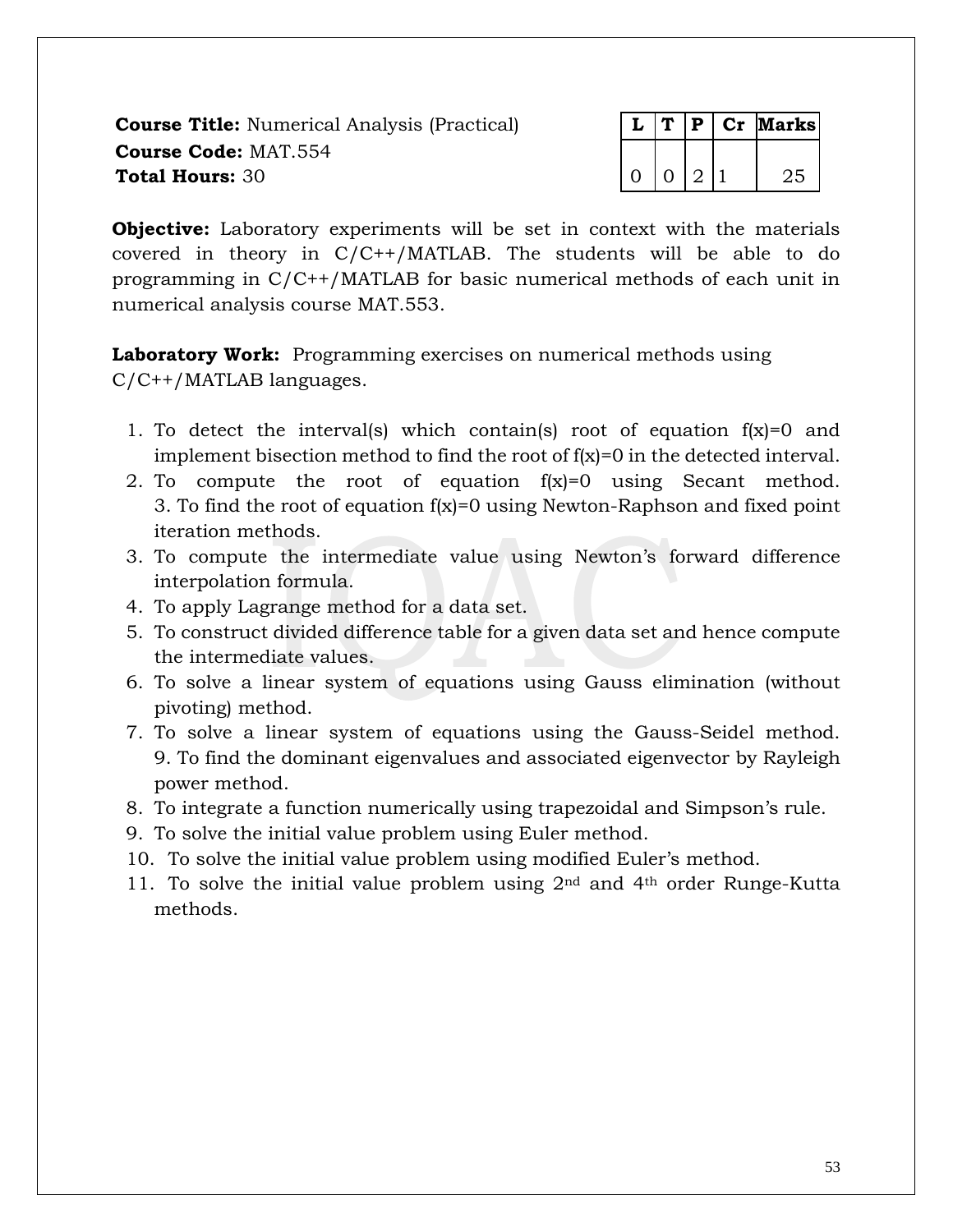### **Course Title: Non-Parametric Inference L T P Cr Marks Course Code: STA.560 Total Hours: 60** 4 0 0 4 100

## **Objectives**

This course is framed to equip the students of M.Sc. Statistics with nonparametric inference and its various tests. Various measure to measure risk will be studied in this course.

## **Unit I** 15 hours

Estimable parametric functions, kernel, symmetric kernel, one sample U-Statistic. Two sample U-Statistic, asymptotic distribution of U-Statistics, UMVUE property of U-Statistics. Empirical distribution function, confidence intervals based on order statistics for quantiles, tolerance regions.

## **Unit II** 15 hours

Tests for randomness: Tests based on the total number of runs and runs up and down. Rank-order statistics. One sample and paired-sample techniques: sign test and signed-rank test. Goodness of fit problem: Chi-square and Kolmogorov-Smirnov tests. Independence in bivariate sample: Kendall's and Spearman's rank correlation.

The General Two sample Problem: Wald Wolfwitz run test and Kolmogorov – Smirnov two sample test. Linear Rank Statistics: Linear Rank Statistics and its limiting distribution, Rank test, MP and LMP rank tests.

## **Unit IV 15 hours**

Tests for two-sample location problem: Wilcoxon-Mann-Whitney, Terry-Hoeffding, Vander Waerden, Median tests. Tests for two-sample scale problem: Mood, Klotz, Capon, Ansari-Bradley, Siegel – Tukey and Sukhatme tests. Pitman asymptoitic relative efficiency. Tests for the c-sample problem: Kruskal-Wallis, Jonckheere- Terpstra tests. Concepts of Jackknifing, method of Quenouille for reducing bias, Bootstrap methods.

## **Recommended Books**

- 1. J. D. Gibbons and S. Chakraborti, *Nonparametrics Statistical Inference*, 2nd Edition, Marcel Dekker, Inc, 2003.
- 2. R. H. Randles and D. A. Wolfe, *Introduction to the Theory of Nonparametric Statistics*, Wiley, 1979.
- 3. W. W. Daniel, *Applied Nonparametric Statistics*, 2nd Edition, Duxbury, 2000.

## **Unit III** 15 hours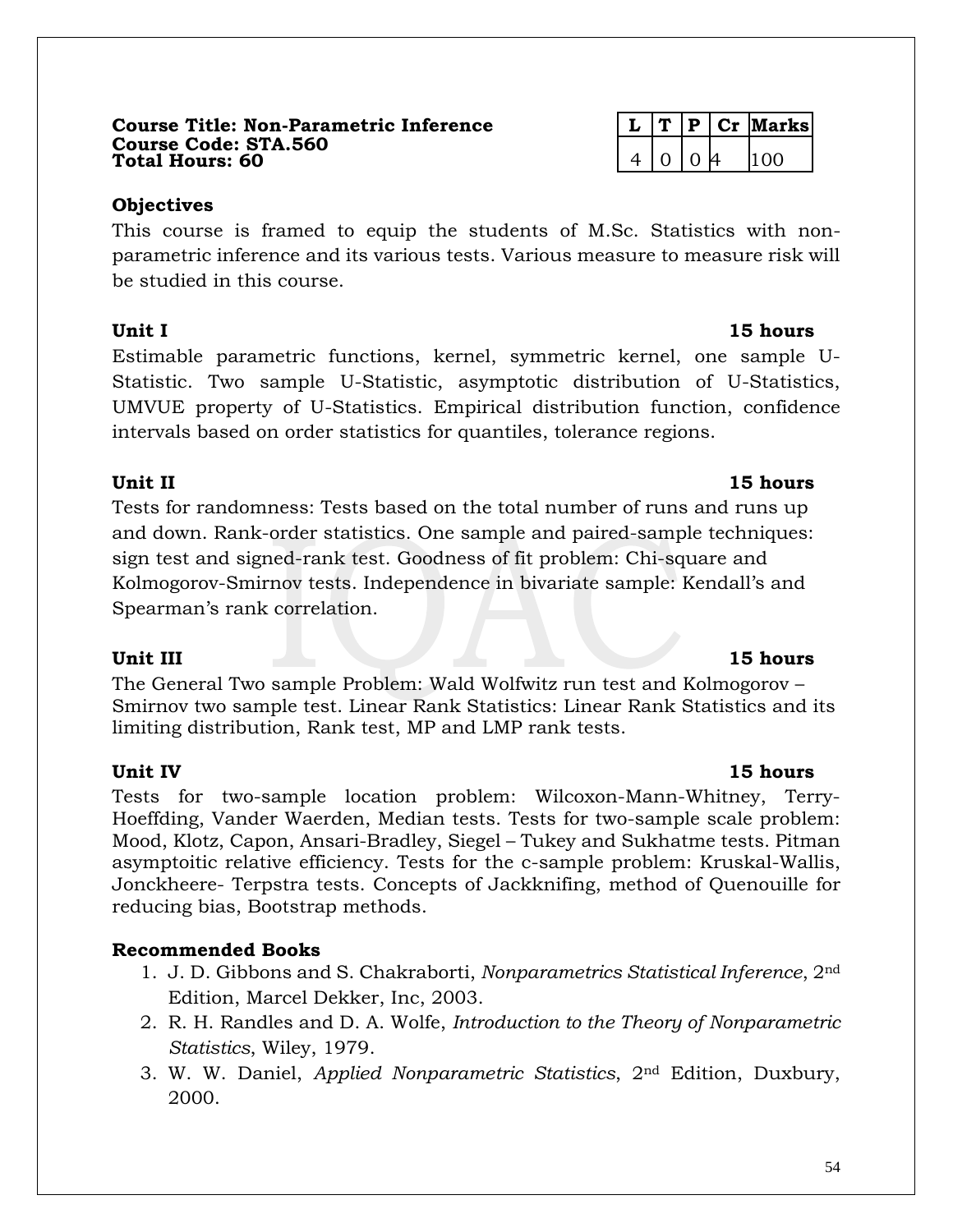4. L. Wasserman, *All of Nonparametric Statistics*, 1st Edition, Springer, 2005.

- 1. A. C. Davison and D. V. Hinkley, *Bootstrap Methods and their Applications*, Cambridge University Press, 1997.
- 2. M. L. Puri and P. K. Sen, *Nonparametric Methods in Multivariate Analysis*, John Wiley and Sons, 1971.

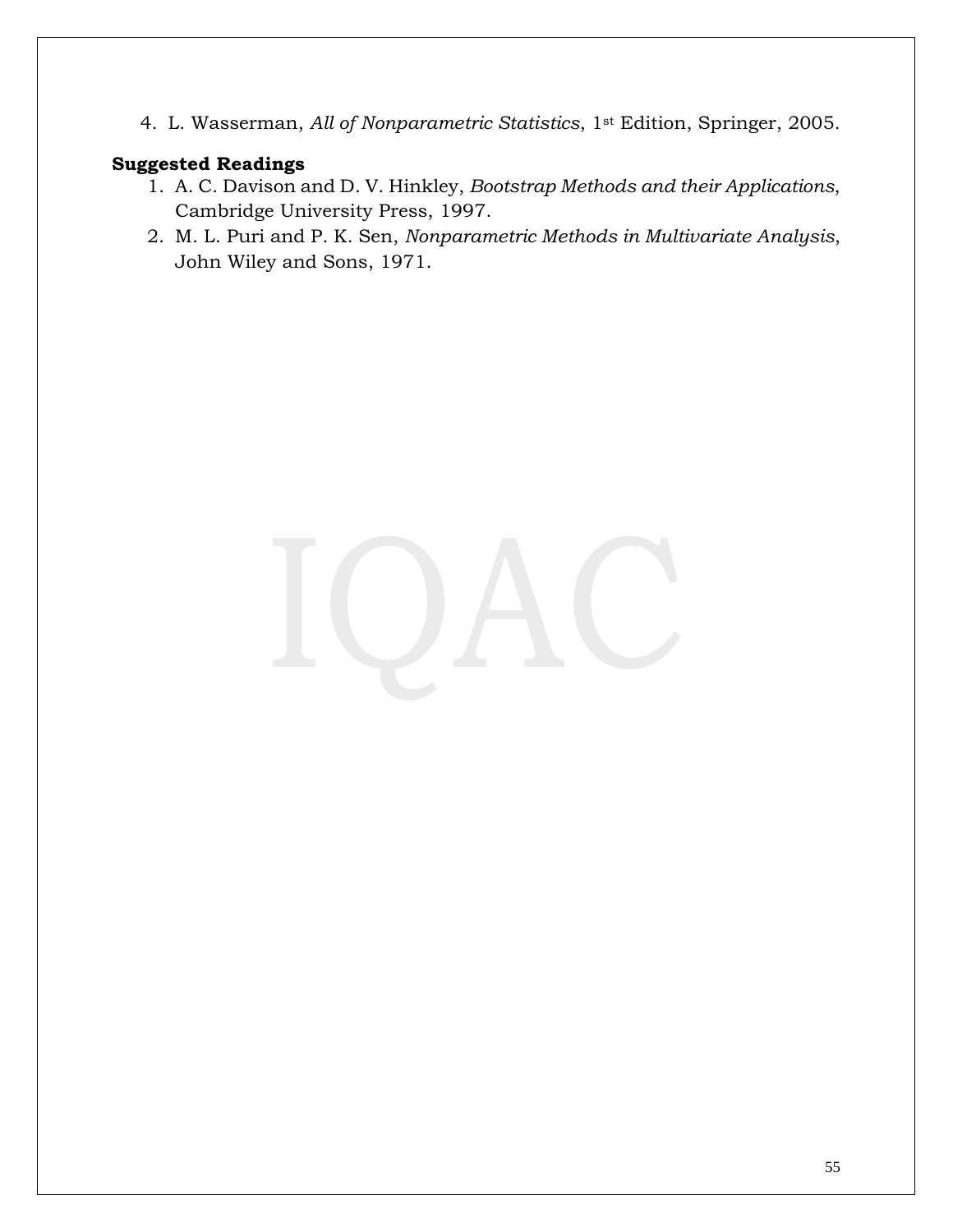### **Course Title: Survival Analysis**

**Course Code: STA.561** 4 0 0 4 100 **Total Hours: 60**

## **Objectives**

The course gives the application of statistics in handling survival data. The course introduces the concept of censoring and the various distributions used to analyses such data. Various models are also suggested to deal with survival data.

### **Unit I** 15 hours

Concepts of Type-I (time), Type-II (order) and random censoring likelihood in these cases. Life distributions, exponential, gamma, Weibull, lognormal, Pareto, linear failure rate.

Inference for exponential, gamma, Weibull distributions under censoring. Failure rate, mean residual life and their elementary properties. Ageing classes and their properties, bathtub failure rate.

Estimation of survival function – Actuarial estimator, Kaplan –Meier estimator, Tests of exponentiality against non-parametric classes: Total time on Test, Deshpande Test.

## **Unit IV 15 hours**

**Two sample problem:** Gehan test, Log rank test, Mantel-Haenszel test, Cox's proportional hazards model, competing risks model.

## **Recommended Books**

- 1. D. R. Cox and D. Oakes, *Analysis of Survival Data*, Chapters 1-4, Taylor and Francis, 1984.
- 2. M. J. Crowder, *Classical Competing Risks*, Chapman & Hall, CRC, London, 2001.
- 3. R. G. Miller, *Survival Analysis*, 2nd Edition, Wiley Inter-science, 1998.
- 4. J. V. Deshpande and S. G. Purohit, *Lifetime Data: Statistical Models and Methods*, 2nd Edition, World Scientific, 2015.

## **L T P Cr Marks**

## **Unit III 15 hours**

## **Unit II 15 hours**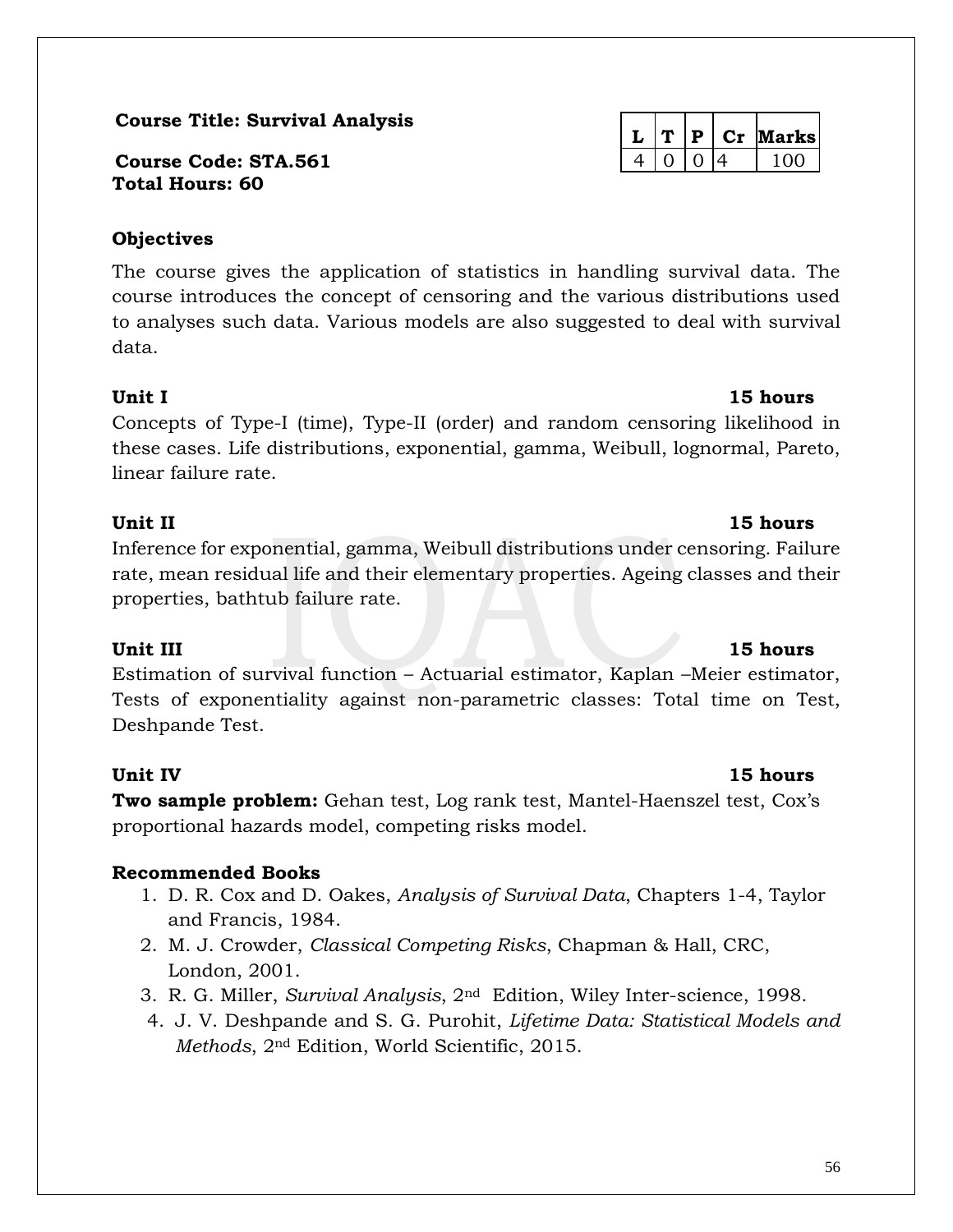- 1. A. J. Gross and V. A. Clark, *Survival Distribution- Reliability Applications in Bio-medical Sciences*, John Wiley and Sons, 1976.
- 2. J. D. Kalbfleisch and R. L. Prentice, *The Statistical Analysis of Failure Time Data*, John Wiley and Sons, 1980.

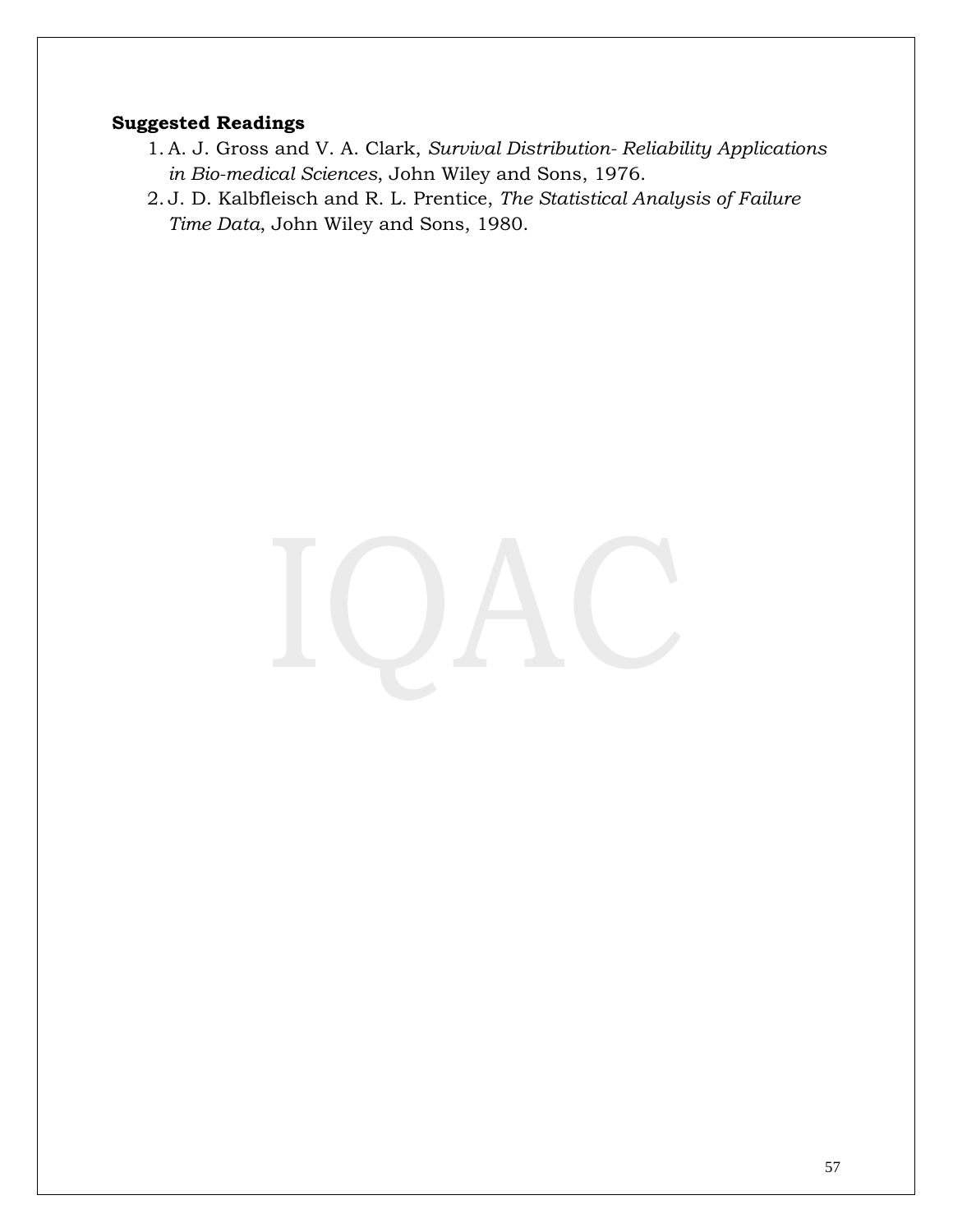## **Semester IV**

### **Course Title: Statistical Inference –II L T P Cr Marks Course Code: STA.571** 3 0 0 3 75 **Total Hours: 45**

## **Objectives**

The aim of this course is to provide a rigorous mathematical and conceptual foundation in the techniques of statistical inference and utilization of these techniques in applications in various real life situations.

Testing of Hypotheses: Basic concepts, Statistical hypothesis, Simple and composite hypothesis, Critical region, Two types of errors, Level of significance, Power of a test, Test function, Randomized and non-randomized tests, Most powerful (MP) test, Neyman-Peasrson (NP) Lemma and its applications.

## **Unit II** 12 hours

Uniformly most powerful (UMP) test, Nonexistence of UMP test, Unbiased test and UMP unbiased test, Similar regions and complete sufficient statistics, Construction of most powerful similar regions

## **Unit III** 11 hours

Likelihood ratio test, Properties of likelihood ratio test, Likelihood ratio test for the mean of normal population, LR test for equality of means and variances of two and several normal populations, Wald's sequential probability ratio test (SPRT) with prescribed errors of two types, O.C and A.S.N. functions.

Confidence interval, Confidence level, Construction of confidence intervals using pivots, Determination of confidence intervals based on large and small samples, Uniformly most accurate one sided confidence interval and its relation to UMP test for one sided null against one sided alternative hypotheses.

## **Recommended Books**

- 1. A. K. M. E. Saleh and V. K. Rohatgi, *An Introduction to Probability and Statistics*, 2nd Edition, Wiley, 2008.
- 2. G. Casella and R. L. Berger, *Statistical Inference*, 2nd Edition, Duxbury Thomson Learning, 2008.
- 3. J. D. Gibbosns and S. Chakraborty, Nonparametric Statistical Inference, Marcel Dekker Inc, New York, 2003.

## **Suggested Readings**

## **Unit IV 10 hours**

## **Unit I** 12 hours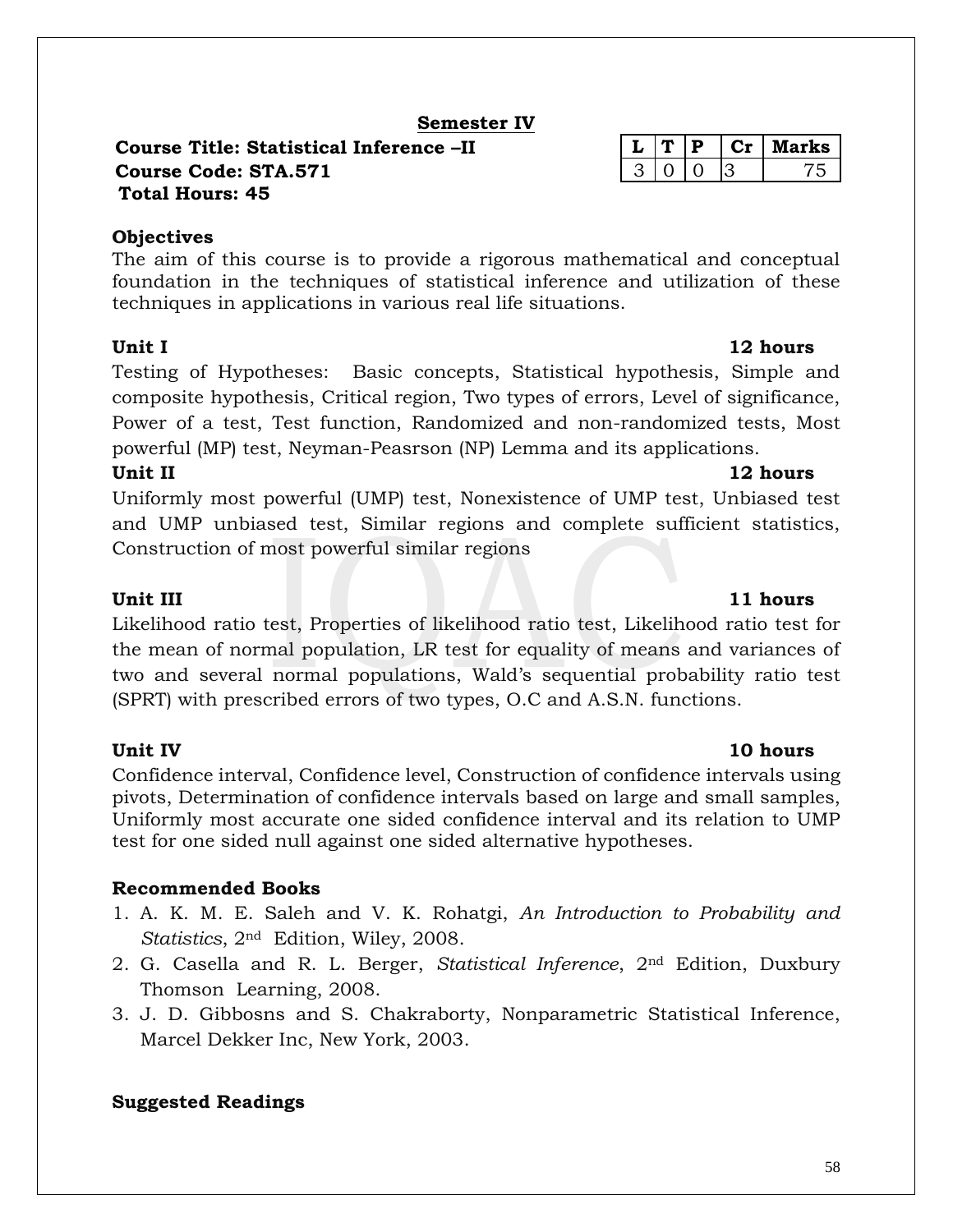- 1. E. L. Lehmann, *Theory of Point, Estimation*, Student Edition, John Wiley & Sons, 1986.
- 2. B. K. Kale, *A First Course on Parametric Inference*, Narosa Publishing House, 1999.
- 2. E. J. Dudewicz and S. N. Mishra, *Modern Mathematical Statistics*, Wiley International Student Edition, 1988.

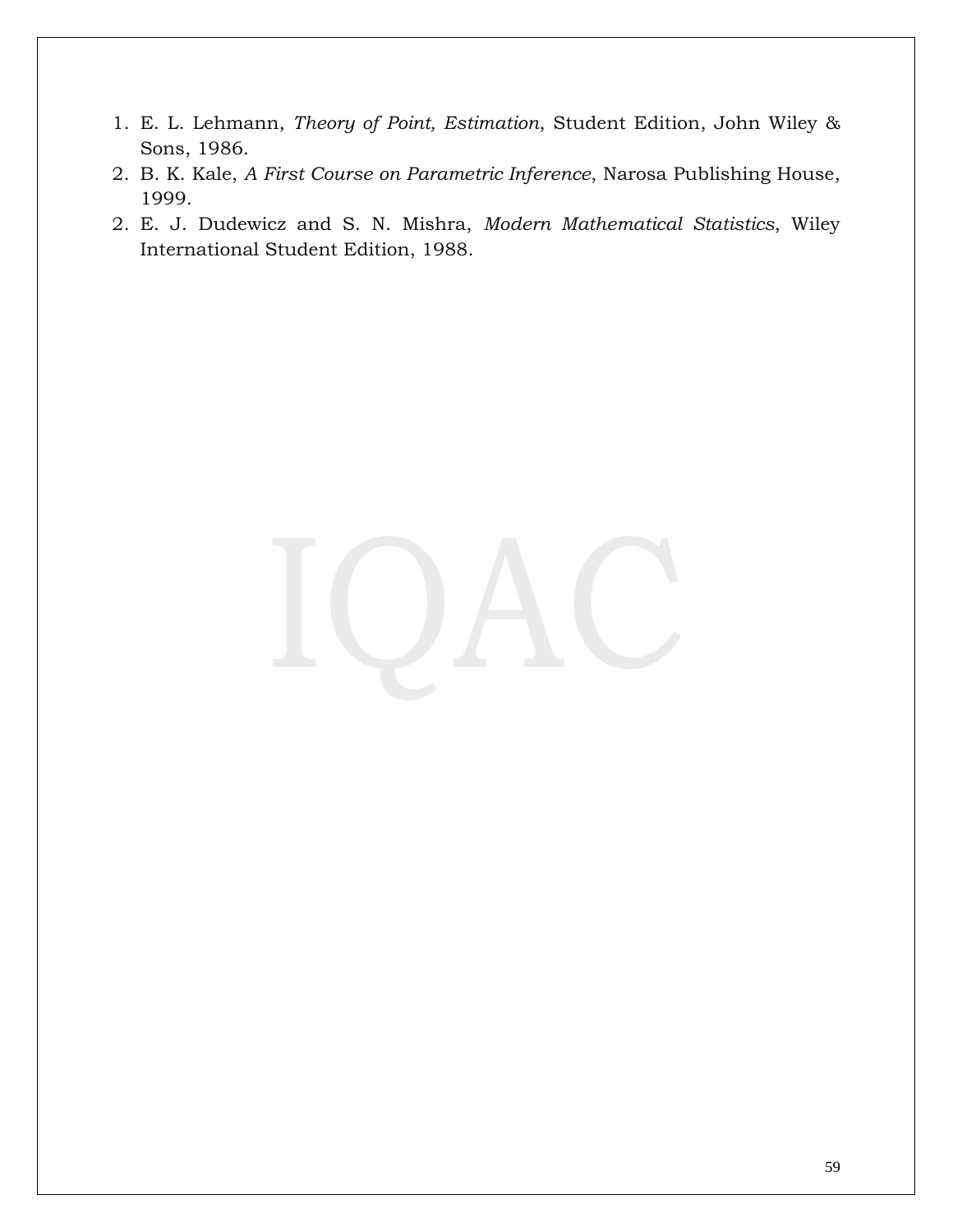### **Course Title: Statistical Inference - II (Practical) L T P Cr Marks Course Code: STA.572 Total Hours: 30** 0 0 2 2 25

|  |  | larksı |
|--|--|--------|
|  |  |        |

Laboratory experiments will be set in context with the materials covered in theory.

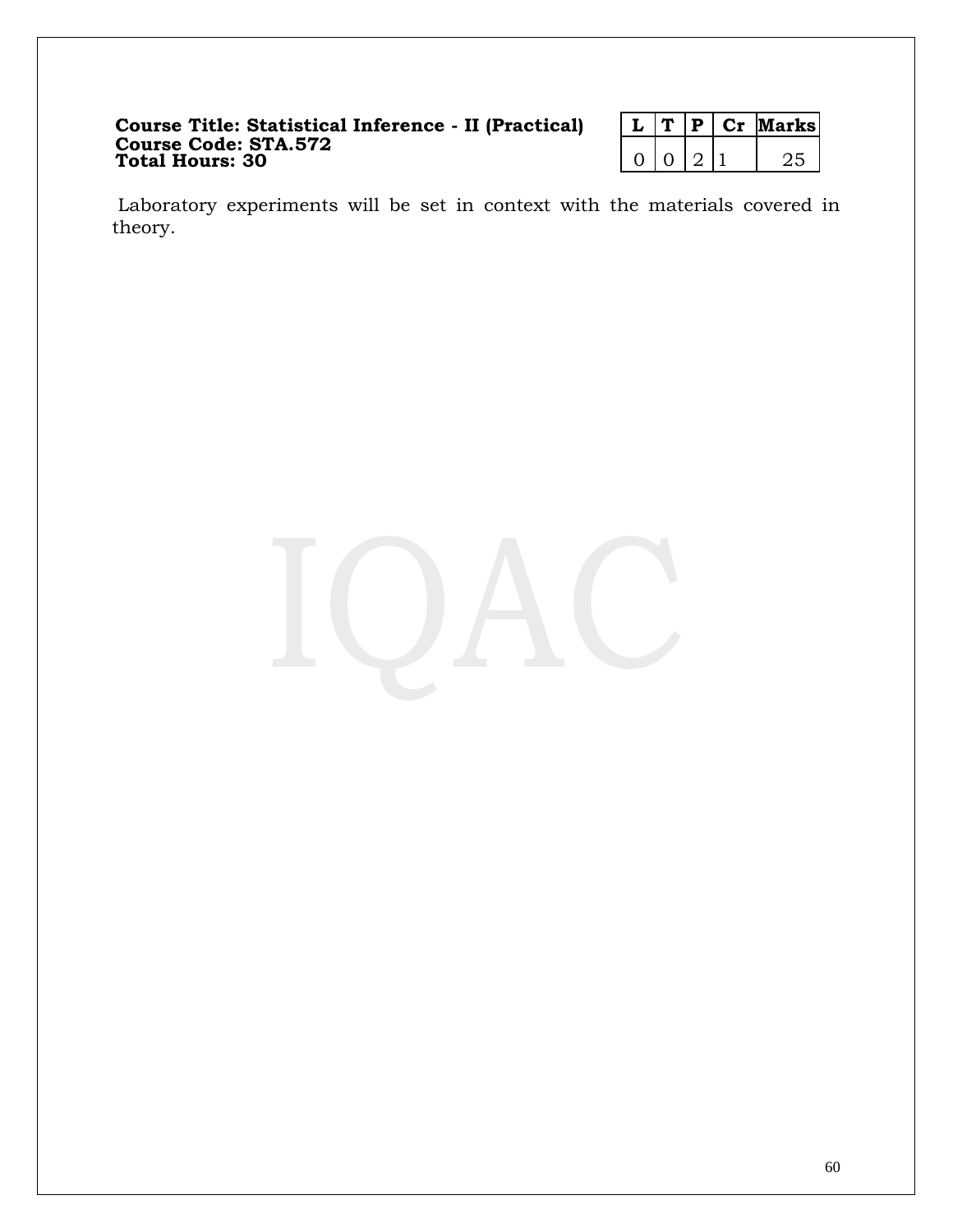### **Course Title: Project Works L T P Cr Marks Course Code: STA.599 Total Hours: 180** 0 0 12 6 150

|  |      | arks |
|--|------|------|
|  | , יו |      |

### **Objective**

The objective of the Project work is to develop research and independent thinking skills, presentation and communication skills in the students so that they can compete with the future challenges in teaching, research and applications.

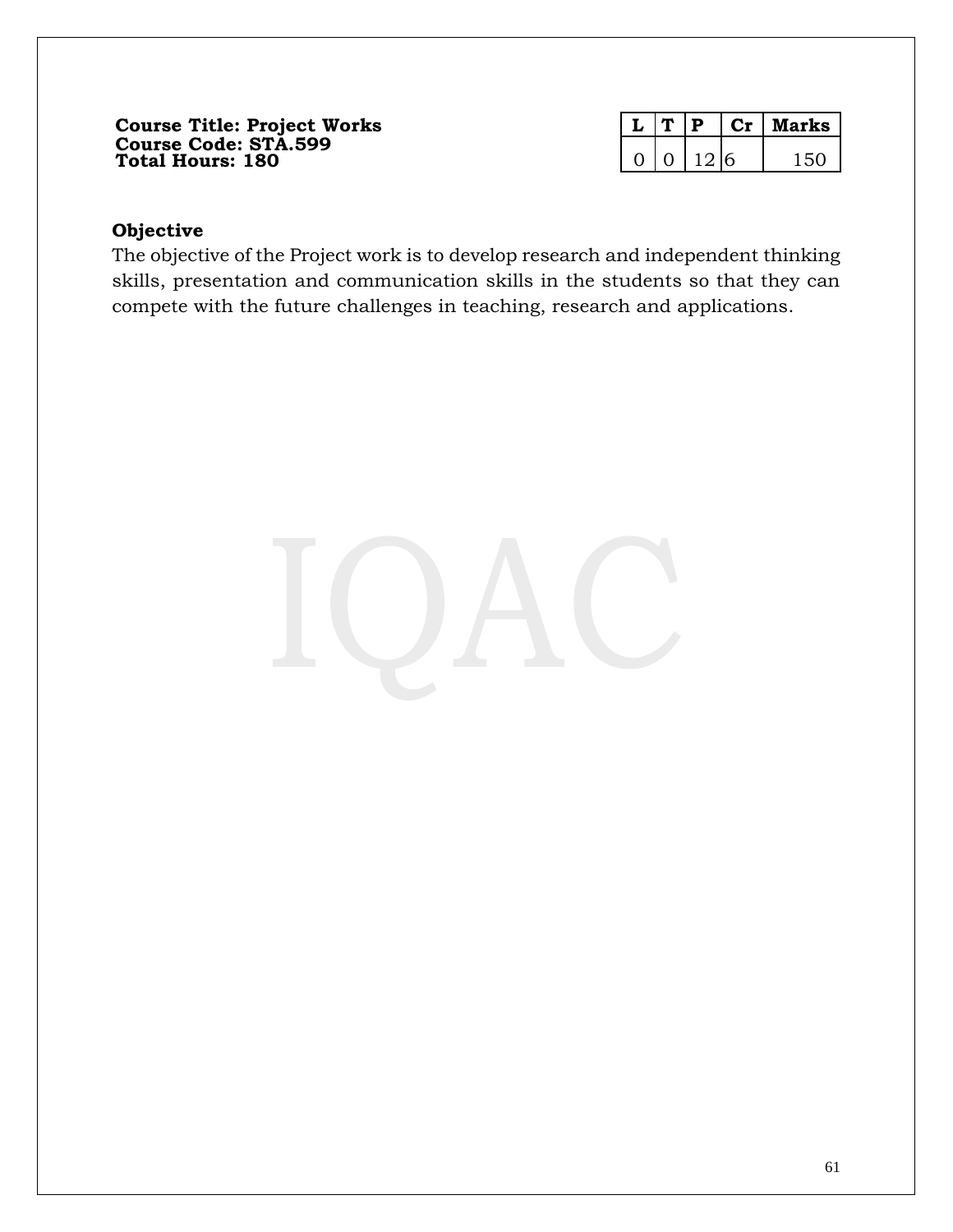**Course Title: Seminar II Course Code: STA.544 Total Hours: 30** 0 0 2 1 25

|  |  | larks |
|--|--|-------|
|  |  |       |

**Objective:** The objective of the seminar is to develop presentation and communication skills in the students so that they can compete with the future challenges in teaching, research and applications.

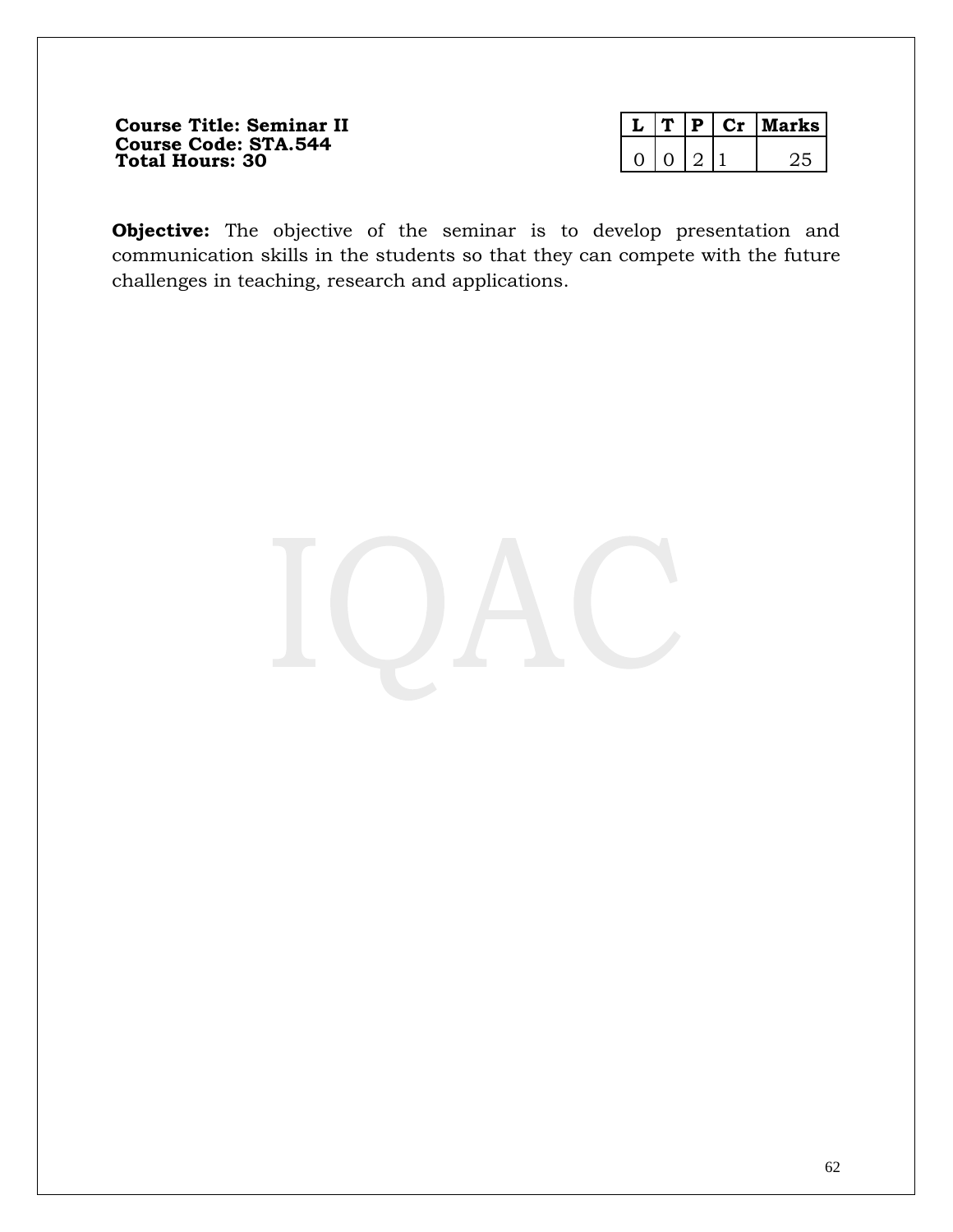### **Course Title: Game Theory and Non-Linear Programming L T P Cr Marks Course Code: STA.573 Total Hours: 60**

### **Objectives**

This course is framed to equip the students of M.Sc. Statistics with concept of game theory as well as Non-linear Programming problem.

Theory of Games: Characteristics of games, minimax (maximin) criterion and Optimal Strategy. Solution of games with saddle point. Equivalence of rectangular game and Liner Programming. Fundamental Theorem of Game Theory. Solution of mxn games by Linear Programming Method. Solution of 2X2 games without saddle point. Principle of dominance. Graphical solution of (2xn) and (mx2) games.

## **Unit II** 15 hours

Non-Linear Programming Problems (NLPP): Constrained and unconstrained, With equality Constraints, Saddle points, Kuhn-Tucker necessary and sufficient conditions of optimality. Formulation of NLPP and its Graphical Solution.

### **Unit III** 15 hours

Quadratic Programming: Wolfe's and Beale's Method of solutions. Separable programming and its reduction to LPP. Separable programming algorithm. Geometric Programming: Constrained and unconstrained. Complementary geometric programming problems.

## **Unit IV 15 hours**

Dynamic Programming: Balman's principle of optimality. Application of dynamic programming in production, Dynamic Programming algorithm. Linear programming and Reliability problems. Goal Programming and its formulation.

## **Recommended Books**

- 1. N. S. Kambo, *Mathematical Programming, Dynamic Programming, 1984*.
- 2. R. Bellman, *Dynamic Programming,* Reprint edition, Dover Publications Inc, 2003.
- 3. K. Swarup, P. K. Gupta, and M. Mohan, *Operations Research*, Sultan Chand & Sons, New Delhi, 2001.

### **Unit I 15 hours**

|   | Р        | $\mathbf{C}\mathbf{r}$ | Marks |
|---|----------|------------------------|-------|
| 0 | $\Omega$ |                        | 100   |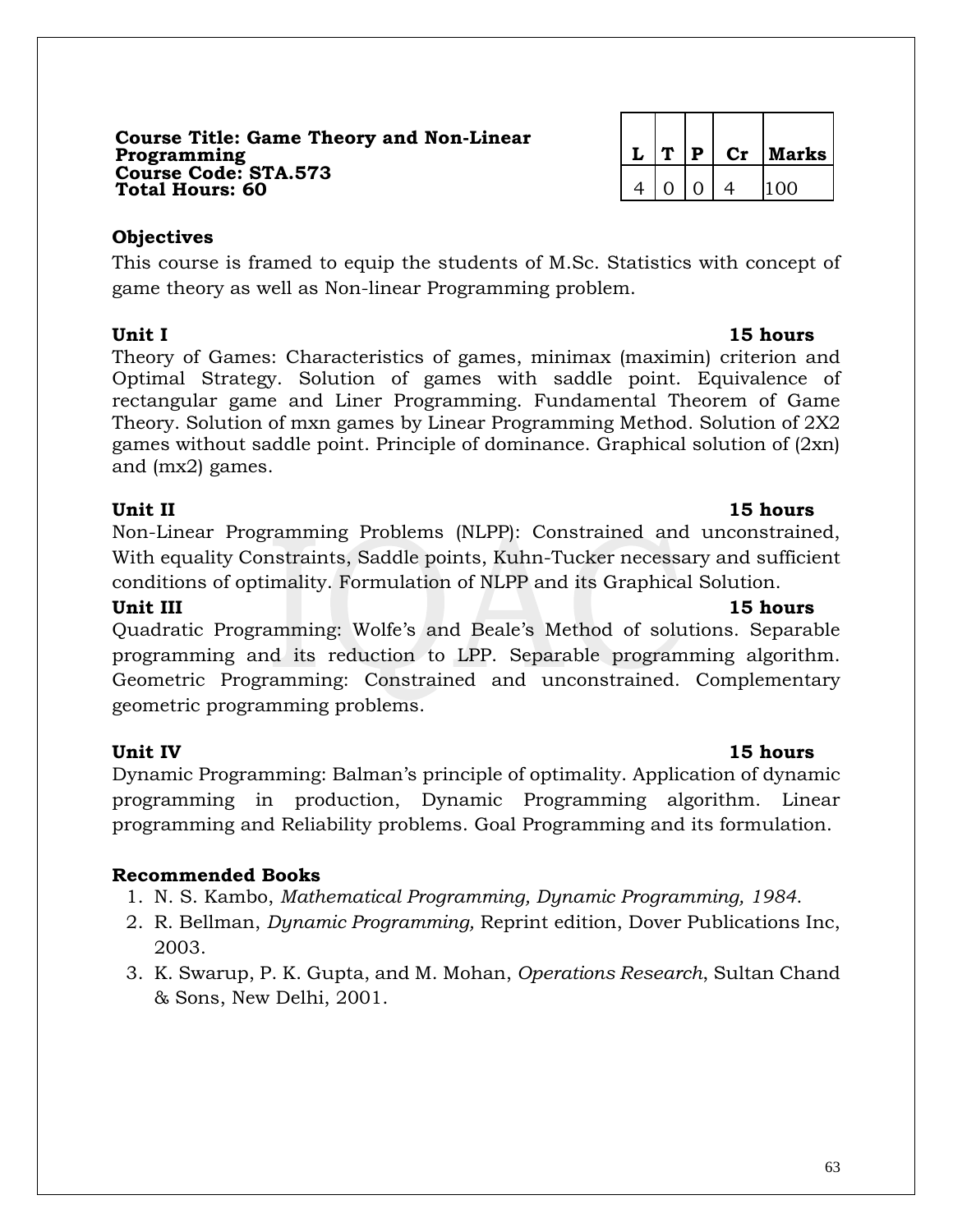- 1. R. Bellman, and S. Dreyfus, *Applied Dynamic Programming*, Princeton University Press, Princeton, 2016.
- 2. S. D. Sharma, *Operations Research,* Kedarnath Amarnath, Meerut, 2009.
- 3. O. L. Mangasarian, *Nonlinear Programming*, Tata McGraw-Hill New Delhi, 1969.

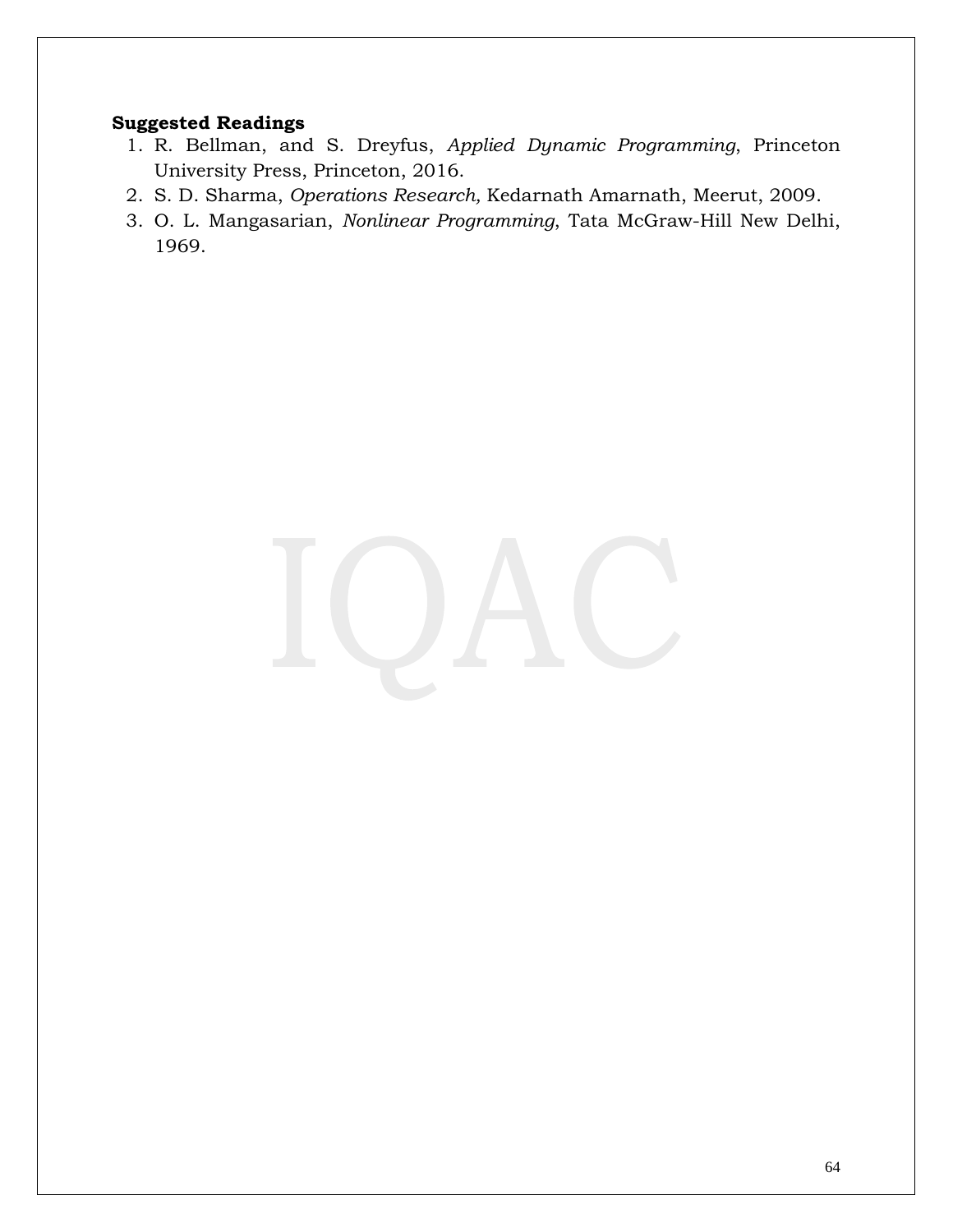### **Course Title: Statistical Simulation L T P Cr Marks Course Code: STA.574** 4 0 0 4 100 **Total Hours: 60**

### **Objectives**

This course is framed to equip the students of M.Sc. Statistics with knowledge of random number generation using congruential and Monte Carlo Methods as well as basic knowledge of this course.

Simulation: An introduction, need of simulation, physical versus digital simulation, Buffon's needle problem. Deterministic and stochastic processes. Use of simulation in defense and inventory problems.

## **Unit II 14 hours**

Random Number Generation**:** Congruential generators, statistical tests for pseudo random numbers.

Random Variate Generation: Inverse transforms method, composition method, acceptance rejection method. Generating random variates from continuous and discrete distributions. Generation of random vectors from multivariate normal distribution.

## **Unit IV** 14 hours

Monte Carlo integration and variance reduction techniques : Hit or miss Monte Carlo method, sample mean Monte Carlo method, importance sampling, correlated sampling control variates, stratified sampling, antithetic variates, partition of region.

## **Recommended Books**

- 1. R. Y. Rubinstein, *Simulation and Monte Carlo Method*, John Wiley & Sons, 1981.
- 2. P. A. W. Lewis and E. J. Orav, *Simulation Methodology for Statisticians*, Operations Analysis and Engineering, Wadsworth & Brooks Cole Advanced Books & Software. Volume I, 1988.

## **Suggested Readings**

- 1. T. T. Julius and R. C. Gonzalesz, *Pattern Recognition Principles*, Addison Wesley Publishing Company, 1997.
- 2. G. Gordon, *System Simulation*, Prentice Hall of India, New Delhi, 2001.

## **Unit I** 16 hours

### **Unit III** 16 hours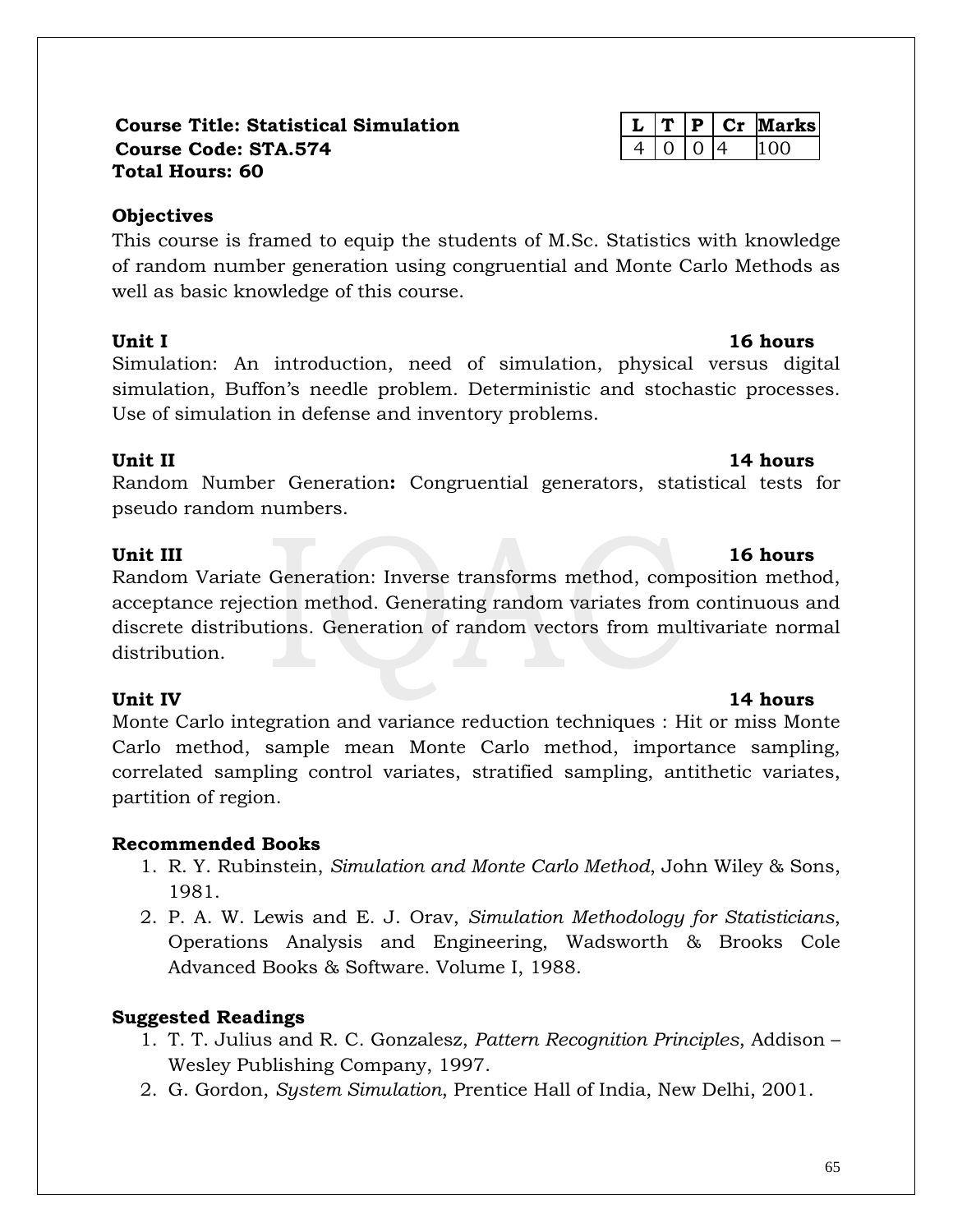### **Course Title: Econometrics L T P Cr Marks Course Code: STA.575 Total Hours: 45** 3 0 0 3 75

## **Objectives**

This course is framed to equip the students of M.Sc. Statistics with concept of econometrics as well as practical usage of this course.

Nature of econometrics. The general linear model (GLM) and its assumptions. Ordinary least squares (OLS) estimation and prediction. Significance tests and confidence intervals, linear restrictions. Use of dummy variables and seasonal adjustment. Generalized least squares (GLS) estimation and prediction. Heteroscedastic disturbances.

Auto correlation, its consequences and tests. Theil's BLUS procedure. Estimation and prediction. Multicollinearity problem, its implications and tools for handling the problem. Ridge regression. Linear regression with stochastic regressors. Instrumental variable estimation, errors in variables. Autoregressive linear regression. Distributed lag models: Partial adjustment, adaptive expectation and Koyck's approach to estimation.

## **Unit III** 10 hours

Simultaneous linear equations model, examples. Identification problem. Restrictions on structural parameters –rank and order conditions. Restriction on variance and co-variances.

## **Unit IV** 11 hours

Estimation in simultaneous equations model. Recursive systems, 2 SLS estimators, k-class estimators. 3SLS estimation. Full information maximum likelihood method. Prediction and simultaneous confidence intervals. Monte Carlo studies and simulation.

## **Recommended Books**

- 1. D. N. Gujarati, *Basic Econometrics*, 4th Edition, McGraw−Hill, 2004.
- 2. W. H. Greene, *Econometric Analysis,* Prentice Hall, 2003.
- 3. J. Johnston, *Econometric Methods*, Mc Graw Hill, 1991.

## **Unit II** 12 hours

## **Unit I** 12 hours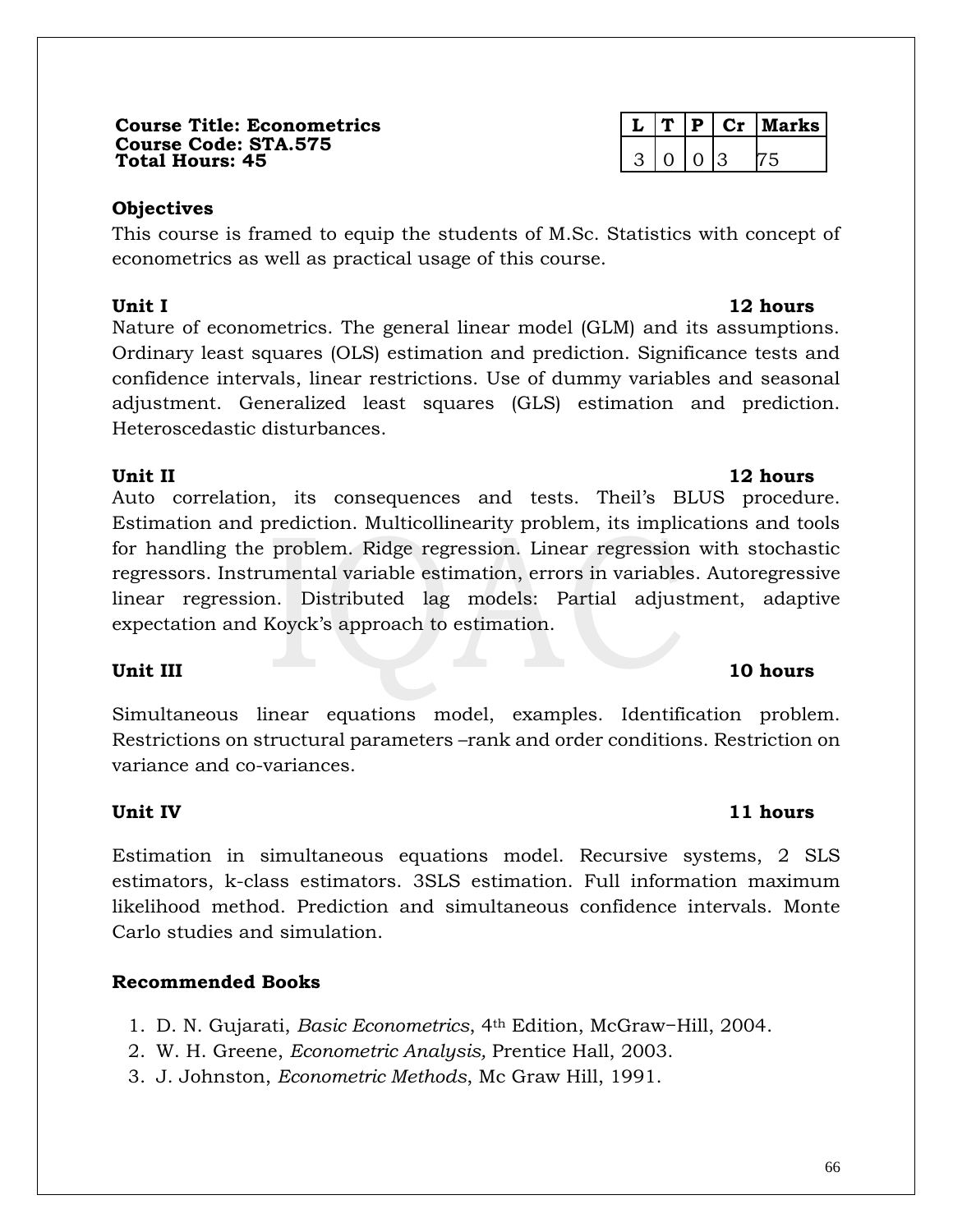- 1. J. Kmenta, *Elements of Econometrics*, 2nd Edition, Mac Millan, 1986.
- 2. A. Koutsyannis, *Theory of Econometrics, Mc Millian, 2004.*
- 3. G. C.Judge, R. C. Hill, W. E. Griffiths, H. Lutkepohl and T. C. Lee, *Introduction to the Theory and Practice of Econometrics,* 2nd Edition, John Wiley & Sons, 1988.

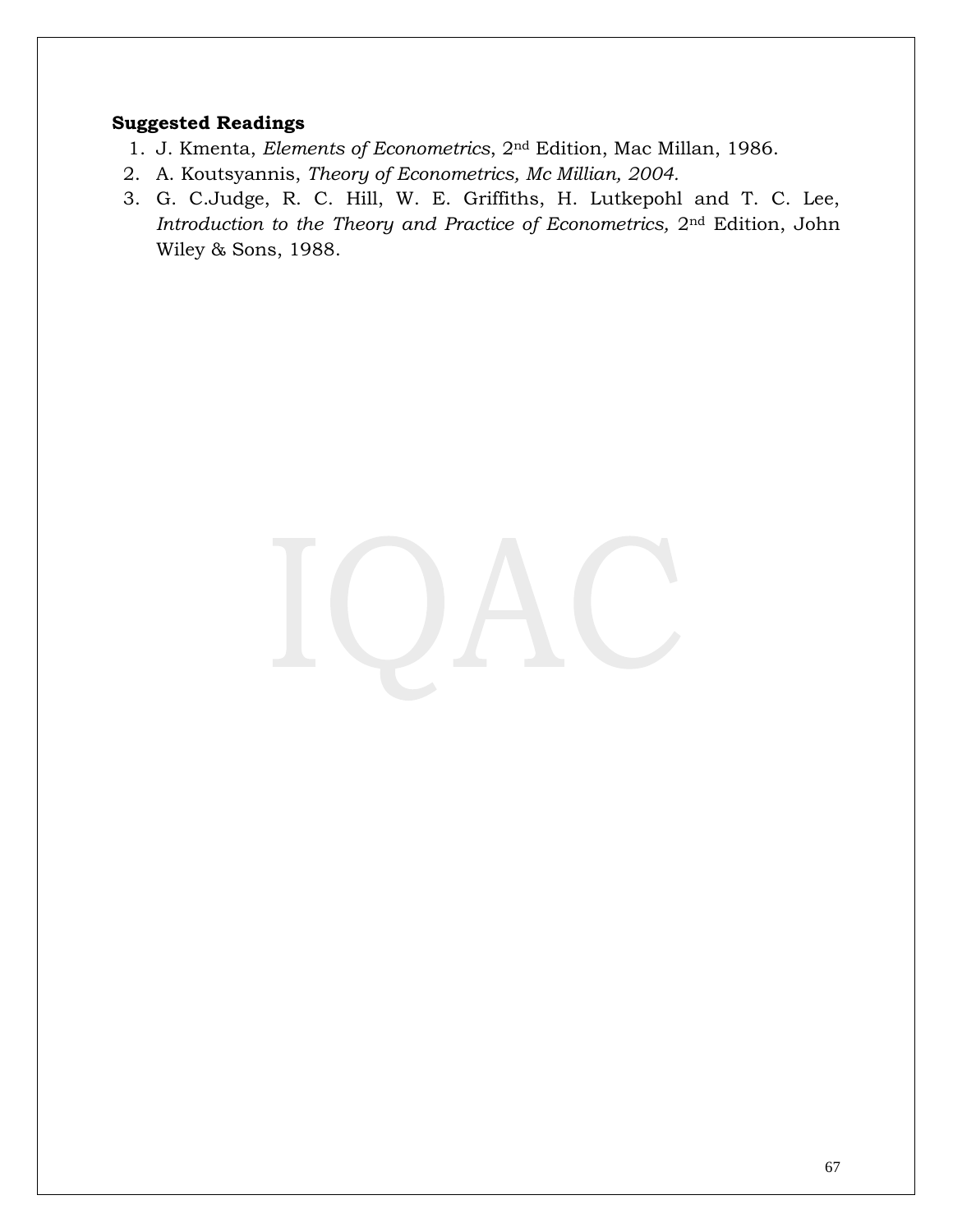**Course Title:** Advanced Numerical Analysis

|  |  | larks I |
|--|--|---------|
|  |  |         |

**Objectives:** The objective of the course is to familiarize the students about some advanced numerical techniques e.g. solving systems of nonlinear equations, linear system of equations, eigenvalue problems, interpolation and approximation techniques and their use in differentiation and integration, differential equations etc.

### **UNIT- I 16 hours**

**Non-Linear Equations**: Methods for multiple roots, Muller's, Iteration and Newton-Raphson method for non-linear system of equations, and Newton-Raphson method for complex roots.

**Polynomial Equations**: Descartes' rule of signs, Birge-Vieta, Bairstow and Giraffe's methods.

**System of Linear Equations:** LU Decomposition methods, SOR method with optimal relaxation parameters.

**Eigen-Values of Real Symmetric Matrix:** Similarity transformations, Gerschgorin's bound(s) on eigenvalues, Jacobi, Givens and Householder methods.

**Interpolation and Approximation:** B - Spline and bivariate interpolation, Gram-Schmidt orthogonalisation process and approximation by orthogonal polynomial, Legendre and Chebyshev polynomials and approximation.

### **UNIT- III 14 hours**

**Differentiation and Integration:** Differentiation and integration using cubic splines, Romberg integration and multiple integrals.

**Ordinary Differential Equations:** Shooting and finite difference methods for second order boundary value problems.

**Partial Differential Equations:** Finite difference methods for Elliptic, Parabolic and Hyperbolic partial differential equations.

### **UNIT-II 14 hours**

### **UNIT- IV 16 hours**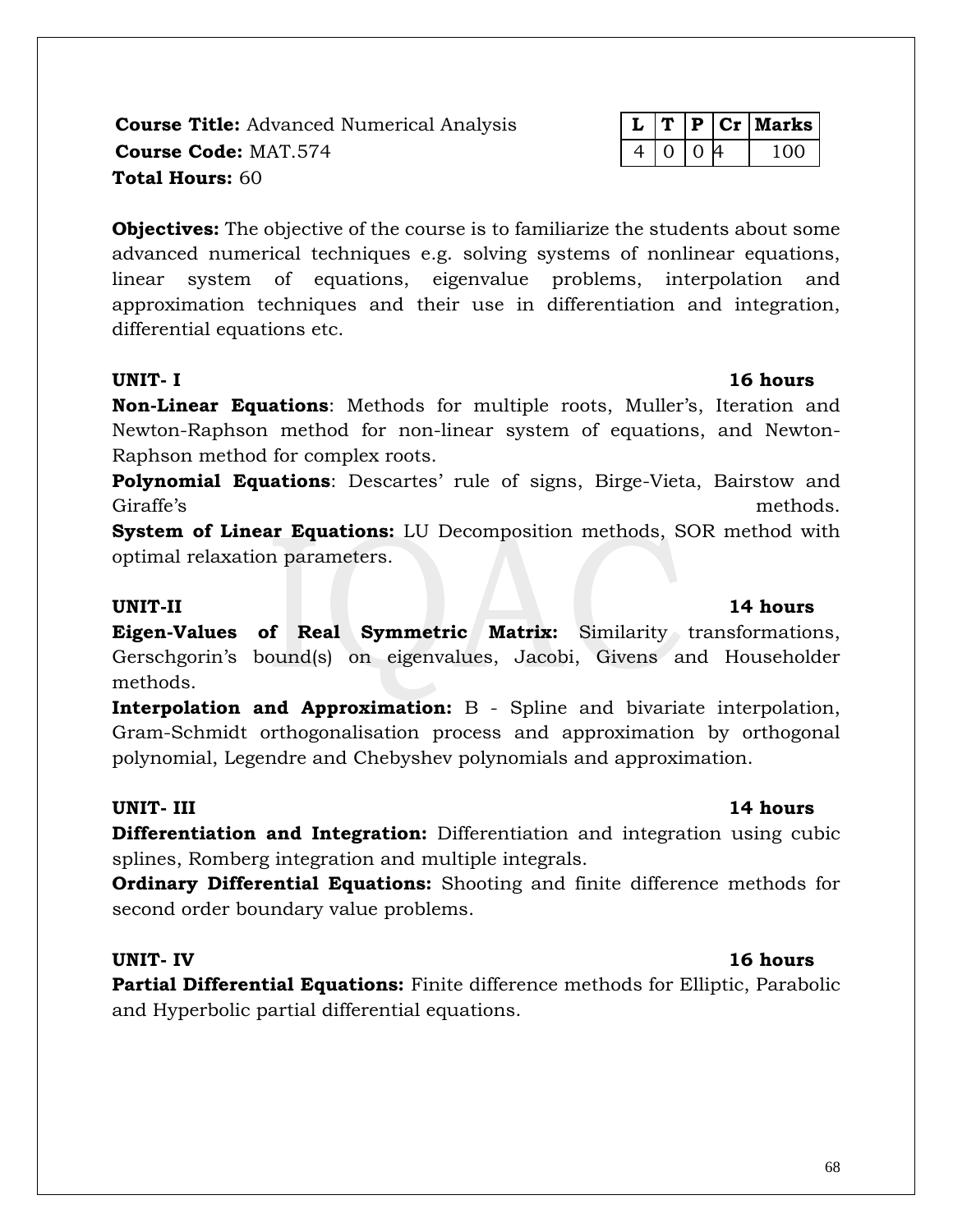### **Recommended Books**

- 1. C. F. Gerald and P. O. Wheatly, *Applied Numerical Analysis*, 7th Edition, Pearson LPE, 2009.
- 2. R. S. Gupta, *Elements of Numerical Analysis*, 2nd Edition, Cambridge University Press, 2015.
- 3. R.L. Burden and J. D. Faires, *Numerical Analysis*, 9th Edition, Cengage Learning, 2011.

- 1. K. Atkinson, *An Introduction to Numerical Analysis*, John Wiley & Sons, 2nd Edition, 1989.
- 2. M. K. Jain, S.R.K. Iyengar and R.K. Jain, *Numerical Methods for Scientific and Engineering Computation*, 6th Edition, New Age International, New Delhi, 2015.
- 3. 3. S.D. Conte and Carl D. Boor, *Elementary Numerical Analysis: An Algorithmic Approach*, Tata McGraw Hill, 2005.

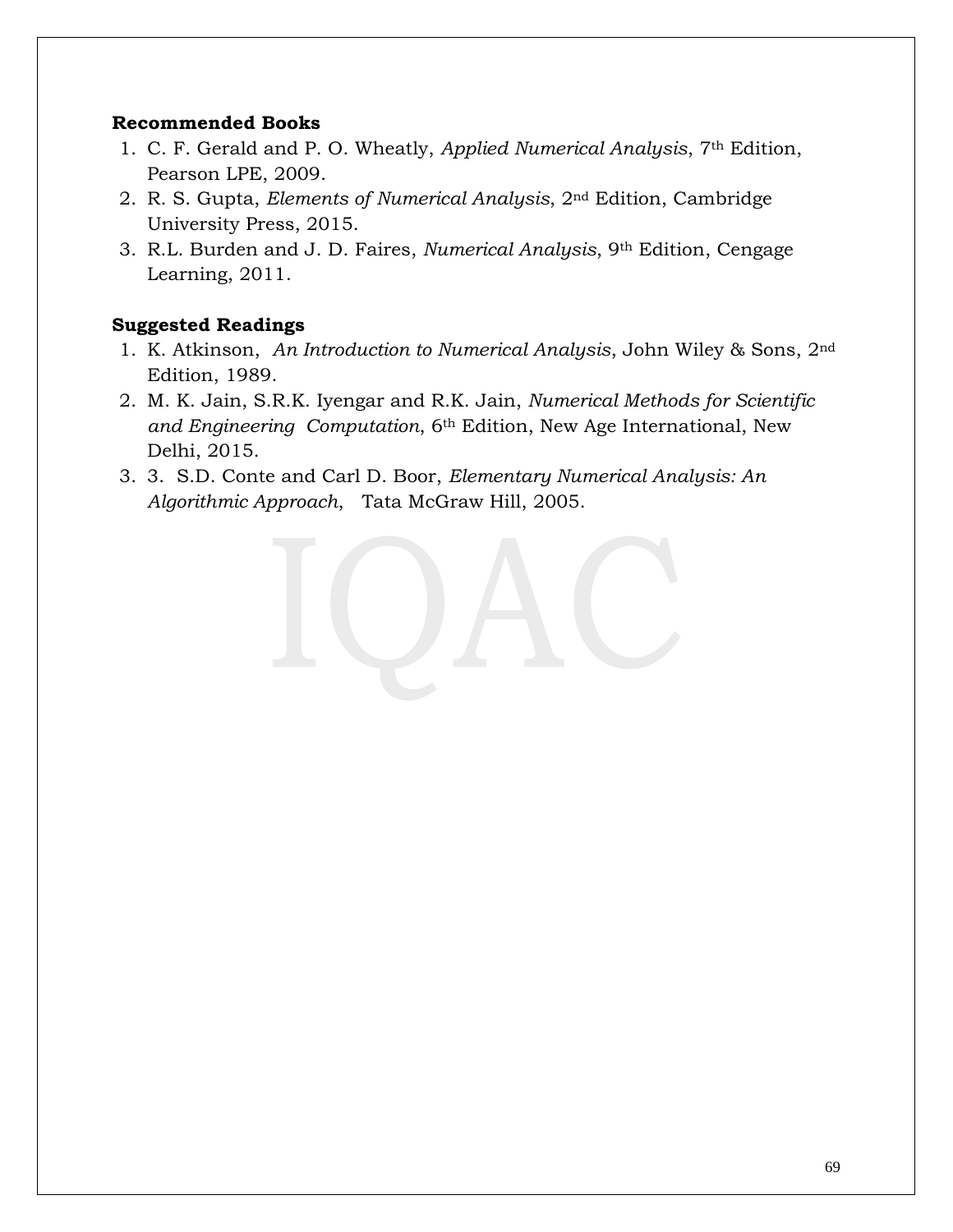### **Course Title: Investment Risk Analysis L T P Cr Marks Course Code: STA.576 Total Hours: 60** 4 0 0 4 100

## **Objectives**

This course is framed to equip the students of M.Sc. Statistics with concept of risk involved in investment. Various measures to measure risk will be studied in this course.

**Unit I** 15 hours The Investment Environment: Real and Financial. Assets, Financial investment companies. Process of building an Investment Portfolio, Risk-Return Tradeoff, Financial Intermediaries, Investment Companies, Investment Bankers. Globalization, Securitization, Money market, Fixed income. Equity securities, stocks and bonds, Treasury notes, Market Indices, Derivative Markets. Call option, Put option, Future Contract, Trade of Securities.

### **Unit II 15 hours**

Interest Rates, Rates of return, Risk and Risk Premium. Time series analysis of Past Rates of return; The Historical Record of Returns on Equities and long term bonds. Measurement Of risk non-normal distributions, Value at Risk (VaR), Risk Aversion and Capital Allocation of Risky Assets, Optimal Risky Portfolios.

Capital Asset Pricing Model (CAPM), Risk Assessment using Multifactor models. Arbitrage Pricing Theory (APT), Random Walks and the Efficient Market Hypothesis (EMH), Bond process and yields. The Term Structure of Interest Rates. Managing Bond Portfolios.

**Unit IV 15 hours** Brief Introduction of the topics: Options markets, Option Contracts, Option Valuation. Binomial Option Pricing, Black-Scholes Option Formula, Valuation, Future Markets. Hedging, Swaps.

## **Recommended Books**

- 1. Z. Bodie, A. Kane and A. J. Marcus, *Investments*, 8th Edition, Tata McGraw Hill, 2009.
- 2. D. Ruppert, *Statistics and Finance*, Springer, 2004.

## **Unit III** 15 **hours**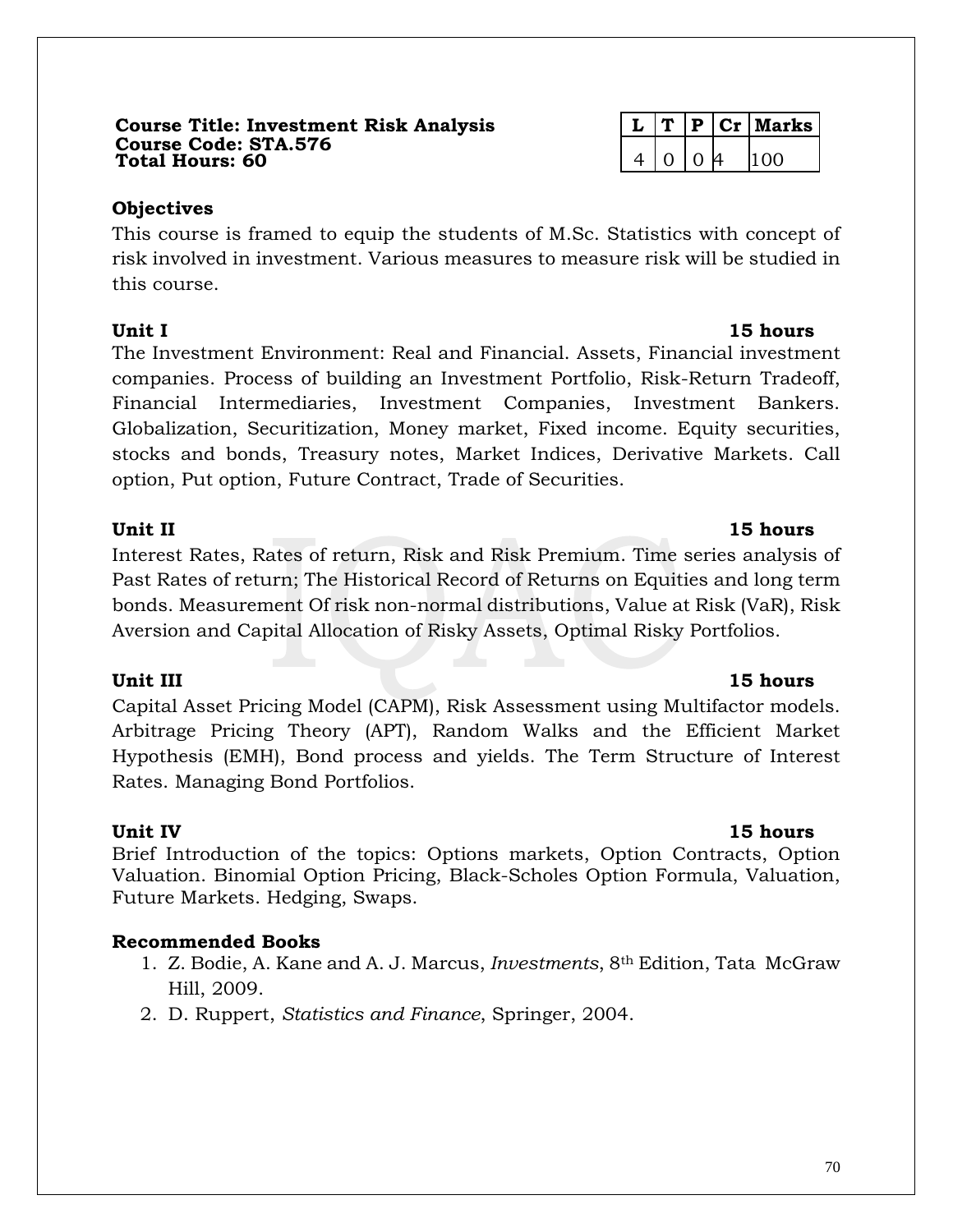- 1. M. Baxter and A. Rennie, *Financial Calculus: An Introduction to Derivative Pricing*, Cambridge University Press, 1996.
- 2. H. H. Panjer, *Financial Economics with Application to Investments, Insurance and Pensions*, The Actuarial Foundation , 2001.

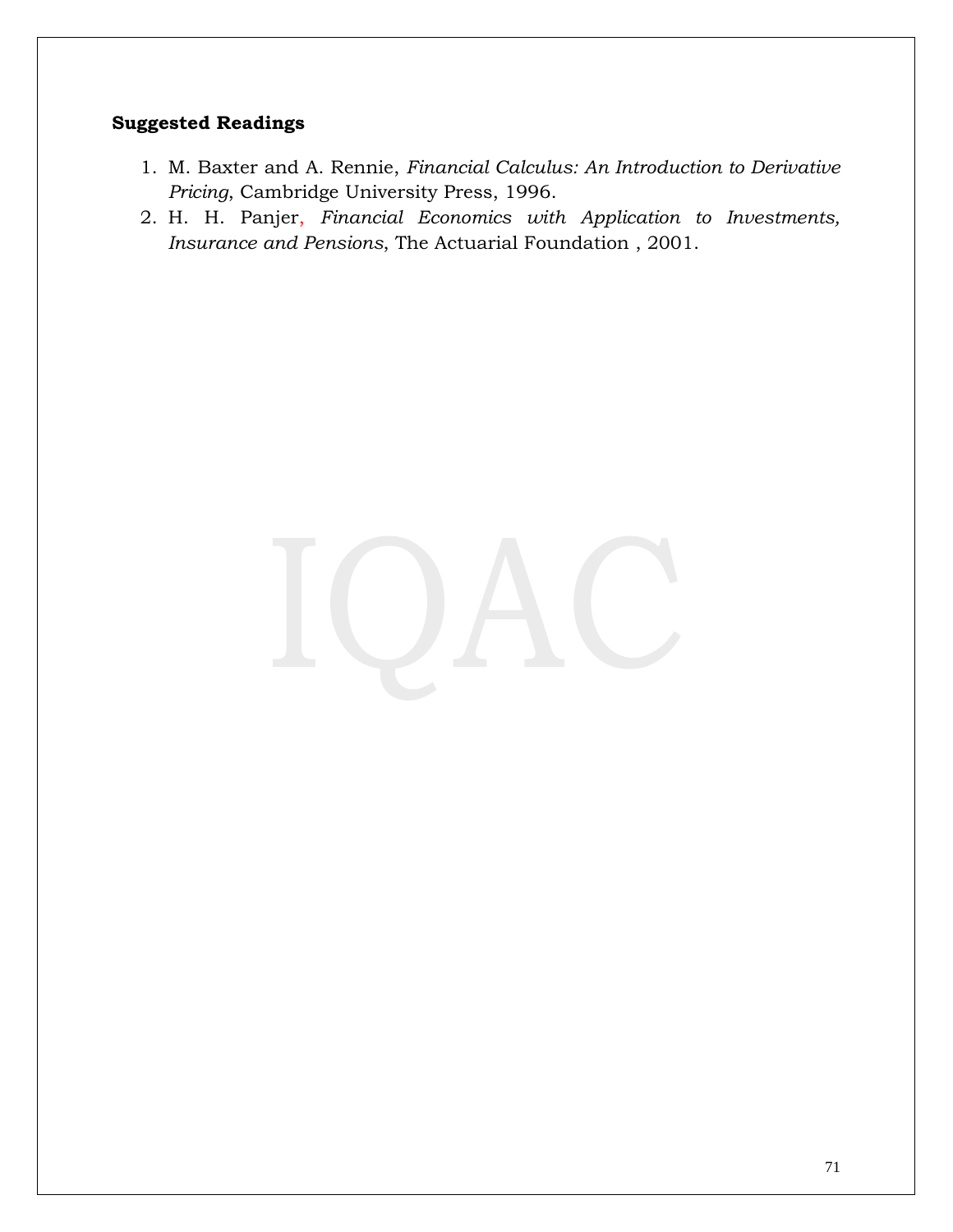### **Course Title: Economic Statistics L T P Cr Marks Course Code: STA.577 Total Hours: 60** 4 0 0 4 100

### **Objectives**

This course is framed to equip the students of M.Sc. Statistics with applications of statistics in economics. Various measure to measure risk will be studied in this course.

The theory of Consumer Behaviour: Utility function, indifference curves and their properties, price and income elasticities, substitution and income effects.

## **Unit II 15 hours**

The Theory of the Firm: Production function, output elasticity, elasticity of substitution. Optimizing behaviour: Output maximization, cost minimization and profit maximization. Cost functions: Short run and long run. Homogeneous production functions: Cobb-Douglas and CES Functions.

### **Unit III 15 hours**

Market Equilibrium: The perfect competition. Demand functions, supply functions, commodity market equilibrium. Imperfect competition: Monopoly & equilibrium of the firm under monopoly. Profit Minimizations under Monopoly. Monopolistic competition.

Size Distribution of Income: A Review. Distribution patterns and descriptive analysis. Income distribution functions: The Pareto law, Pareto –Levy law, week Pareto law, lognormal distribution. Inequality of income, Gini coefficient, Lorenz curve mathematically & its deviation for some well-known income distribution function.

## **Recommended Books**

- 1. J. M. Henderson and R. E. Quandt, *Microeconomic Theory- Mathematical Approach*, McGraw-Hill,1980.
- 2. P. Lambert, *The Distribution and Redistribution of Income,* 3rd Edition, Manchester University Press, 2001.

# **Suggested Readings**

- 1. N. C. Kakwani, *Income Inequality and Poverty: Method of Estimation and Policy Applications*, illustrated Edition, Oxford University Press, 1980.
- 2. P. A. Samuelson and W. D. Nordhaus, *Economics*, 19th Edition, Tata McGraw-Hill, 2010.

## **Unit IV 15 hours**

## **Unit I 15 hours**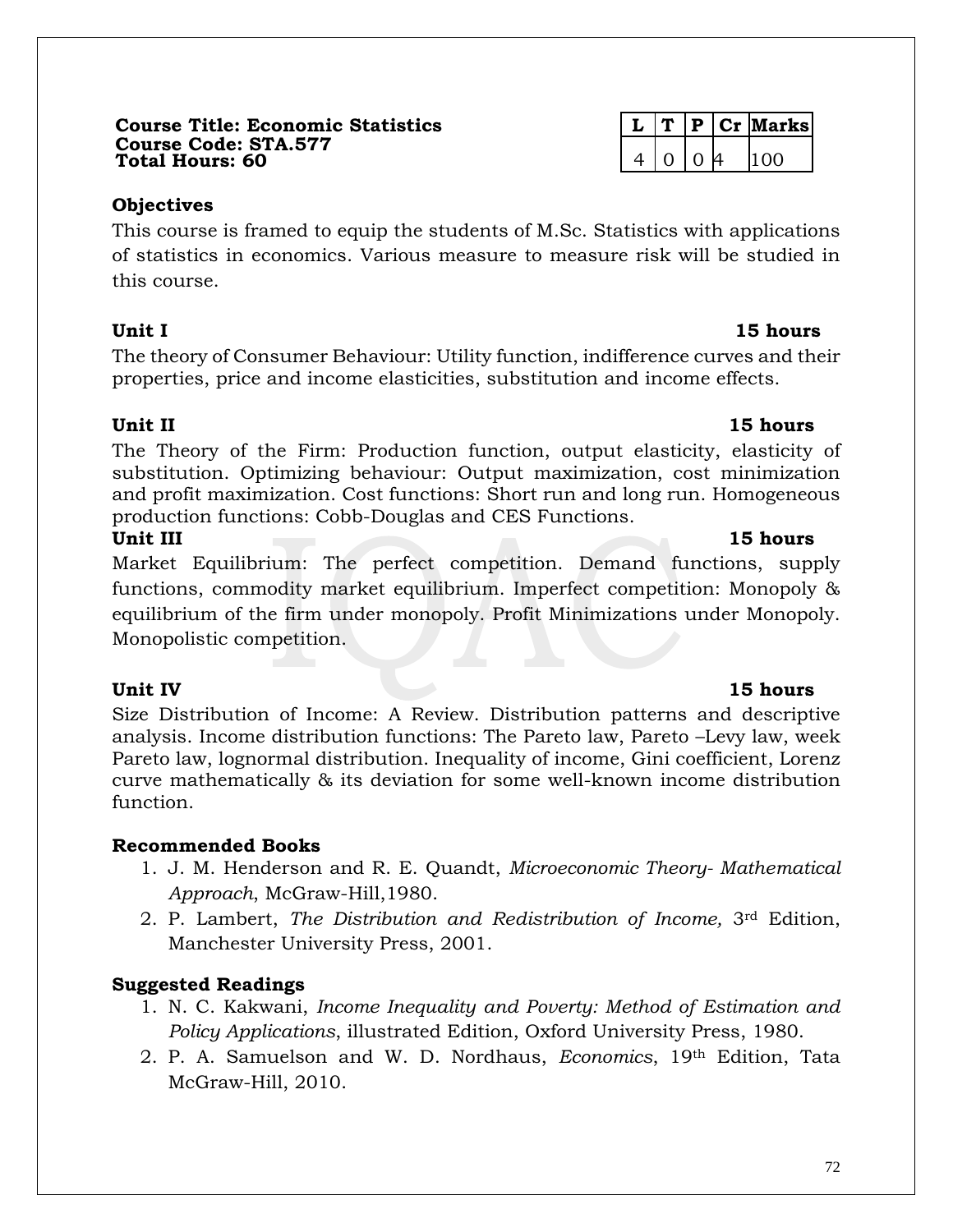## **Course Title: Fundamentals of Analysis and Linear Algebra L T P Cr Marks Course Code: MAT.578** 0 0 4 2 50 **Total Hours: 60**

### **Objectives**

This course is designed in such a way that the students can prepare themselves for competitive examinations like CSIR-UGC NET, SLET, GATE and other similar type of examinations.

**Analysis:** Elementary set theory, finite, countable and uncountable sets, Real number system as a complete ordered field, Archimedean property, supremum, infimum. Sequences and series, convergence, limsup, liminf. Bolzano Weierstrass theorem, Heine Borel theorem. Continuity, uniform continuity, differentiability, mean value theorem. Sequences and series of functions, uniform convergence. Riemann sums and Riemann integral, Improper Integrals.

**Advance Analysis:** Monotonic functions, types of discontinuity, functions of bounded variation, Lebesgue measure, Lebesgue integral. Functions of several variables, directional derivative, partial derivative, derivative as a linear transformation, inverse and implicit function theorems.

Metric spaces, compactness, connectedness. Normed linear Spaces. Spaces of continuous functions as examples.

**Topology**: Basis, dense sets, subspace and product topology, separation axioms, connectedness and compactness.

### **Unit III** 14 hours

**Linear Algebra:** Vector spaces, subspaces, linear dependence, basis, dimension, algebra of linear transformations. Algebra of matrices, rank and determinant of matrices, linear equations. Eigenvalues and eigenvectors, Cayley-Hamilton theorem. Matrix representation of linear transformations. Change of basis, canonical forms, diagonal forms, triangular forms, Jordan forms. Inner product spaces, orthonormal basis. Quadratic forms, reduction and classification of quadratic forms

### **Unit IV 16 hours**

**Complex Analysis:** Algebra of complex numbers, the complex plane, polynomials, power series, transcendental functions such as exponential, trigonometric and hyperbolic functions. Analytic functions, Cauchy-Riemann equations. Contour integral, Cauchy's theorem, Cauchy's integral formula, Liouville's theorem, Maximum modulus principle, Schwarz lemma, Open

## **Unit II** 16 hours

# **Unit I** 14 hours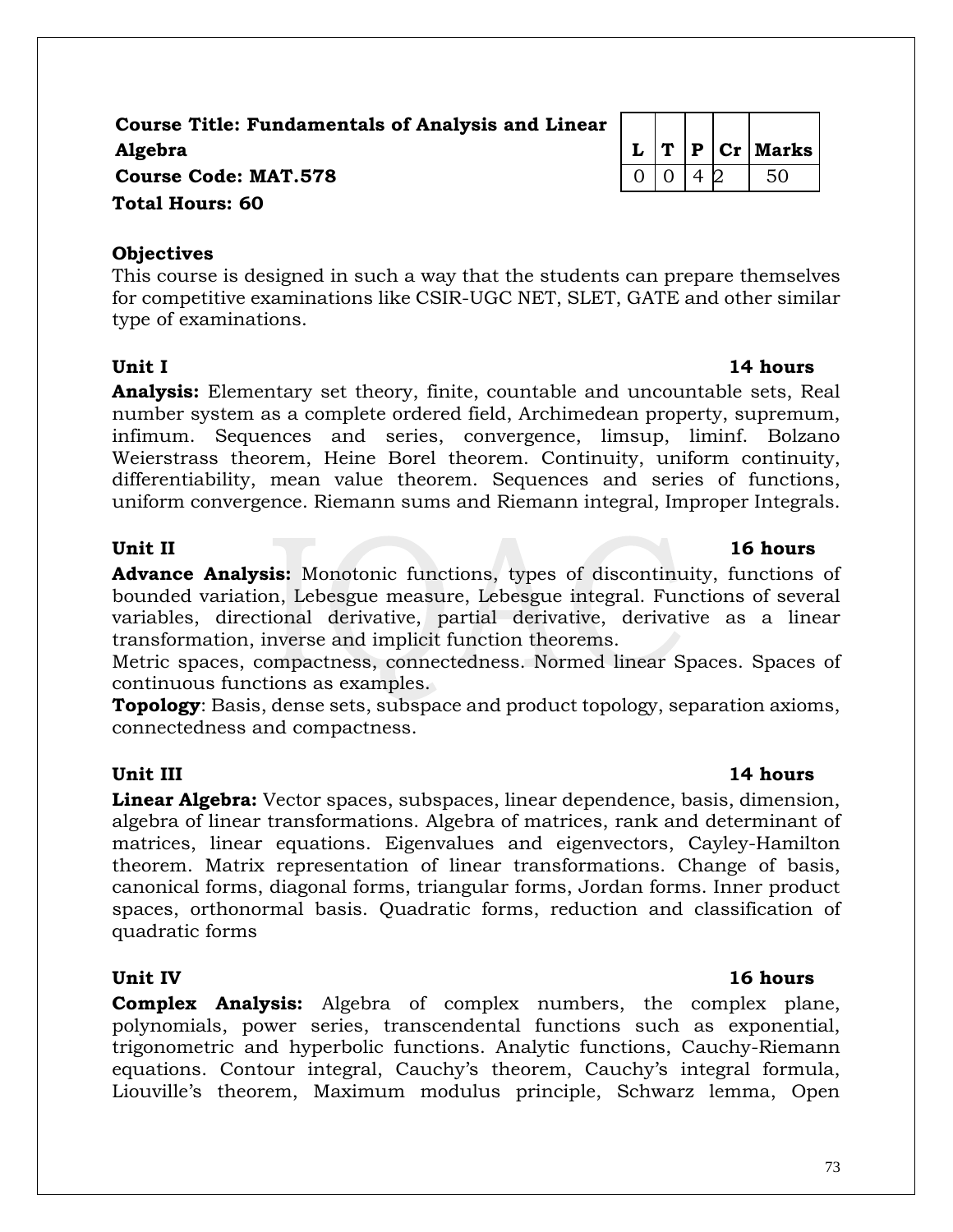mapping theorem. Taylor series, Laurent series, calculus of residues. Conformal mappings, Mobius transformations.

### **Recommended Books**

- 1. Walter Rudin, *Principles of Mathematical Analysis,* 3rd Edition, McGraw Hill, Kogakusha, International student Edition, 1976.
- 2. S. C. Malik, *Mathematical Analysis*, Wiley Eastern Ltd., 2010.
- 3. J. R. Munkres, *Topology- A First Course,* Prentice Hall of India, New Delhi, 1975.
- 4. M. A. Armstrong, *Basic Topology*, Springer, Paperback Edition, 2004.
- 5. K. Hoffman and R. Kunze: *Linear Algebra* 2nd Edition, Pearson Education (Asia) Pvt. Ltd/ Prentice Hall of India, 2004.
- 6. J. Gilbert and L. Gilbert, *Linear Algebra and Matrix Theory,* Cengage Learning, 2004.
- 7. P. B. Bhattacharya, S.K. Jain and S.R. Nagpaul, *First Course in Linear Algebra,* Wiley Eastern, Delhi, 2003.
- 8. H.L. Royden, *Real Analysis*, Macmillan, New York, 1988.
- 9. G.de Bara, *Measure Theory and Integration*, Ellis Horwood Limited, England, 2003.
- 10. L. V. Ahlfors, *Complex Analysis*, Tata McGraw Hill, 1979.
- 11. S. Ponnusamy, *Foundations of Complex Analysis*, Narosa Publishing House, 2007.
- 12. Ajit Kumar and S. Kumaresan, *A Basic Course in Real Analysis*, Narosa, Publishing House, 2014.
- 13. S. Kumaresan, *Topology of Metric Spaces,* second edition*,* Narosa Publishing House New Delhi, 2015.
- 14. K. D. Joshi, *Introduction to General Topology*, Wiley Eastern, Delhi, 1986.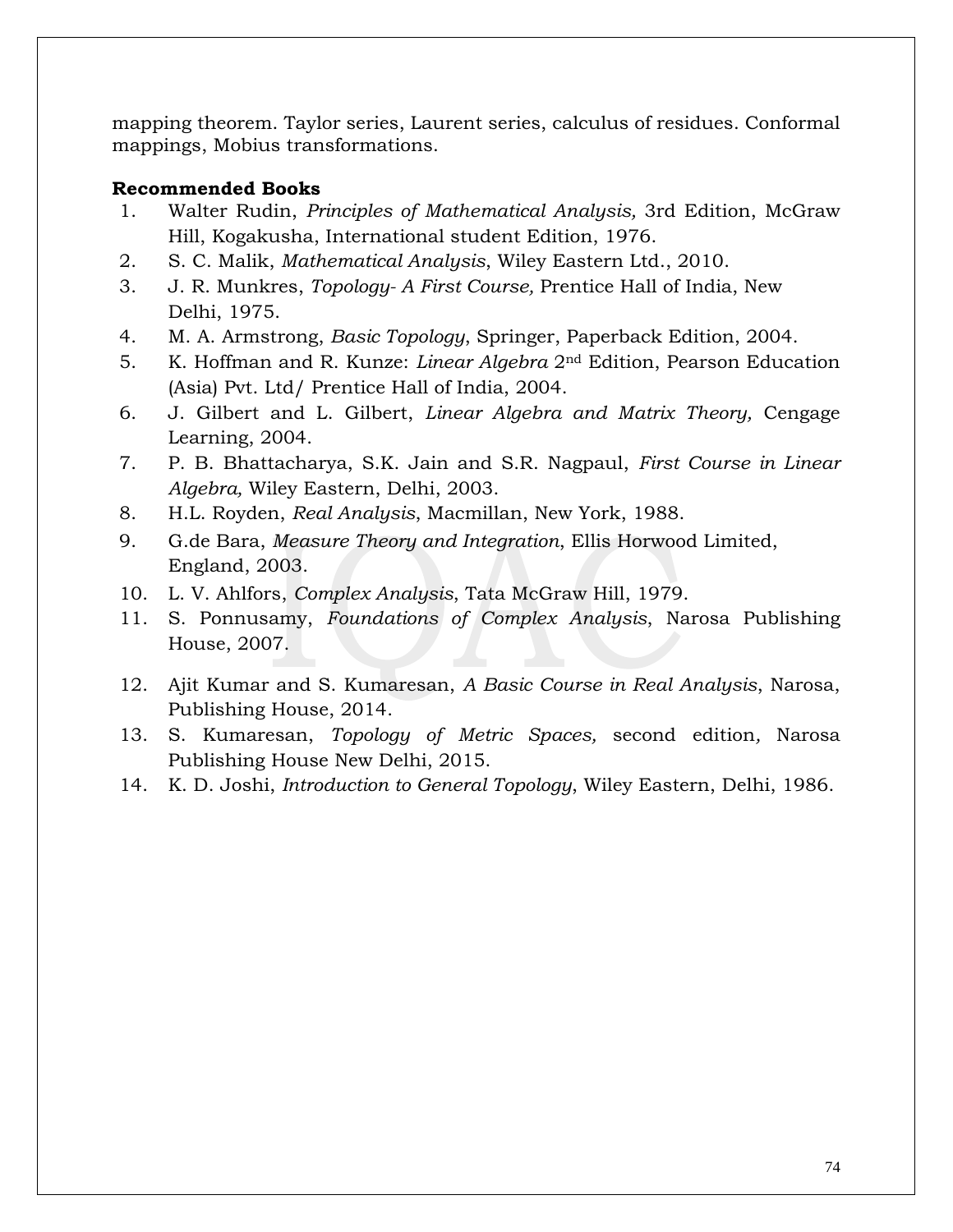### **Course Title: Fundamentals of Statistics L T P Cr Marks Course Code: STA.578** 0 0 4 2 50 **Total Hours: 60**

# **Objectives**

This course is designed in such a way that the students can prepare themselves for competitive examinations like CSIR-UGC NET, SLET, GATE and other similar type of examinations.

# **Descriptive statistics, exploratory data analysis.**

Sample space, discrete probability, independent events, Bayes theorem. Random variables and distribution functions (univariate and multivariate); Expectation and moments. Independent random variables, marginal and conditional distributions, Characteristic functions. Probability inequalities (Tchebyshef, Markov, Jensen). Modes of convergence, weak and strong laws of large numbers, Central Limit Theorems (i.i.d. case).

Markov chains with finite and countable state space, classification of states, limiting behaviour of n-step transition probabilities, stationary distribution.

# **Unit II 16 hours**

Standard discrete and continuous univariate distributions. Sampling distributions. Standard errors and asymptotic distributions, distribution of order statistics and range.

Methods of estimation. Properties of estimators. Confidence intervals. Tests of hypotheses: most powerful and uniformly most powerful tests, Likelihood ratio tests. Analysis of discrete data and chi-square test of goodness of fit. Large sample tests.

Simple nonparametric tests for one and two sample problems, rank correlation and test for independence. Elementary Bayesian inference.

# **Unit III 16 hours**

Gauss-Markov models, estimability of parameters, Best linear unbiased estimators, tests for linear hypotheses and confidence intervals. Analysis of variance and covariance. Fixed, random and mixed effects models. Simple and multiple linear regression. Elementary regression diagnostics. Logistic regression.

Multivariate normal distribution, Wishart distribution and their properties. Distribution of quadratic forms. Inference for parameters, partial and multiple correlation coefficients and related tests. Data reduction techniques: Principle component analysis, Discriminant analysis, Cluster analysis, Canonical correlation. Simple random sampling, stratified sampling and systematic

### **Unit I 14 hours**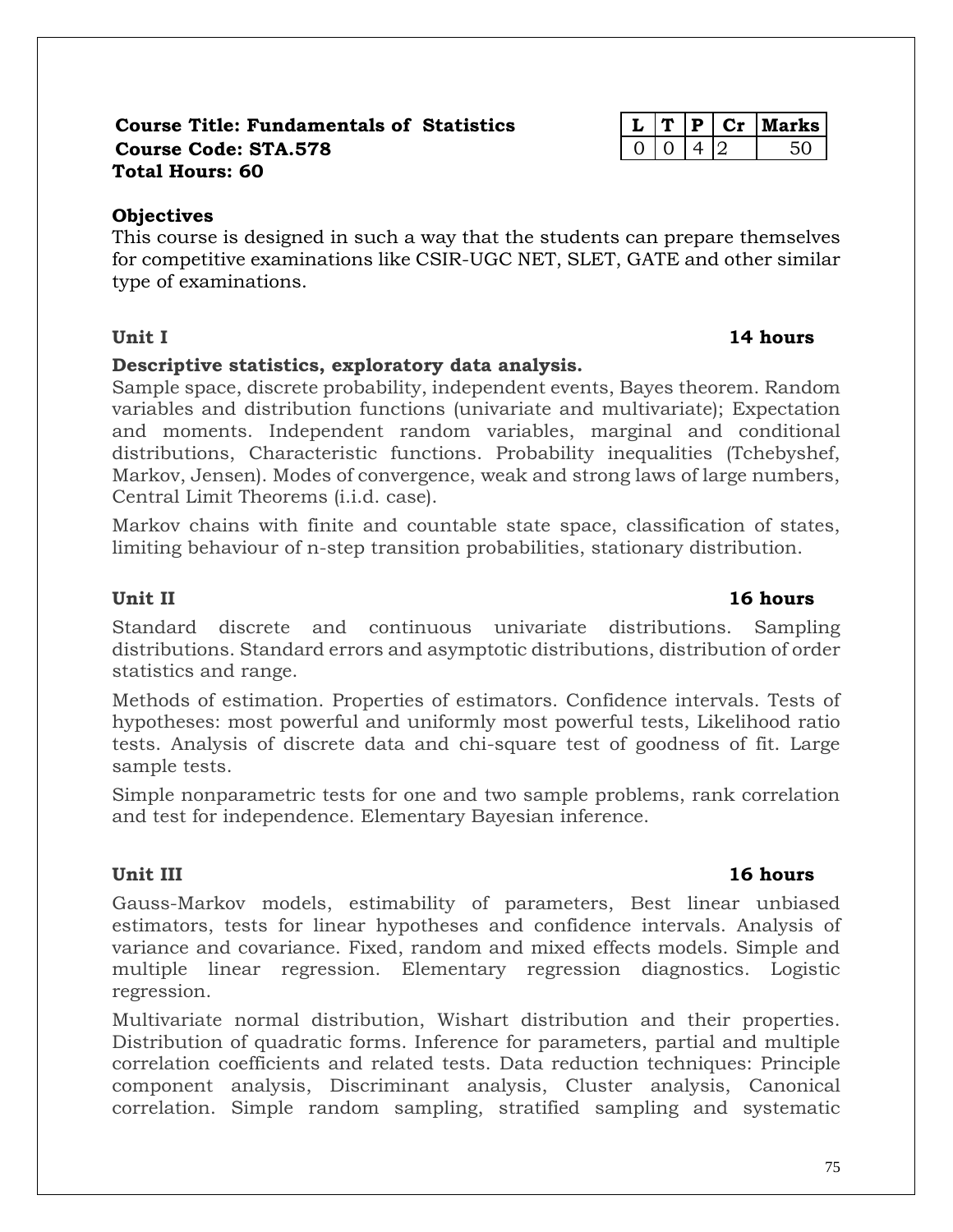sampling. Probability proportional to size sampling. Ratio and regression methods.

### **Unit IV 14 hours**

Completely randomized, randomized blocks and Latin-square designs. Connected, complete and orthogonal block designs, BIBD. 2K factorial experiments: confounding and construction.

Series and parallel systems, hazard function and failure rates, censoring and life testing.

Linear programming problem. Simplex methods, duality. Elementary queuing and inventory models. Steady-state solutions of Markovian queuing models: M/M/1, M/M/1 with limited waiting space, M/M/C, M/M/C with limited waiting space, M/G/1.

### **Recommended Books:**

- 1. A. K. M. E. Saleh and V. K. Rohatgi, *An Introduction to Probability and Statistics*, 2nd Edition, Wiley, 2008.
- 2. G. Casella and R. L. Berger, *Statistical Inference*, 2nd Edition, Duxbury Thomson Learning, 2008.
- 3. G. B. Wetherill, *Sampling Inspection and Quality Control*, Halsted Press, 1977.
- 4. D. C. Montgomery, *Design and Analysis of Experiment*, Wiley, 2004
- 5. T. W. Anderson, *An Introduction to Multivariate Statistical Analysis*, 2nd Edition, Wiley, 1983.
- 6. R. A. Johnson and D. Wichern, *Applied Multivariate Statistical Analysis*, 5th Edition, Pearson, 2005.
- 7. A. M. Goon, M. K. Gupta and B. Dasgupta, *An Outline of Statistical Theory*, Vol. 2, The World Press Pvt. Ltd., Calcutta, 2003.
- 8. P. L. Meyer, *Introductory Probability and Statistical Applications*, Oxford & IBH Pub., 1975.
- 9. N. R. Draper and H. Smith, *Applied Regression Analysis*, 3rd Ed., Wiley, 1998.
- 10. S. Weisberg, *Applied Linear Regression*, Wiley, 1985.
- 11. J. Medhi, *Stochastic Processes*, 2nd Ed, Wiley Eastern Ltd., 1994.
- 12. S. M. Ross, *Stochastic Processes,* Wiley Publications, 1996.
- 13. W. G. Cochran, *Sampling Techniques*, John Wiley & Sons, New York, 1977.
- 14. P. Mukhopadyay, *Theory and Methods of Survey Sampling*, Prentice Hall of India, 1998.
- 15. S. M. Ross, *Introduction to Probability Models*, 11th Edition, 2014.
- 16. S. D. Sharma, *Operations Research,* Kedarnath Amarnath, Meerut, 2009